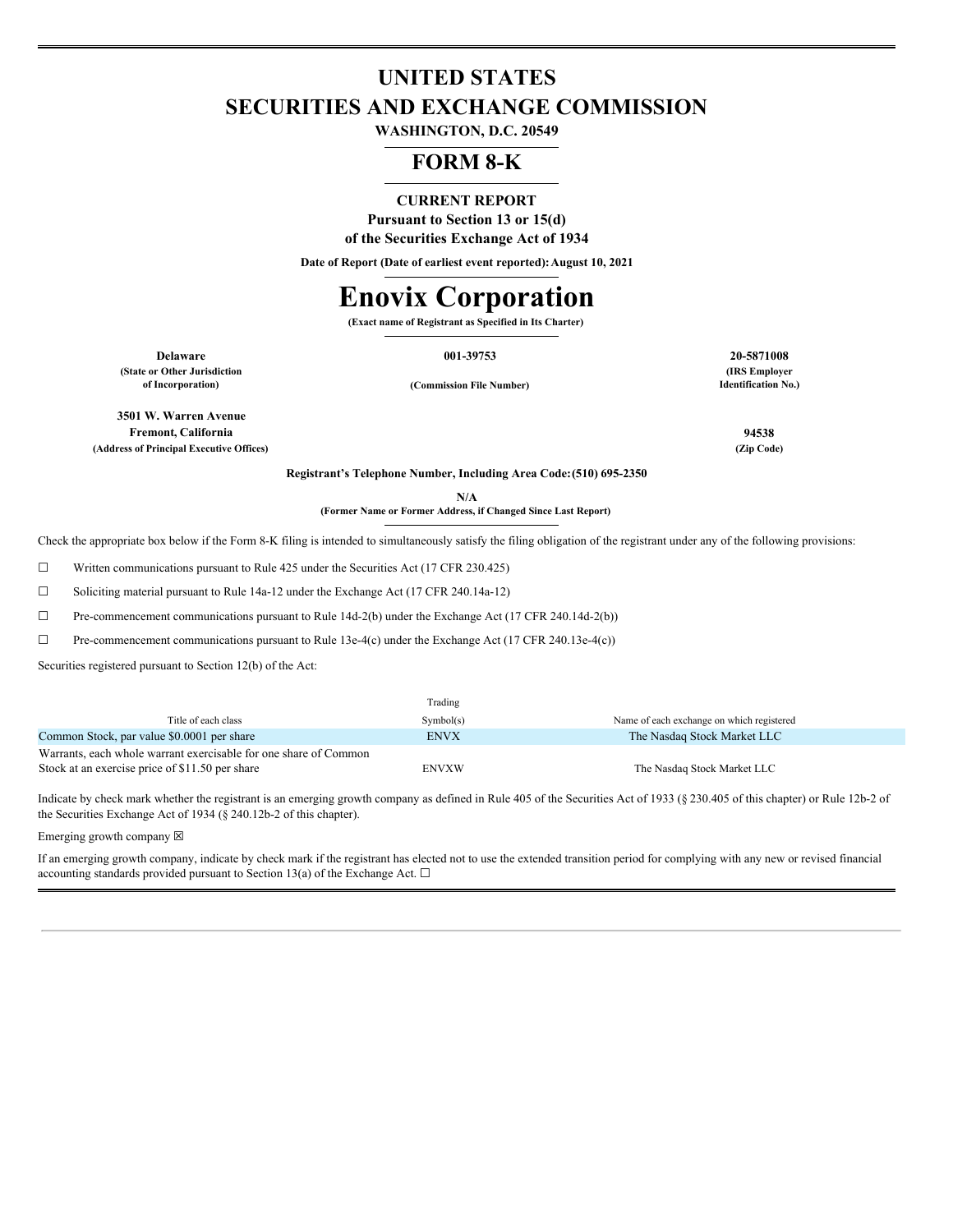#### **Introductory Note**

On July 14, 2021 (the "*Closing Date*"), Enovix Corporation, a Delaware Corporation ("*Legacy Enovix*"), Rodgers Silicon Valley Acquisition Corp., a Delaware Corporation (the "*RSVAC*"), and RSVAC Merger Sub Inc., a Delaware Corporation and wholly owned subsidiary of RSVAC ("*Merger Sub*"), consummated the closing of the transactions contemplated by the Agreement and Plan of Merger, dated February 22, 2021, by and among RSVAC, Merger Sub and Legacy Enovix (the "*Merger Agreement*"),

Pursuant to the terms of the Merger Agreement, a business combination of RSVAC and Legacy Enovix was effected by the merger of Merger Sub with and into Legacy Enovix, with Legacy Enovix surviving as a wholly owned subsidiary of RSVAC (the "*Merger*" and, collectively with the other transactions described in the Merger Agreement, the "Business Combination"). Following the consummation of the Merger, Legacy Enovix changed its name to Enovix Operations Inc., and RSVAC changed its name from Rodgers Silicon Valley Acquisition Corp. to Enovix Corporation (the "*Company*").

This Current Report on Form 8-K is being filed in order to include (a) the unaudited condensed consolidated financial statements of Legacy Enovix as of June 30, 2021 and for the three and six months ended June 30, 2021 and 2020, (b) the Management's Discussion and Analysis of Financial Condition and Results of Operations of Legacy Enovix for the three and six months ended June 30, 2021 and 2020 and (c) additional factors that may affect the Company's future results (the "*Company's Risk Factors*").

## **Item 9.01 Financial Statements and Exhibits.**

## (a) Financial statements.

The unaudited condensed consolidated financial statements of Legacy Enovix as of June 30, 2021 and for the three and six months ended June 30, 2021 and 2020, and the related notes thereto are attached as Exhibit 99.1 and are incorporated herein by reference. Also included as Exhibits 99.2 and 99.3 and incorporated herein by reference are the Management's Discussion and Analysis of Financial Condition and Results of Operations of Legacy Enovix for the three and six months ended June 30, 2021 and 2020 and the Company's Risk Factors.

#### (d) Exhibits.

| Exhibit |                                                                                                                                                          |
|---------|----------------------------------------------------------------------------------------------------------------------------------------------------------|
| Number  | <b>Description</b>                                                                                                                                       |
| 99.1    | Unaudited condensed consolidated financial statements of Legacy Enovix as of June 30, 2021 and for the three and six months ended June 30, 2021 and 2020 |
| 99.2    | Management's Discussion and Analysis of Financial Condition and Results of Operations of Legacy Enovix for the three and six months ended June 30, 2021  |
|         | and 2020.                                                                                                                                                |
| 99.3    | <b>Risk Factors.</b>                                                                                                                                     |
| 104     | Cover Page Interactive Data File (embedded within the Inline XBRL document).                                                                             |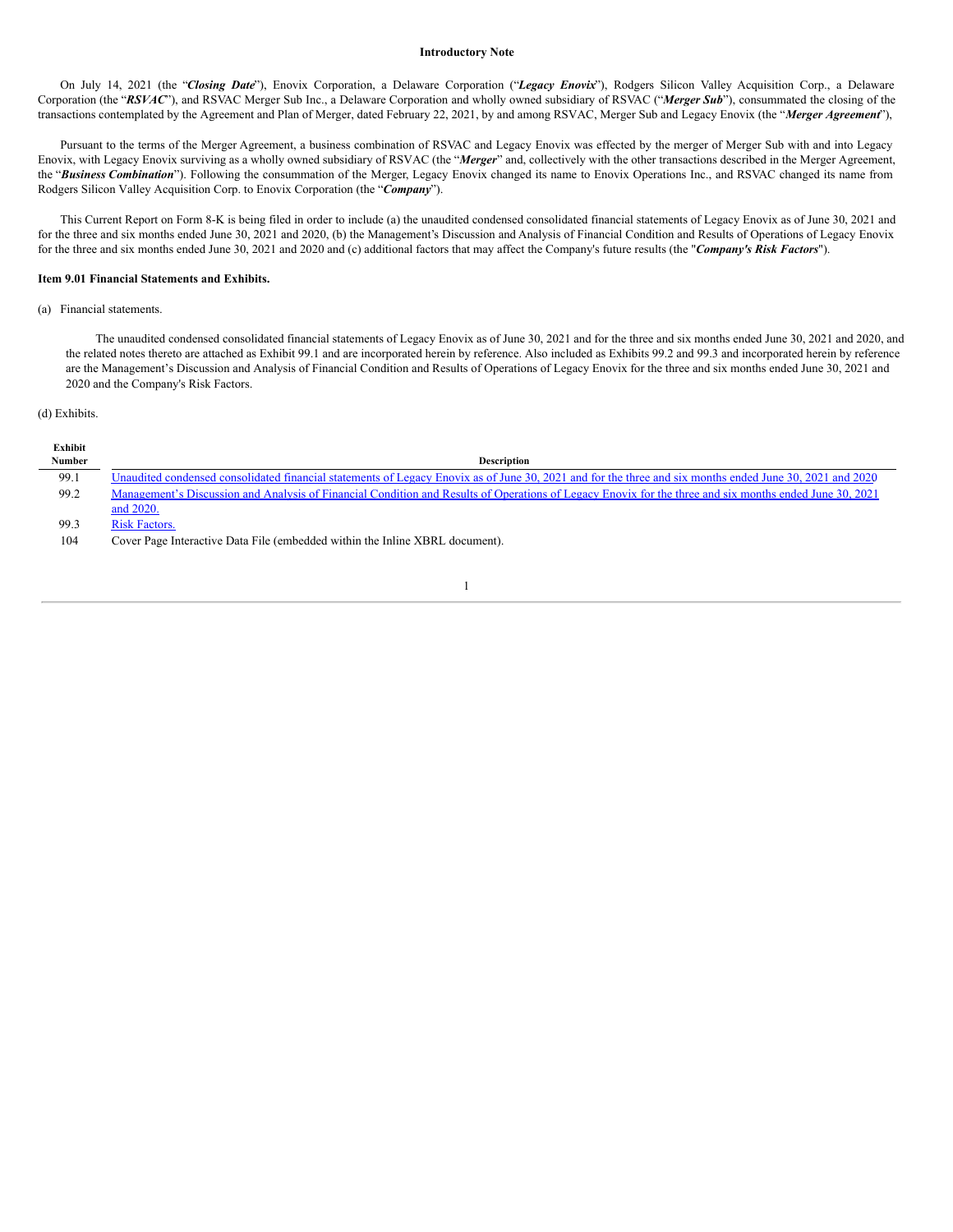## **SIGNATURES**

Pursuant to the requirements of the Securities Exchange Act of 1934, the registrant has duly caused this report to be signed on its behalf by the undersigned thereunto duly authorized.

2

## **Enovix Corporation**

Date: August 10, 2021 By: /s/ Steffen Pietzke Steffen Pietzke Chief Financial Officer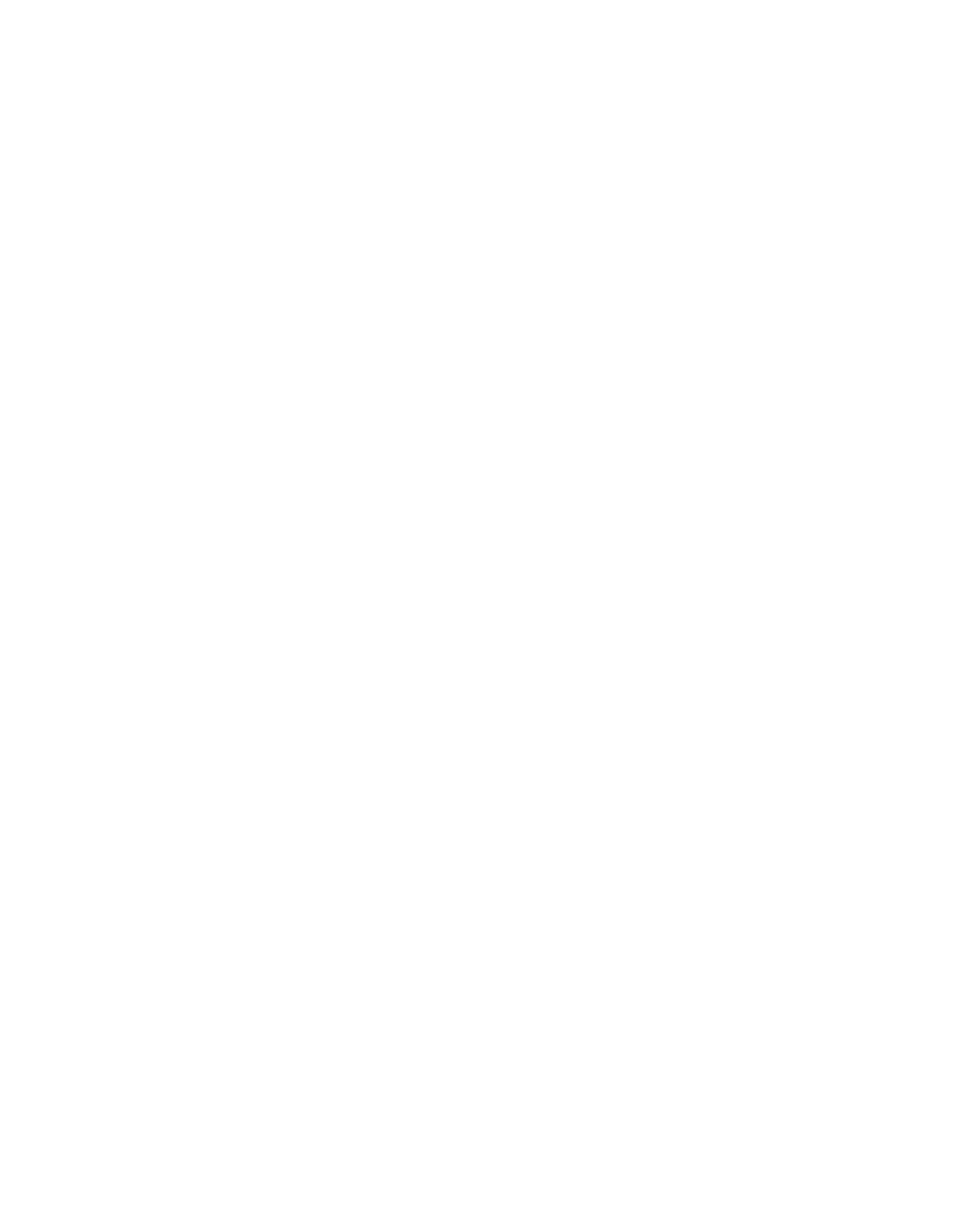## **ENOVIX CORPORATION**

## **CONDENSED CONSOLIDATED BALANCE SHEETS**

*(In thousands, except share and par value amounts)*

*(Unaudited)*

|                                                                                                                                                                                                                            | <b>June 30,</b> |            |    | December 31, |
|----------------------------------------------------------------------------------------------------------------------------------------------------------------------------------------------------------------------------|-----------------|------------|----|--------------|
|                                                                                                                                                                                                                            |                 | 2021       |    | 2020         |
| <b>Assets</b>                                                                                                                                                                                                              |                 |            |    |              |
| Current assets:                                                                                                                                                                                                            |                 |            |    |              |
| Cash and cash equivalents                                                                                                                                                                                                  | \$              | 4,951      | \$ | 29,143       |
| Deferred contract costs                                                                                                                                                                                                    |                 | 4,280      |    | 2,955        |
| Prepaid expenses and other current assets                                                                                                                                                                                  |                 | 1,967      |    | 946          |
| Total current assets                                                                                                                                                                                                       |                 | 11,198     |    | 33,044       |
| Property and equipment, net                                                                                                                                                                                                |                 | 50,701     |    | 31,290       |
| Operating lease, right-of-use assets                                                                                                                                                                                       |                 | 6,897      |    |              |
| Deferred contract costs, non-current                                                                                                                                                                                       |                 |            |    | 495          |
| Deferred transaction costs                                                                                                                                                                                                 |                 | 5,725      |    |              |
| Other assets, non-current                                                                                                                                                                                                  |                 | 141        |    | 135          |
| Total assets                                                                                                                                                                                                               | \$              | 74,662     | \$ | 64,964       |
| Liabilities, Convertible Preferred Stock and Stockholders' Deficit                                                                                                                                                         |                 |            |    |              |
| Current liabilities:                                                                                                                                                                                                       |                 |            |    |              |
| Accounts payable                                                                                                                                                                                                           | \$              | 5,458      | \$ | 2,083        |
| Accrued expenses                                                                                                                                                                                                           |                 | 4,721      |    | 1,999        |
| Accrued compensation                                                                                                                                                                                                       |                 | 1,914      |    | 1,268        |
| Deferred revenue                                                                                                                                                                                                           |                 | 5,495      |    | 5,410        |
| Secured promissory note                                                                                                                                                                                                    |                 | 14,932     |    |              |
| Other liabilities                                                                                                                                                                                                          |                 | 710        |    | 108          |
| <b>Total current liabilities</b>                                                                                                                                                                                           |                 | 33,230     |    | 10,868       |
| Deferred rent, non-current                                                                                                                                                                                                 |                 |            |    | 1,567        |
| Convertible preferred stock warrants                                                                                                                                                                                       |                 |            |    | 15,995       |
| Operating lease liabilities, non-current                                                                                                                                                                                   |                 | 9,447      |    |              |
| Deferred revenue, non-current                                                                                                                                                                                              |                 | 1,100      |    | 85           |
| Other liabilities, non-current                                                                                                                                                                                             |                 | 265        |    | 233          |
| <b>Total liabilities</b>                                                                                                                                                                                                   |                 | 44,042     |    | 28,748       |
| Commitments and Contingencies (Note 7)                                                                                                                                                                                     |                 |            |    |              |
| Convertible preferred stock, \$0.001 par value                                                                                                                                                                             |                 |            |    |              |
| Authorized shares of 334,713,204; issued and outstanding shares of 334,531,360 and 324,370,424; and aggregate liquidation<br>preference of \$222,799 and \$205,372 as of June 30, 2021 and December 31, 2020, respectively |                 | 222,933    |    | 202,056      |
| Stockholders' deficit:                                                                                                                                                                                                     |                 |            |    |              |
| Common stock, \$0.001 par value; authorized shares of 497,000,000; issued and outstanding shares of 104,597,618 and                                                                                                        |                 |            |    |              |
| 93,986,381 as of June 30, 2021 and December 31, 2020, respectively                                                                                                                                                         |                 | 70         |    | 65           |
| Additional paid-in-capital                                                                                                                                                                                                 |                 | 45,363     |    | 41,373       |
| <b>Accumulated deficit</b>                                                                                                                                                                                                 |                 | (237, 746) |    | (207, 278)   |
| Total stockholders' deficit                                                                                                                                                                                                |                 | (192, 313) |    | (165, 840)   |
| Total liabilities, convertible preferred stock and stockholders' deficit                                                                                                                                                   | \$              | 74,662     | \$ | 64,964       |

See accompanying notes to these condensed consolidated financial statements.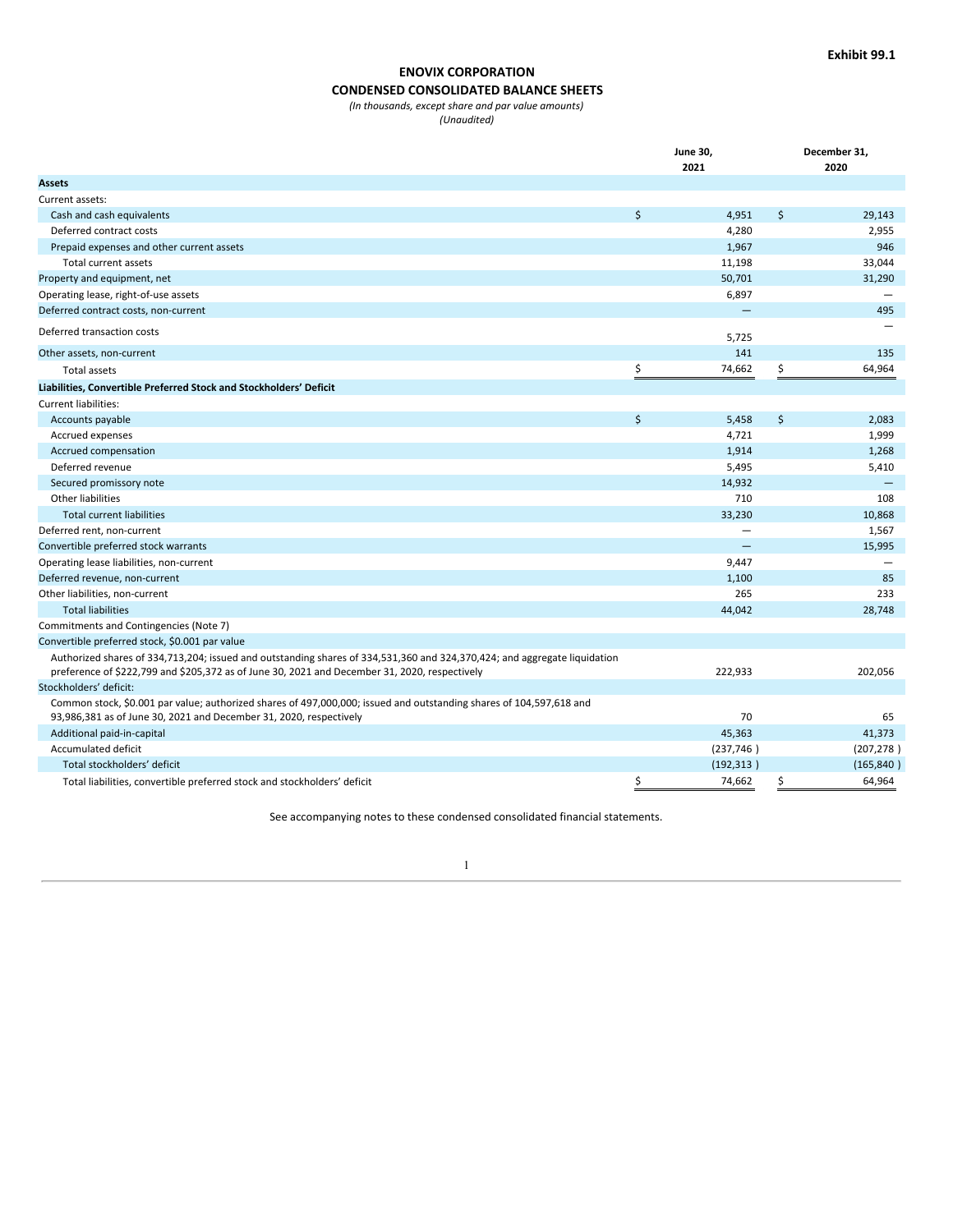## **ENOVIX CORPORATION CONDENSED CONSOLIDATED STATEMENTS OF OPERATIONS**

*(In thousands, except share and per share amounts)*

*(Unaudited)*

|                                                                            |    | Three Months Ended June 30, |      |            |     | Six Months Ended June 30, |    |            |  |
|----------------------------------------------------------------------------|----|-----------------------------|------|------------|-----|---------------------------|----|------------|--|
|                                                                            |    | 2021                        |      | 2020       |     | 2021                      |    | 2020       |  |
| Operating expenses:                                                        |    |                             |      |            |     |                           |    |            |  |
| Cost of revenue                                                            | \$ | 112                         | \$   | 858        | \$  | 1.743                     | \$ | 1,229      |  |
| Research and development                                                   |    | 9,523                       |      | 3,230      |     | 15,112                    |    | 5,635      |  |
| Selling, general and administrative                                        |    | 4,548                       |      | 1,280      |     | 8,709                     |    | 2,280      |  |
| Total operating expenses                                                   |    | 14,183                      |      | 5,368      |     | 25,564                    |    | 9,144      |  |
| Loss from operations                                                       |    | (14, 183)                   |      | (5,368)    |     | (25, 564)                 |    | (9, 144)   |  |
| Other income (expense):                                                    |    |                             |      |            |     |                           |    |            |  |
| Change in fair value of convertible preferred stock warrants               |    |                             |      | 209        |     | (4,781)                   |    | 275        |  |
| Issuance of convertible preferred stock warrants                           |    |                             |      |            |     |                           |    | (1, 476)   |  |
| Change in fair value of convertible promissory notes                       |    |                             |      |            |     |                           |    | (2, 422)   |  |
| Interest expense                                                           |    | (135)                       |      | –          |     | (135)                     |    | (107)      |  |
| Other income, net                                                          |    | 15                          |      | 9          |     | 12                        |    | 42         |  |
| Total other (expense) income, net                                          |    | (120)                       |      | 218        |     | (4,904)                   |    | (3,688)    |  |
| Net loss                                                                   | æ. | (14, 303)                   | \$   | (5, 150)   | \$  | (30, 468)                 | \$ | (12, 832)  |  |
|                                                                            |    |                             |      |            |     |                           |    |            |  |
| Net loss per share, basic and diluted                                      | \$ | (0.21)                      | - \$ | (0.09)     | -\$ | $(0.45)$ \$               |    | (0.21)     |  |
| Weighted average number of common shares outstanding, basic<br>and diluted |    | 69,029,099                  |      | 60,315,795 |     | 67,828,958                |    | 60,015,903 |  |

See accompanying notes to these condensed consolidated financial statements.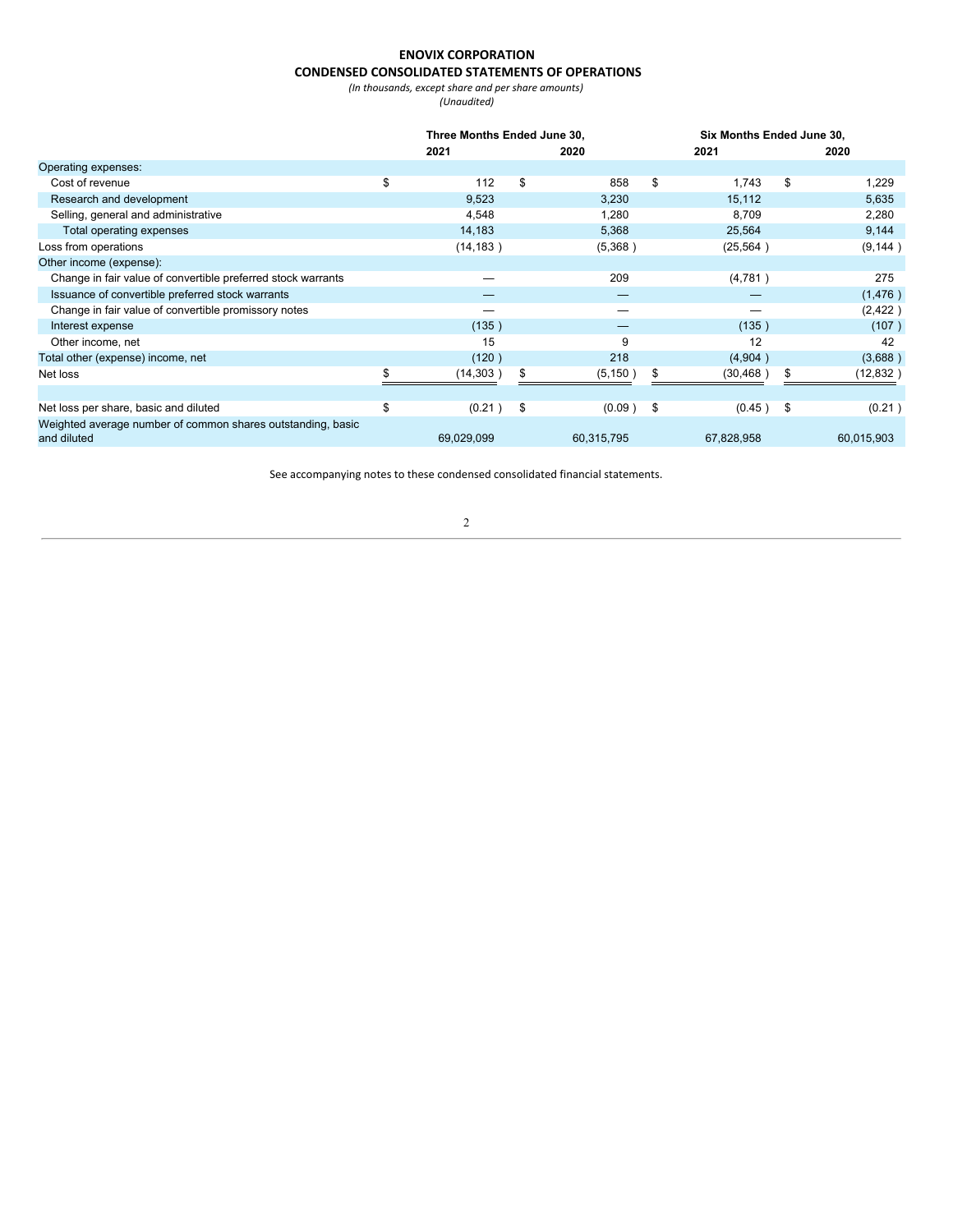## **ENOVIX CORPORATION**

## **CONDENSED CONSOLIDATED STATEMENTS OF CHANGES IN CONVERTIBLE PREFERRED STOCK AND STOCKHOLDERS' DEFICIT**

*(In thousands, except share amounts) (Unaudited)*

|                                                                               | <b>Convertible Preferred</b><br><b>Stock</b> |    |                          | <b>Common Stock</b>      |    |                              | <b>Additional</b><br>Paid-in |    | Accumulated                  |     | Total<br>Stockholders' |
|-------------------------------------------------------------------------------|----------------------------------------------|----|--------------------------|--------------------------|----|------------------------------|------------------------------|----|------------------------------|-----|------------------------|
|                                                                               | <b>Shares</b>                                |    | Amount                   | <b>Shares</b>            |    | Amount                       | Capital                      |    | <b>Deficit</b>               |     | <b>Deficit</b>         |
| Balance as of December 31, 2020                                               | 324,370,424                                  | S. | 202,056                  | 93,986,381               | S. | 65                           | 41,373                       | S. | (207, 278)                   | - S | (165, 840)             |
| Issuance of common stock upon exercise of stock                               |                                              |    |                          |                          |    |                              |                              |    |                              |     |                        |
| options                                                                       |                                              |    | -                        | 11,442,363               |    |                              | 29                           |    |                              |     | 30                     |
| Vesting of early exercised stock options                                      |                                              |    | $\overline{\phantom{0}}$ | $\overline{\phantom{a}}$ |    | $\overline{2}$               | 22                           |    | $\overline{\phantom{a}}$     |     | 24                     |
| Repurchase of unvested restricted common stock                                |                                              |    | $\overline{\phantom{a}}$ | (475, 418)               |    |                              | $\overline{\phantom{a}}$     |    |                              |     |                        |
| Issuance of Series D convertible preferred stock upon<br>exercise of warrants | 10,160,936                                   |    | 20,877                   | $\qquad \qquad -$        |    |                              |                              |    |                              |     |                        |
| Stock-based compensation                                                      | -                                            |    | $\overline{\phantom{0}}$ | $\overline{\phantom{a}}$ |    | $\overline{\phantom{a}}$     | 1,555                        |    | $\overline{\phantom{a}}$     |     | 1,555                  |
| Net loss                                                                      |                                              |    | -                        | $\overline{\phantom{a}}$ |    | $\overline{\phantom{a}}$     | $\overline{\phantom{0}}$     |    | (16, 165)                    |     | (16, 165)              |
| Balance as of March 31, 2021                                                  | 334,531,360                                  |    | 222,933                  | 104,953,326              |    | 68                           | 42,979                       |    | (223, 443)                   |     | (180, 396)             |
| Issuance of common stock upon exercise of stock<br>options                    |                                              |    | $\overline{\phantom{0}}$ | 51,147                   |    | $\qquad \qquad -$            | Δ                            |    |                              |     |                        |
| Vesting of early exercised stock options                                      |                                              |    | $\overline{\phantom{0}}$ | -                        |    | $\overline{\phantom{a}}$     | 27                           |    | $\overline{\phantom{a}}$     |     | 29                     |
| Repurchase of unvested restricted common stock                                | —                                            |    | $\overline{\phantom{0}}$ | (406, 855)               |    | $\overline{\phantom{a}}$     | $\overline{\phantom{a}}$     |    | $\qquad \qquad \blacksquare$ |     |                        |
| Stock-based compensation                                                      | -                                            |    | $\overline{\phantom{a}}$ | -                        |    | $\sim$                       | 2,353                        |    |                              |     | 2,353                  |
| Net loss                                                                      | -                                            |    | $\overline{\phantom{0}}$ | $\qquad \qquad -$        |    | $\qquad \qquad \blacksquare$ | $\overline{\phantom{0}}$     |    | (14,303)                     |     | (14, 303)              |
| Balance as of June 30, 2021                                                   | 334,531,360                                  |    | 222,933                  | 104,597,618              |    | 70                           | 45,363                       |    | (237,746)                    | s   | (192, 313)             |

|                                                                             | <b>Convertible Preferred</b> | <b>Stock</b> |                          | <b>Common Stock</b>      |   |                          | <b>Additional</b><br>Paid-in | Accumulated |    | <b>Total</b><br>Stockholders' |
|-----------------------------------------------------------------------------|------------------------------|--------------|--------------------------|--------------------------|---|--------------------------|------------------------------|-------------|----|-------------------------------|
|                                                                             | <b>Shares</b>                |              | Amount                   | Shares                   |   | Amount                   | Capital                      | Deficit     |    | <b>Deficit</b>                |
| Balance as of December 31, 2019                                             | 153,758,348                  | S.           | 129,921                  | 65,196,490               | S | 59                       | 40,626                       | (167, 628)  | -S | (126, 943)                    |
| Issuance of common stock upon exercise of stock<br>options                  |                              |              | $\overline{\phantom{0}}$ | 28,498                   |   |                          |                              |             |    |                               |
| Vesting of early exercised stock options                                    |                              |              | $\overline{\phantom{0}}$ | $\overline{\phantom{a}}$ |   |                          |                              |             |    |                               |
| Issuance of Series P-2 convertible preferred stock                          | 67,644,302                   |              | 29,012                   | -                        |   |                          |                              |             |    |                               |
| Conversion of promissory notes to Series P-2 convertible<br>preferred stock | 19,001,815                   |              | 8,203                    | -                        |   |                          |                              |             |    |                               |
| Stock-based compensation                                                    |                              |              | $\overline{\phantom{a}}$ | -                        |   |                          | 58                           |             |    | 58                            |
| Net loss                                                                    |                              |              | $\overline{\phantom{0}}$ | -                        |   | $\overline{\phantom{a}}$ | -                            | (7,682)     |    | (7,682)                       |
| Balance as of March 31, 2020                                                | 240,404,465                  |              | 167,136                  | 65,224,988               |   | 60                       | 40,689                       | (175, 310)  |    | (134, 561)                    |
| Vesting of early exercised stock options                                    | -                            |              | $\overline{\phantom{0}}$ | $\overline{\phantom{a}}$ |   |                          | 5                            | -           |    |                               |
| Issuance of Series P-2 convertible preferred stock                          | 24,584,963                   |              | 10,201                   | -                        |   |                          |                              |             |    |                               |
| Stock-based compensation                                                    |                              |              | $\overline{\phantom{0}}$ | -                        |   | $\overline{\phantom{a}}$ | 58                           | -           |    | 58                            |
| Net loss                                                                    |                              |              | $\overline{\phantom{0}}$ | $\overline{\phantom{a}}$ |   |                          | -                            | (5, 150)    |    | (5, 150)                      |
| Balance as of June 30, 2020                                                 | 264,989,428                  |              | 177,337                  | 65,224,988               |   | 61                       | 40,752                       | (180, 460)  |    | (139, 647)                    |

See accompanying notes to these condensed consolidated financial statements.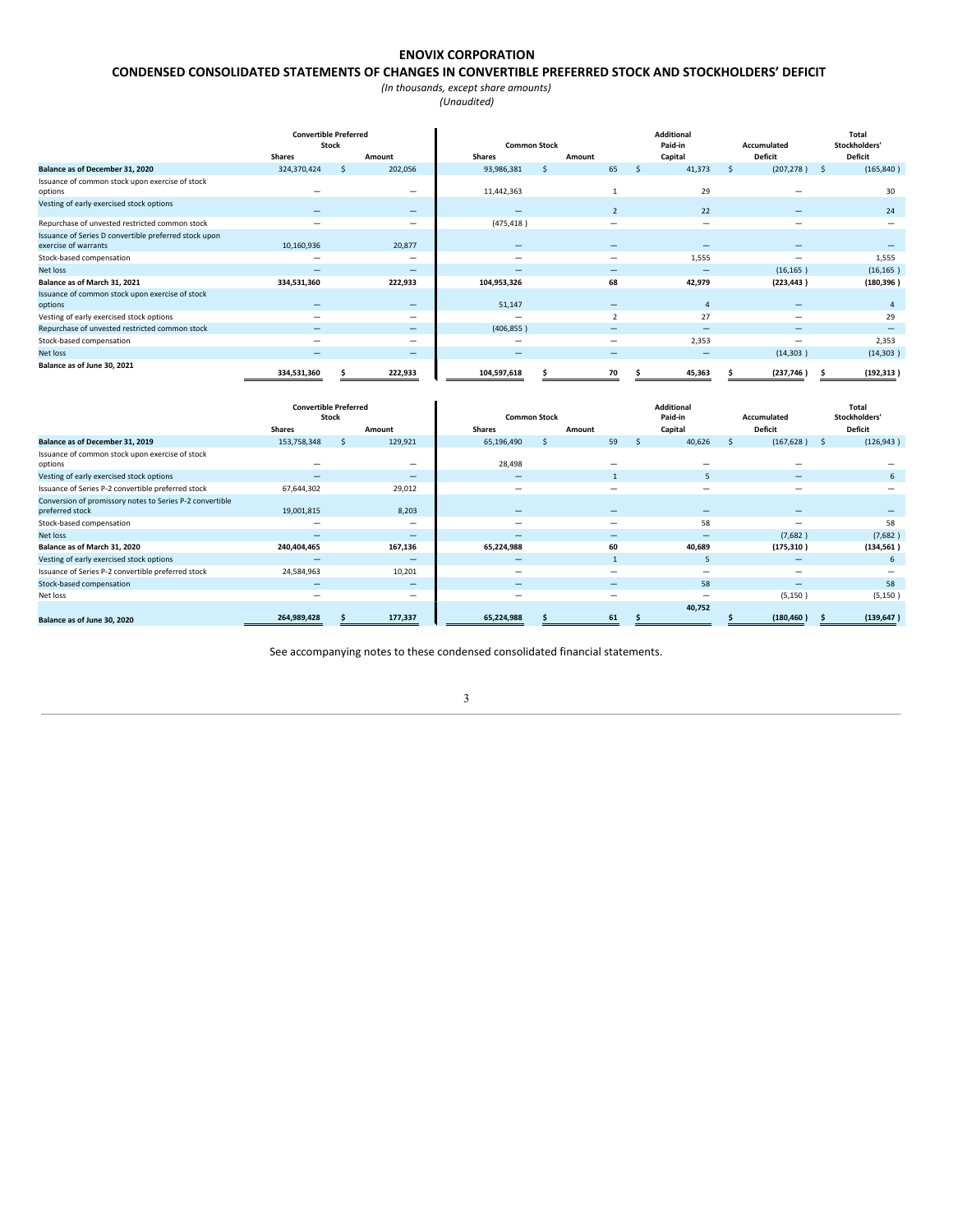## **ENOVIX CORPORATION CONDENSED CONSOLIDATED STATEMENTS OF CASH FLOWS**

*(In thousands) (Unaudited)*

|                                                                                                              | Six Months Ended June 30, |           |    |           |  |  |
|--------------------------------------------------------------------------------------------------------------|---------------------------|-----------|----|-----------|--|--|
|                                                                                                              |                           | 2021      |    | 2020      |  |  |
| Cash flows from operating activities:                                                                        |                           |           |    |           |  |  |
| Net loss                                                                                                     | \$                        | (30, 468) | \$ | (12,832)  |  |  |
| Adjustments to reconcile net loss to net cash used in operating activities                                   |                           |           |    |           |  |  |
| Depreciation                                                                                                 |                           | 375       |    | 289       |  |  |
| Stock-based compensation expense                                                                             |                           | 3,675     |    | 116       |  |  |
| Changes in fair value of convertible preferred stock warrants                                                |                           | 4,781     |    | (275)     |  |  |
| Issuance of convertible preferred stock warrants (non-cash)                                                  |                           |           |    | 1,476     |  |  |
| Change in fair value of convertible promissory notes                                                         |                           |           |    | 2,422     |  |  |
| Interest expense (non-cash)                                                                                  |                           |           |    | 107       |  |  |
| Changes in operating assets and liabilities:                                                                 |                           |           |    |           |  |  |
| Prepaid expenses and other assets                                                                            |                           | 493       |    | 91        |  |  |
| Deferred contract costs                                                                                      |                           | (693)     |    | (1, 361)  |  |  |
| Accounts payable                                                                                             |                           | 3,904     |    | (154)     |  |  |
| Accrued expenses and compensation                                                                            |                           | 1,592     |    | 237       |  |  |
| Deferred revenue                                                                                             |                           | 1,100     |    | 155       |  |  |
| Other liabilities                                                                                            |                           | 99        |    | 397       |  |  |
| Net cash used in operating activities                                                                        |                           | (15, 142) |    | (9, 332)  |  |  |
| Cash flows from investing activities:                                                                        |                           |           |    |           |  |  |
| Purchase of property and equipment                                                                           |                           | (20, 573) |    | (11,543)  |  |  |
| Net cash used in investing activities                                                                        |                           | (20, 573) |    | (11, 543) |  |  |
| Cash flows from financing activities:                                                                        |                           |           |    |           |  |  |
| Proceeds from issuance of convertible preferred stock, net                                                   |                           |           |    | 39,213    |  |  |
| Proceeds from exercise of convertible preferred stock warrants                                               |                           | 102       |    |           |  |  |
| Proceeds from the exercise of stock options                                                                  |                           | 163       |    |           |  |  |
| Repurchase of unvested restricted common stock                                                               |                           | (10)      |    |           |  |  |
| Proceeds from secured promissory notes and converted promissory notes                                        |                           | 14,910    |    | 1,628     |  |  |
| Payments of Business Combination share issuance costs                                                        |                           | (3,592)   |    | $\equiv$  |  |  |
| Net cash provided by financing activities                                                                    |                           | 11,573    |    | 40,841    |  |  |
| Change in cash, cash equivalents, and restricted cash                                                        |                           | (24, 142) |    | 19,966    |  |  |
| Cash and cash equivalents and restricted cash, beginning of period                                           |                           | 29,218    |    | 10,301    |  |  |
| Cash and cash equivalents, and restricted cash, end of period                                                | \$                        | 5,076     | \$ | 30,267    |  |  |
|                                                                                                              |                           |           |    |           |  |  |
| Supplemental cash flow data (Non-cash):                                                                      |                           |           |    |           |  |  |
| Accrued purchase of property and equipment                                                                   | \$                        | 2,298     | \$ | 5,053     |  |  |
| Accrued purchase of transaction costs                                                                        |                           | 2,133     |    |           |  |  |
| Conversion of promissory notes to convertible preferred stock                                                |                           |           |    | 8,073     |  |  |
| Settlement of accrued interest expense through conversion of promissory notes to convertible preferred stock |                           |           |    | 130       |  |  |
| Issuance of convertible preferred stock warrants                                                             |                           |           |    | 1,476     |  |  |
|                                                                                                              |                           |           |    |           |  |  |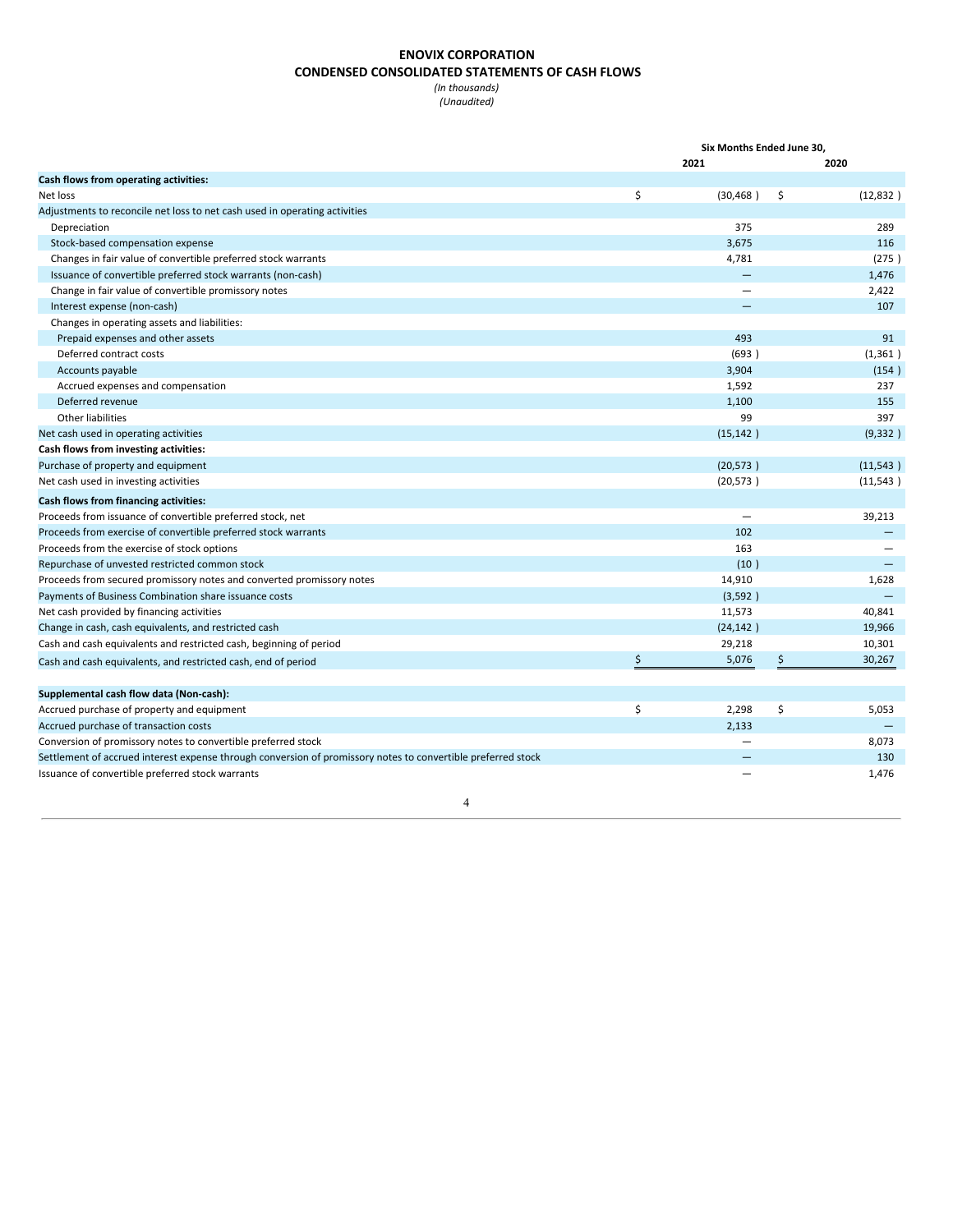## **ENOVIX CORPORATION**

## **CONDENSED CONSOLIDATED STATEMENTS OF CASH FLOWS (Continued)**

*(In thousands) (Unaudited)*

The following presents the Company's cash, cash equivalents and restricted cash by category in the Company's condensed consolidated balance sheets:

|                                                                       | Six Months Ended June 30, |        |
|-----------------------------------------------------------------------|---------------------------|--------|
|                                                                       | 2021                      | 2020   |
| Cash and cash equivalents                                             | 4.951                     | 30,192 |
| Restricted cash included in prepaid expenses and other current assets | 125                       | 75     |
| Total cash, cash equivalents, and restricted cash                     | 5.076                     | 30.267 |

See accompanying notes to these condensed consolidated financial statements.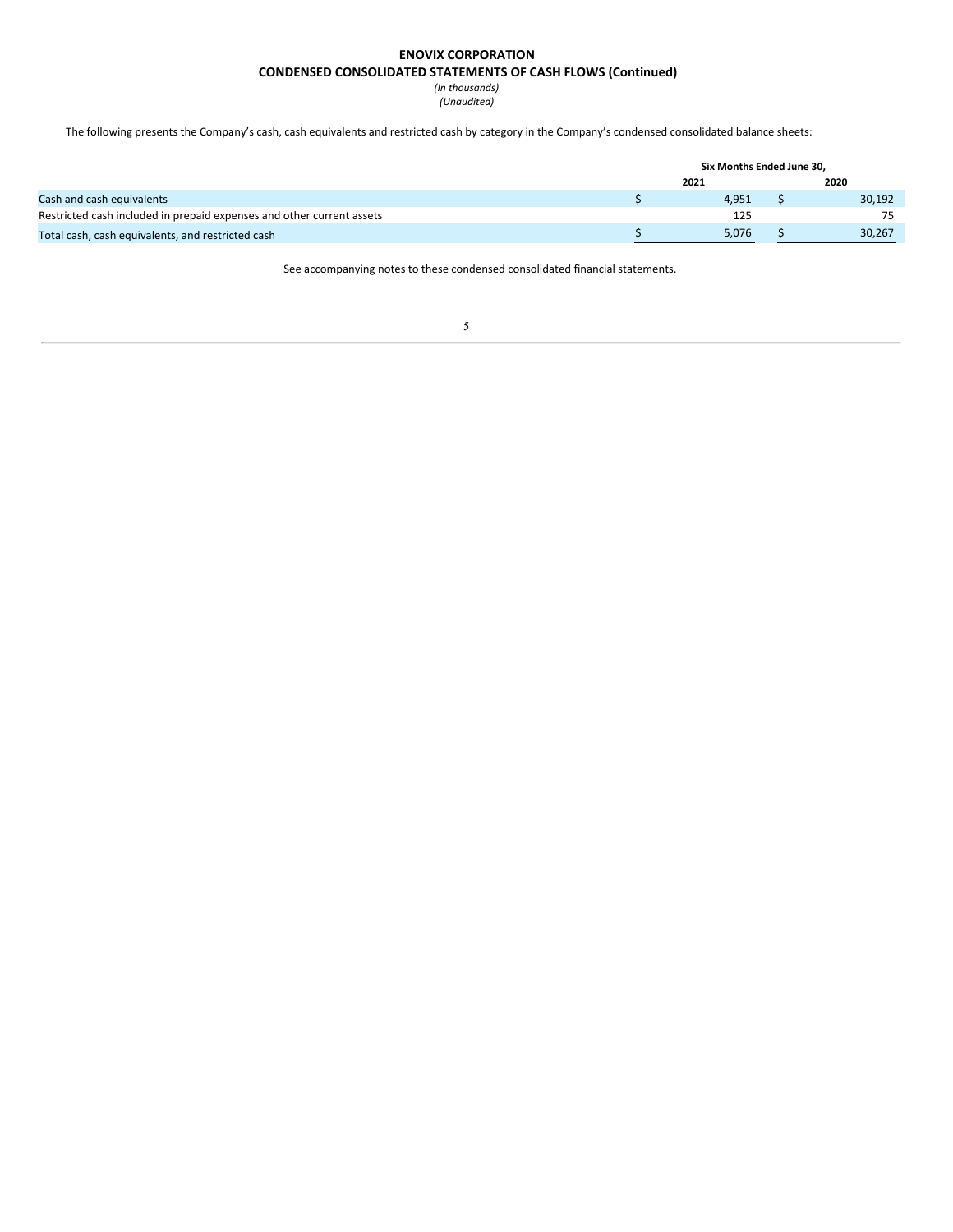## **ENOVIX CORPORATION NOTES TO THE CONDENSED CONSOLIDATED FINANCIAL STATEMENTS** *(Unaudited)*

#### **Note 1. Organization and Basis of Presentation**

#### **Organization**

Enovix Corporation (the "Company") was incorporated in Delaware in 2006. The Company designs, develops, and manufactures an advanced silicon-anode lithium-ion battery using proprietary 3D cell architecture that increases energy density and maintains a high cycle life. The Company is headquartered in Fremont, California.

The Company is focused on the development and commercialization of its silicon-anode lithium-ion batteries. Planned principal operations of commercial manufacturing have not yet commenced. As of June 30, 2021, the Company has not generated product revenue from its planned principal business activities.

#### **Business Combination**

On July 14, 2021 (the "Closing Date"), Enovix Corporation, a Delaware Corporation ("Legacy Enovix"), Rodgers Silicon Valley Acquisition Corp. ("RSVAC"), and RSVAC Merger Sub Inc., a Delaware Corporation and wholly owned subsidiary of RSVAC ("Merger Sub"), consummated the closing of the transactions contemplated by the agreement and plan of merger, dated February 22, 2021 (the "Business Combination"), by and among RSVAC, Merger Sub and Legacy Enovix (the "Merger Agreement"), following the approval at a special meeting of the stockholders of RSVAC held on July 12, 2021 (the "Special Meeting"). Following the consummation of the Business Combination on the Closing Date, Legacy Enovix changed its name to Enovix Operations Inc., and RSVAC changed its name from Rodgers Silicon Valley Acquisition Corp. to Enovix Corporation ("New Enovix"). Please refer to Note 2 "Business Combination" for further details of the Business Combination.

#### **Liquidity and Capital Resources**

Since inception, the Company has financed its operations primarily from the sales of convertible preferred stock, borrowing from a convertible promissory note, and borrowing from a secured promissory note (the "Secured Promissory Note"). The Company has incurred recurring operating losses and negative cash flows from operations through June 30, 2021. In addition, the Company had a negative working capital of \$22.0 million and an accumulated deficit of \$237.7 million as of June 30, 2021. The Company expects to continue to incur operating losses for the foreseeable future.

In connection with the Business Combination in July 2021, the Company raised approximately \$381.6 million of proceeds, after deducting placement agent commissions of approximately \$23.6 million of transaction costs and before deducting offering related expenses. Based on the anticipated spending, cash received from the Business Combination and timing of expenditure assumptions, the Company currently expects that its cash will be sufficient to meet its funding requirements over the next twelve months. Going forward, the Company may require additional financing in order to continue to execute on its business plan.

The accompanying condensed consolidated financial statements have been prepared assuming the Company will continue as a going concern, which contemplates the realization of assets and satisfaction of liabilities in the normal course of business.

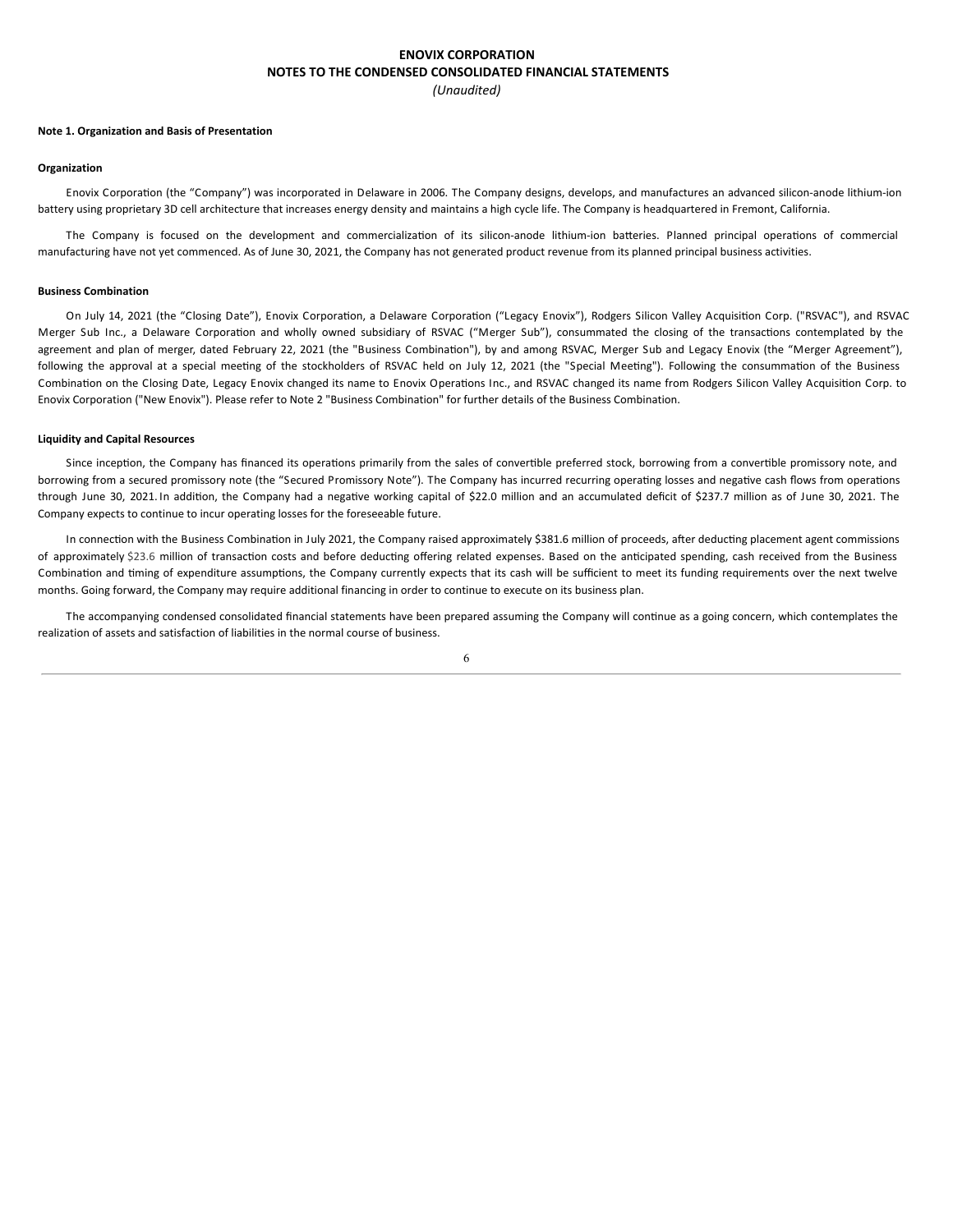## **Basis of Presentation and Consolidation**

The accompanying condensed consolidated financial statements are presented in accordance with accounting principles generally accepted in the United States ("GAAP"). The condensed consolidated financial statements include the accounts of the Company and its wholly-owned subsidiaries. All intercompany balances and transactions have been eliminated in consolidation.

The Company did not have any other comprehensive income or loss for the three and six months ended June 30, 2021 and 2020. Accordingly, net loss and comprehensive loss are the same for the periods presented. Additionally, the Company did not have any income tax expenses for the periods presented.

## **Unaudited Interim Condensed Consolidated Financial Statements**

The condensed consolidated balance sheet as of June 30, 2021, the condensed consolidated statements of operations, condensed consolidated statements of convertible preferred shares and shareholders' deficit for the three and six months ended June 30, 2021 and 2020, and the condensed consolidated statements of cash flows for the six months ended June 30, 2021 and 2020 are unaudited. These accompanying unaudited condensed consolidated financial statements have been prepared pursuant to the rules and regulations of the SEC for interim financial reporting. In the opinion of management, these unaudited condensed consolidated financial statements reflect all adjustments, consisting of normal recurring items, considered necessary to present fairly the Company's financial condition, results of operations, stockholders' deficit and cash flows for the interim periods presented above. The results of operations for the three and six months ended June 30, 2021 are not necessarily indicative of the operating results for the full year, and therefore should not be relied upon as an indicator of future results. The condensed consolidated balance sheet as of December 31, 2020 included herein was derived from the audited consolidated financial statements as of that date. The accompanying condensed consolidated financial statements and related notes should be read in conjunction with the audited consolidated financial statements for the year ended December 31, 2020.

#### **Use of Estimates**

The preparation of condensed consolidated financial statements in conformity with GAAP requires management to make estimates and assumptions that affect the reported amounts of assets and liabilities in the condensed consolidated financial statements and accompanying notes during the reporting periods. Estimates and assumptions include but are not limited to: depreciable lives for property and equipment, the valuation allowance on deferred tax assets, assumptions used in stock-based compensation, incremental borrowing rate for operating right-of-use assets and lease liabilities, and estimates to fair value convertible preferred stock warrants. Management bases its estimates on historical experience and on various other market-specific and relevant assumptions that it believes to be reasonable under the circumstances. In the preparation of our condensed consolidated financial statements, the Company has considered potential impacts of the COVID-19 pandemic on its critical and significant accounting estimates. There was no significant impact to its condensed consolidated financial statements. The Company will continue to evaluate the nature and extent of the potential impacts to its business and its condensed consolidated financial statements.

#### **Summary of Significant Accounting Policies**

There have been no significant changes, other than those disclosed within these interim condensed consolidated financial statements, to the Company's significant accounting policies in Note 1. "Organization of Business and Summary of Significant Accounting Policies," of the notes to the consolidated financial statements for the year ended December 31, 2020 included in the RSVAC Form S-4 Registration Statement under the Securities Act of 1933 filed with the SEC.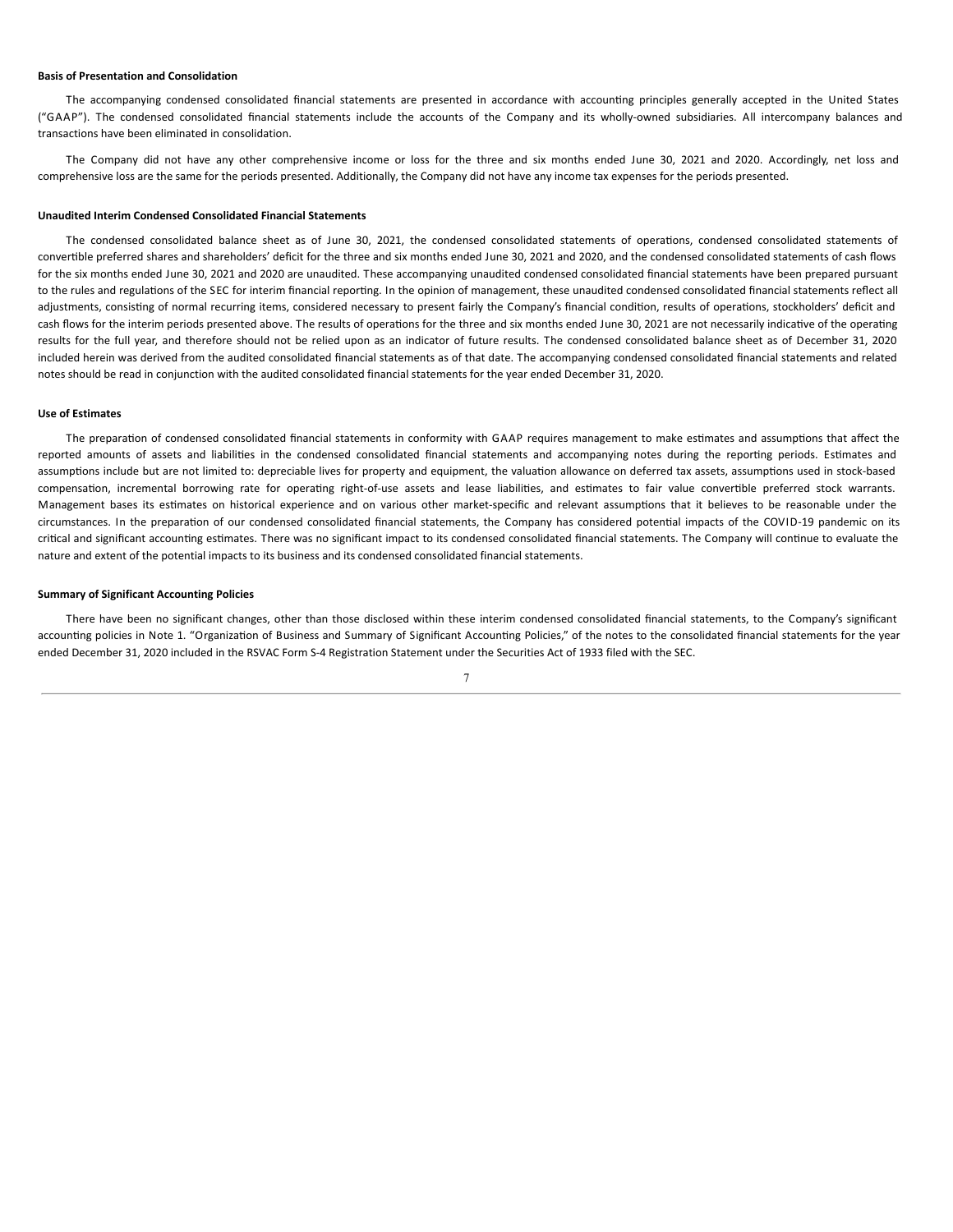#### *Debt*

The Company accounts for the Secured Promissory Note as a liability measured at net proceeds less debt discount and is accreted to the face value of the Secured Promissory Note over its expected term using the effective interest method. The Company considers whether there are any embedded features in its debt instruments that require bifurcation and separate accounting as derivative financial instruments pursuant to Accounting Standards Codification ("ASC"), Topic 815*Derivatives and Hedging*. See Note 5 "Debt" for more information.

#### **Emerging Growth Company Status**

The Company is an emerging growth company ("EGC"), as defined in the Jumpstart Our Business Startups Act of 2012 (the "JOBS Act"). Under the JOBS Act, EGC's can delay adopting new or revised accounting standards issued subsequent to the enactment of the JOBS Act until such time as those standards apply to private companies. Other than the adoption of ASC 842, Leases, as discussed below, the Company has elected to use this extended transition period under the JOBS Act until such time the Company is no longer considered to be an EGC.

#### **Recently Adopted Accounting Pronouncements**

In December 2019, the Financial Accounting Standards Board ("FASB") issued Accounting Standards Update ("ASU") 2019-1*Dacome Taxes (Topic 740): Simplifying the* Accounting for Income Taxes, which is intended to simplify various aspects related to accounting for income taxes. ASU 2019-12 removes certain exceptions to the general principles in ASC 740 and also clarifies and amends existing guidance to improve consistent application. This guidance is effective for fiscal years, and interim periods within those fiscal years, beginning after December 15, 2020, with early adoption permitted. The Company adopted this guidance as of January 1, 2021, which did not have an impact to the condensed consolidated financial statements upon adoption.

In February 2016, the FASB issued ASU 2016-02, Leases (Topic 842). ASU 2016-02 requires an entity to recognize a right-of-use asset and lease liability for all leases with terms of more than 12 months. The guidance requires lessees to recognize all leases, with certain exceptions, on their balance sheets, whether operating or financing, while continuing to recognize the expenses on their income statements in a manner similar to current practice. The guidance states that a lessee must recognize a lease liability for the obligation to make lease payments and a right-to-use asset for the right to use the underlying asset for the lease term. On January 1, 2021, the Company early adopted ASU 2016-02 using the modified retrospective transition option of applying the new standard at the adoption date for all leases with terms greater than 12 months. The Company elected certain practical expedients upon adoption and as such did not reassess the following: 1) whether any expired or existing contracts are or contain leases; 2) lease classification for any expired or existing leases; 3) initial direct costs for any expired or existing leases; 4) whether existing or expired land easements are or contain leases; and 5) regarding the lease term, from a hindsight perspective, whether or not the Company is reasonably certain to exercise the lease options. The Company also elected the practical expedient to not separate lease and non-lease components.

The effect of the adoption of ASC 842 on the condensed consolidated balance sheet as of January 1, 2021 was as follows (in thousands):

|                                          | December 31,<br>2020 | Adjustments<br>from Adoption<br>of ASC 842 | January 1,<br>2021 |
|------------------------------------------|----------------------|--------------------------------------------|--------------------|
| Operating lease, right-of-use assets     | $\qquad \qquad -$    | 6,873                                      | 6,873              |
| Other liabilities                        | 14                   | (14                                        |                    |
| Deferred rent, non-current               | 1,567                | (1, 567)                                   |                    |
| Operating lease liabilities, non-current | -                    | 8,551                                      | 8,551              |
|                                          |                      |                                            |                    |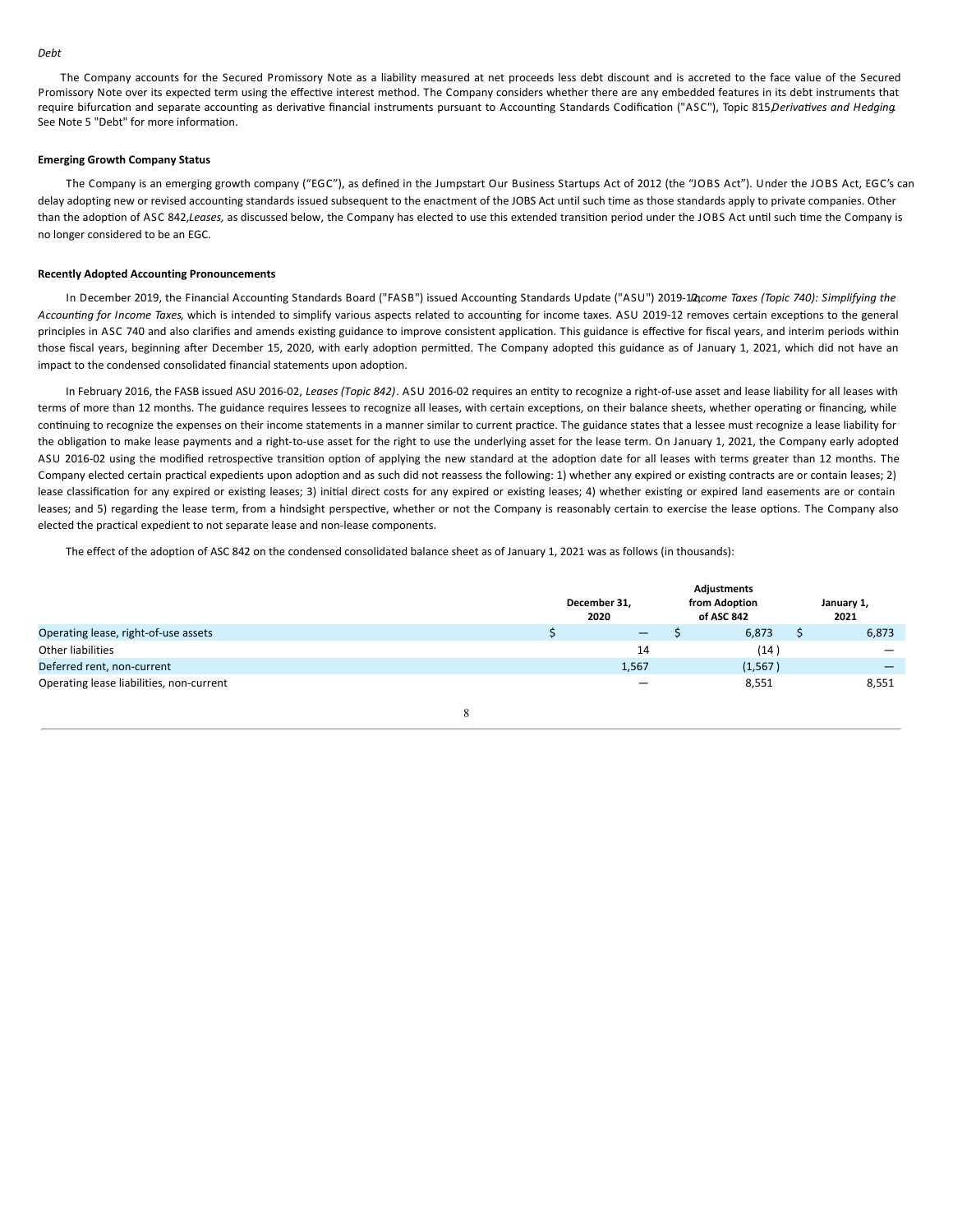<span id="page-12-0"></span>Periods prior to the January 1, 2021 adoption of ASC 842 were not adjusted and continue to be reported in accordance with the legacy lease accounting guidance under ASC 840. Under ASC 840, rent expense for non-cancelable operating leases, including rent escalation clauses, tenant improvement allowances, and rent-free periods when applicable, was recognized on a straight-line basis over the term of the lease with the difference between required lease payments and rent expense recorded as deferred rent.

## **Note 2. Business Combination**

Subsequent to the period ended June 30, 2021, on July 14, 2021, Legacy Enovix, RSVAC, and Merger Sub, consummated the closing of the transactions contemplated by the Merger Agreement, following the approval at the Special Meeting held on July 12, 2021. Immediately upon to the Business Combination all shares of Legacy Enovix outstanding convertible preferred stock were converted into an equivalent number of shares of Legacy Enovix Common Stock.

At the Business Combination, eligible Legacy Enovix equity holders received or have the right to receive shares of common stock at a deemed value of \$10.00 per share after giving effect to the exchange ratio of 0.1846 as defined in the Merger Agreement ("Exchange Ratio"). Accordingly, immediately following the consummation of the Business Combination, Legacy Enovix Common Stock was exchanged into 103,995,643 shares of Common Stock, 5,547,327 shares were reserved for the issuance of common stock upon the potential future exercise of Legacy Enovix's stock options that were exchanged into Enovix's stock options.

In connection with the execution of the Merger Agreement, RSVAC entered into separate subscription agreements (each a "Subscription Agreement") with a number of investors (each a "New PIPE Investor"), pursuant to which the New PIPE Investors agreed to purchase, and RSVAC agreed to sell to the New PIPE Investors, an aggregate of 12,500,000 shares of common stock ("PIPE Shares"), for a purchase price of \$14.00 per share and an aggregate purchase price of \$175.0 million, in a private placement pursuant to the subscription agreements ("PIPE Financing"). The PIPE Financing closed simultaneously with the consummation of the Business Combination.

The number of shares of common stock issued immediately following the consummation of the Business Combination was:

| RSVAC Common Stock shares outstanding prior to the Business Combination | 28,750,000  |
|-------------------------------------------------------------------------|-------------|
| Less redemption of RSVAC Common Stock shares                            | (15 )       |
| <b>RSVAC Common Stock shares</b>                                        | 28,749,985  |
| PIPE Shares issued                                                      | 12,500,000  |
| <b>RSVAC Common Stock Shares and PIPE Shares</b>                        | 41,249,985  |
| Legacy Enovix Common Shares <sup>(1)</sup>                              | 103.995.643 |
| Total shares of common stock immediately after the Business Combination | 145,245,628 |

The number of Legacy Enovix Common Shares was determined from the 563,316,738 shares of Legacy Enovix Common Stock outstanding immediately prior to the closing of the Business Combination converted at the exchange ratio of 0.1846. All fractional shares were rounded. (1)

The Business Combination will be accounted for as a reverse recapitalization under GAAP. This determination is primarily based on Legacy Enovix stockholders comprising a relative majority of the voting power of New Enovix and having the ability to nominate the members of the Board, Legacy Enovix's operations prior to the acquisition comprising the only ongoing operations of New Enovix, and Legacy Enovix's senior management comprising a majority of the senior management of New Enovix. Under this method of accounting, RSVAC is treated as the "acquired" company for financial reporting purposes. Accordingly, for accounting purposes, the financial statements of New Enovix represent a continuation of the financial statements of Legacy Enovix with the Business Combination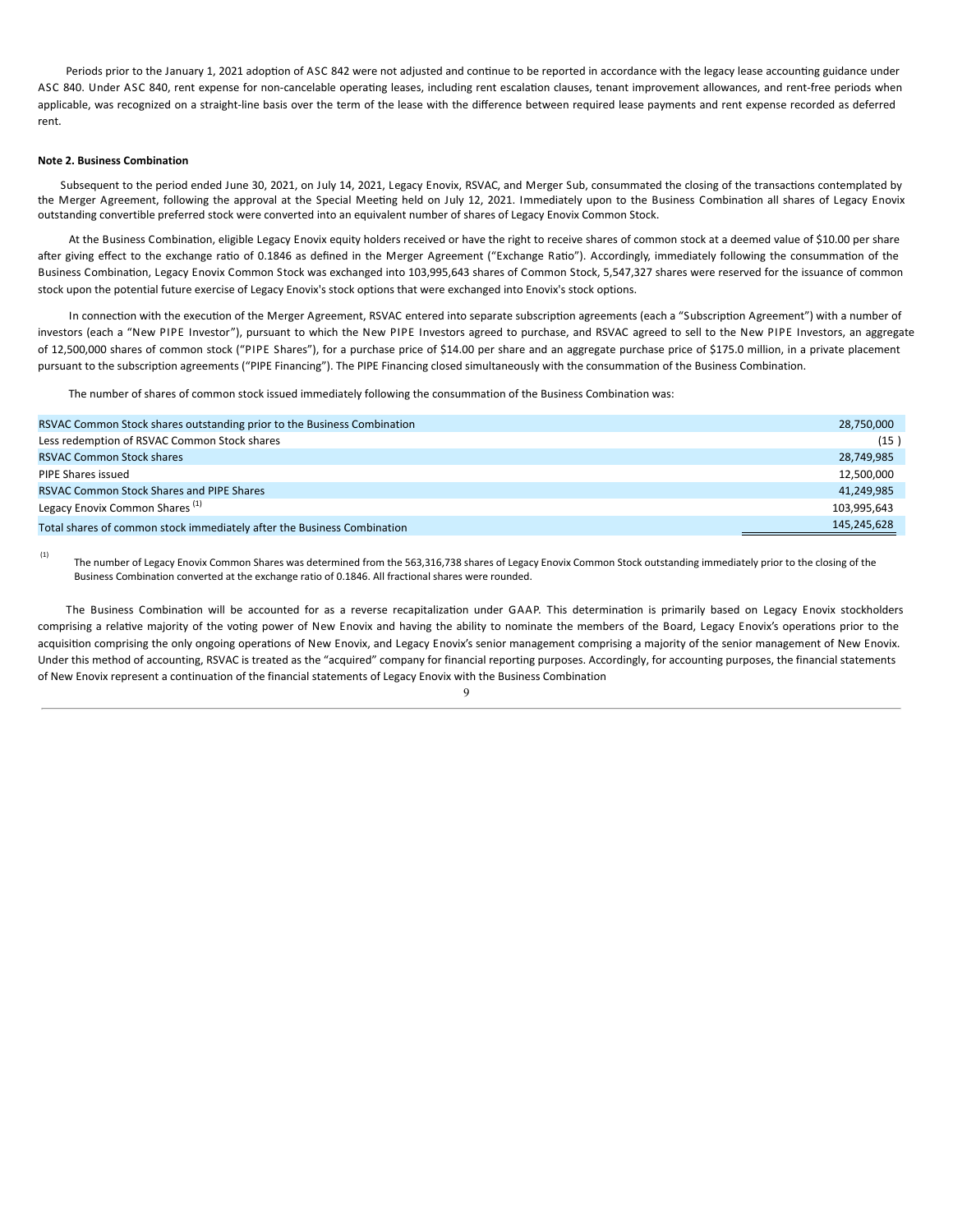being treated as the equivalent of New Enovix issuing stock for the net assets of RSVAC, accompanied by a recapitalization. The net assets of RSVAC are stated at historical costs, with no goodwill or other intangible assets recorded. Operations prior to the Business Combination are presented as those of New Enovix. Beginning in the third quarter of 2021, all periods prior to the Business Combination have been retrospectively adjusted using the Exchange Ratio for the equivalent number of shares outstanding immediately after the Business Combination to effect the reverse recapitalization. Additionally, upon the consummation of the Business Combination, the Company gave effect to the issuance of 41,249,985 shares of common stock for the previously issued RSVAC common stock and PIPE Shares that were outstanding at the Closing Date.

In connection with the Business Combination in July 2021, New Enovix raised approximately \$405.2 million of gross proceeds including the contribution of approximately \$230.0 million of cash held in RSVAC's trust account from its initial public offering, \$175.0 million of gross proceed in connection with the PIPE financing and approximately \$0.1 million of operating cash held in one checking account. The Company incurred \$7.0 million of PIPE financing fee, which was 4.0% of the gross proceeds from PIPE financing, and approximately \$16.5 million of additional underwriting costs.

## **Note 3. Fair Value Measurement**

(1)

There were no assets or liabilities measured at fair value on a recurring basis as of June 30, 2021. The following table details the fair value measurements of liabilities that were measured at fair value on a recurring basis as of December 31, 2020 (in thousands).

|                                      | Fair Value Measurement at December 31, 2020 using |         |        |  |         |                   |  |                 |  |                            |
|--------------------------------------|---------------------------------------------------|---------|--------|--|---------|-------------------|--|-----------------|--|----------------------------|
|                                      |                                                   | Level 1 |        |  | Level 2 |                   |  | Level $3^{(1)}$ |  | Total<br><b>Fair Value</b> |
| Convertible preferred stock warrants |                                                   |         | $\sim$ |  |         | $\sim$ 100 $\sim$ |  | 15.995          |  | 15,995                     |

Level 3 fair values are based on unobservable inputs that are supported by little or no market activity and that are significant to the fair value of the assets or liabilities.

The changes for Level 3 items measured at fair value on a recurring basis using significant unobservable inputs are as follows (in thousands):

|                                    |         |                                           | Convertible<br><b>Preferred Stock</b><br><b>Warrants</b> |
|------------------------------------|---------|-------------------------------------------|----------------------------------------------------------|
| Fair value as of December 31, 2020 |         | \$                                        | 15,995                                                   |
| Additions                          |         |                                           |                                                          |
| <b>Settlements</b>                 |         |                                           | (20, 776)                                                |
| Change in fair value               |         |                                           | 4,781                                                    |
| Fair value as of June 30, 2021     |         | Ś                                         |                                                          |
|                                    |         | Convertible<br>Promissory<br><b>Notes</b> | Convertible<br><b>Preferred Stock</b><br>Warrants        |
| Fair value as of December 31, 2019 | $\zeta$ | Ś.<br>5,651                               | 730                                                      |
| Additions                          |         |                                           | 1,476                                                    |
| <b>Settlements</b>                 |         | (8,073)                                   | –                                                        |
| Change in fair value               |         | 2,422                                     | (275)                                                    |
| Fair value as of June 30, 2020     | \$      | \$                                        | 1,931                                                    |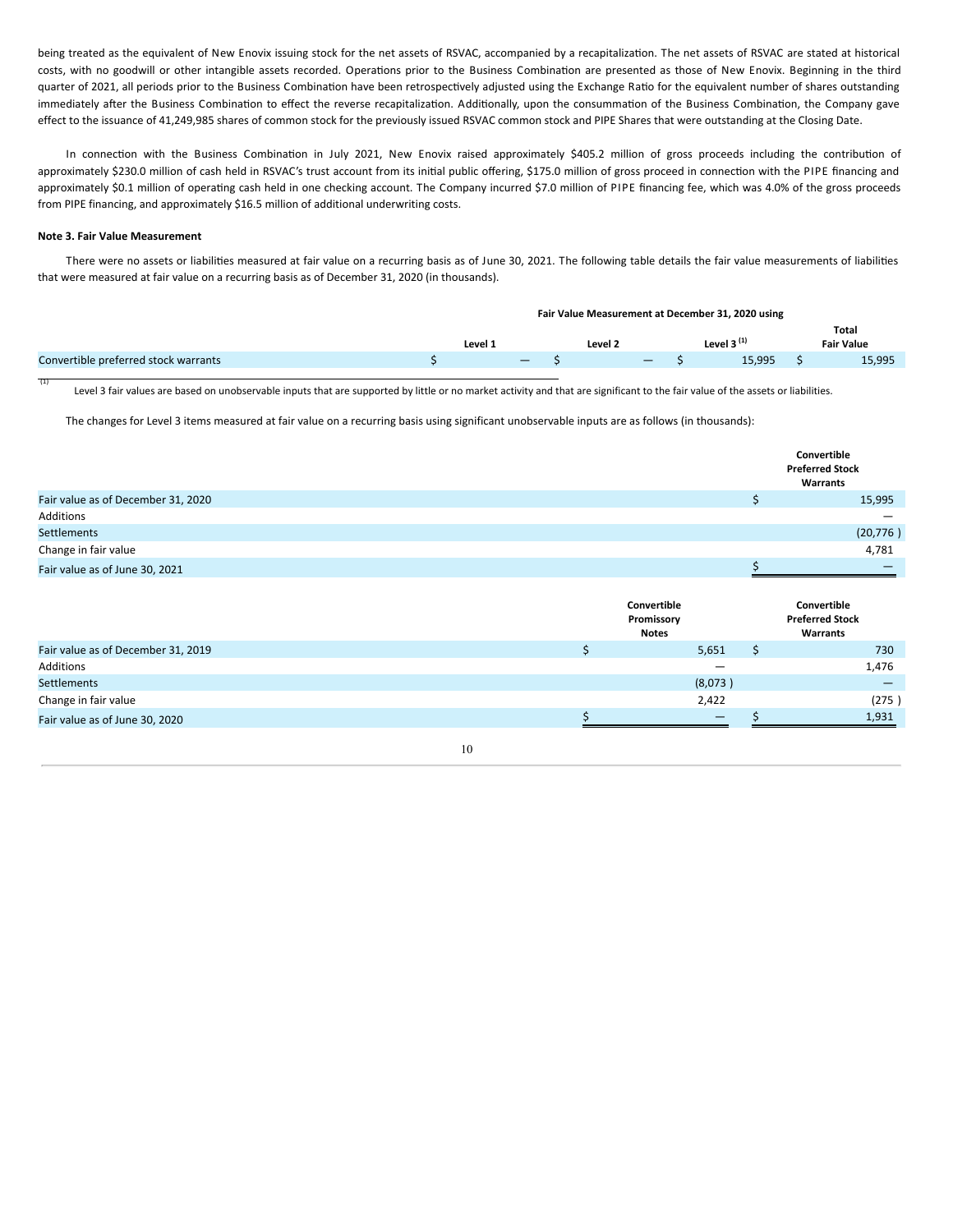The following table summarizes the key assumptions used for determining the fair value of convertible preferred stock warrants.

|                            | Convertible<br>preferred stock<br>warrants | Convertible<br>preferred stock<br>warrants |
|----------------------------|--------------------------------------------|--------------------------------------------|
|                            | exercised<br>on February 22,<br>2021       | outstanding<br>as of June 30,<br>2020      |
| Expected term (in years)   | $2.5 - 4.1$                                | $3.1 - 4.7$                                |
| <b>Expected volatility</b> | 75.0%                                      | 63.6%                                      |
| Risk-free interest rate    | $0.2\% - 0.4\%$                            | $0.2\% - 0.3\%$                            |
| Expected dividend rate     | $0.0\%$                                    | 0.0%                                       |

## **Note 4. Leases**

The Company leases its headquarters, engineering and manufacturing space in Fremont, California under a single non-cancelable operating lease, right of use asset with an expiration date of August 31, 2030. In March 2021, the Company entered into a new agreement to lease office space in Fremont, California under a noncancelable operating lease that expires in April 2026 with an option to extend for five years.

The components of lease costs were as follows (in thousands):

|                                                                                     | <b>Three Months Ended</b><br>June 30, 2021 |     |    | <b>Six Months Ended</b><br>June 30, 2021 |
|-------------------------------------------------------------------------------------|--------------------------------------------|-----|----|------------------------------------------|
| Operating lease cost                                                                | \$                                         | 504 | \$ | 742                                      |
| Supplemental lease information:                                                     |                                            |     |    |                                          |
| <b>Operating leases</b>                                                             |                                            |     |    | June 30, 2021                            |
| Weighted-average remaining lease term                                               |                                            |     |    | 9.1 years                                |
| Weighted-average discount rate                                                      |                                            |     |    | 6.8%                                     |
| Supplemental cash flow information related to leases are as follows (in thousands): |                                            |     |    |                                          |
|                                                                                     |                                            |     |    | <b>Six Months Ended</b><br>June 30, 2021 |
| Cash paid for amounts included in the measurement of lease liabilities:             |                                            |     |    |                                          |
| Operating cash flows from operating leases                                          |                                            |     | \$ | 640                                      |
| Lease liabilities arising from obtaining ROU assets:                                |                                            |     |    |                                          |
| <b>Operating leases</b>                                                             |                                            |     |    | 8,763                                    |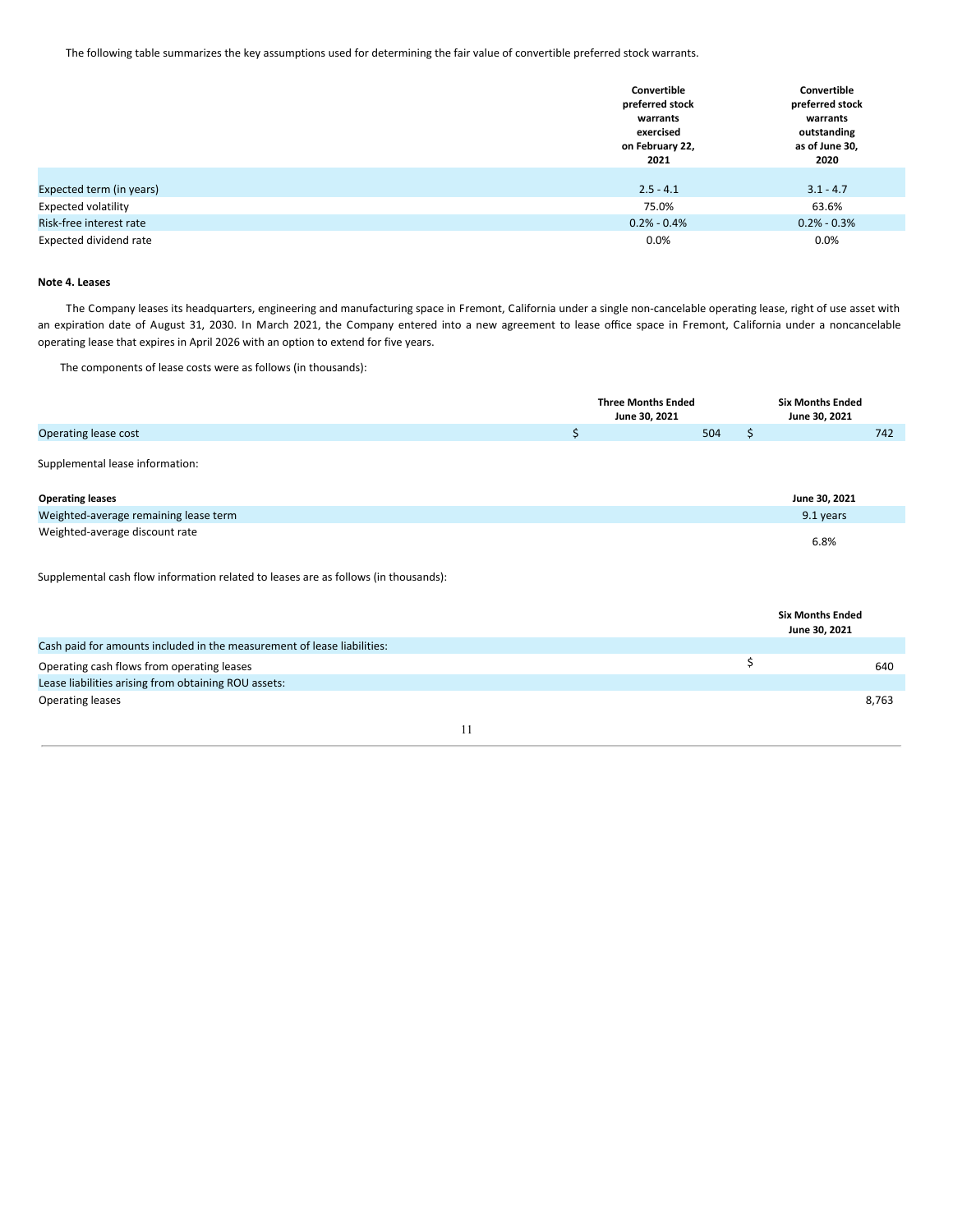## **Maturities of Lease Liabilities**

The following is a schedule of maturities of lease liabilities as of June 30, 2021 (in thousands).

|                                    | <b>Operating lease</b> |
|------------------------------------|------------------------|
| 2021 (remaining six months)        | 666                    |
| 2022                               | 1,366                  |
| 2023                               | 1,407                  |
| 2024                               | 1,449                  |
| 2025                               | 1,492                  |
| Thereafter                         | 7,265                  |
| Total                              | 13,645                 |
| Less: imputed interest             | (3,711)                |
| Present value of lease liabilities | 9,934                  |

## **ASC 840 Disclosure**

Under the legacy accounting guidance ASC 840, rent expense for the six months ended June 30, 2020 were \$0.6 million. Rent expense for the three months ended June 30, 2020 was \$0.4 million.

Minimum commitments under noncancelable operating lease agreements as of December 31, 2020 is as follows (in thousands):

|              | <b>Operating lease</b> |
|--------------|------------------------|
| 2021         | 1,267                  |
| 2022         | 1,305                  |
| 2023         | 1,344                  |
| 2024         | 1,384                  |
| 2025         | 1,426                  |
| Thereafter   | 7,243                  |
| <b>Total</b> | 13,969                 |

## **Note 5. Debt**

## **Secured Promissory Note**

On May 24, 2021, the Company issued to a member of the board of directors a secured promissory note (the " Secured Promissory Note") with an aggregate principal balance of \$15.0 million, which was funded at that time. The Secured Promissory Note bore interest at a rate of 7.5% per annum, payable monthly and on the maturity date. All unpaid interest and principal was due and payable upon request by the holders on or after the earlier of (i) the closing of the Merger Agreement and (ii) October 25, 2021. The Company granted a security interest in all of the Company's personal property, then existing or thereafter arising, including all accounts, inventory, equipment, general intangibles, financial assets, investment property, securities, deposit accounts, and the proceeds thereof, but which shall not include the intellectual property.

As of June 30, 2021, the Secured Promissory Note was \$14.9 million, net of debt issuance discount. On July 14, 2021, the Company repaid all amounts outstanding under the Secured Promissory Note, which totaled \$15.2 million in principal and interest.

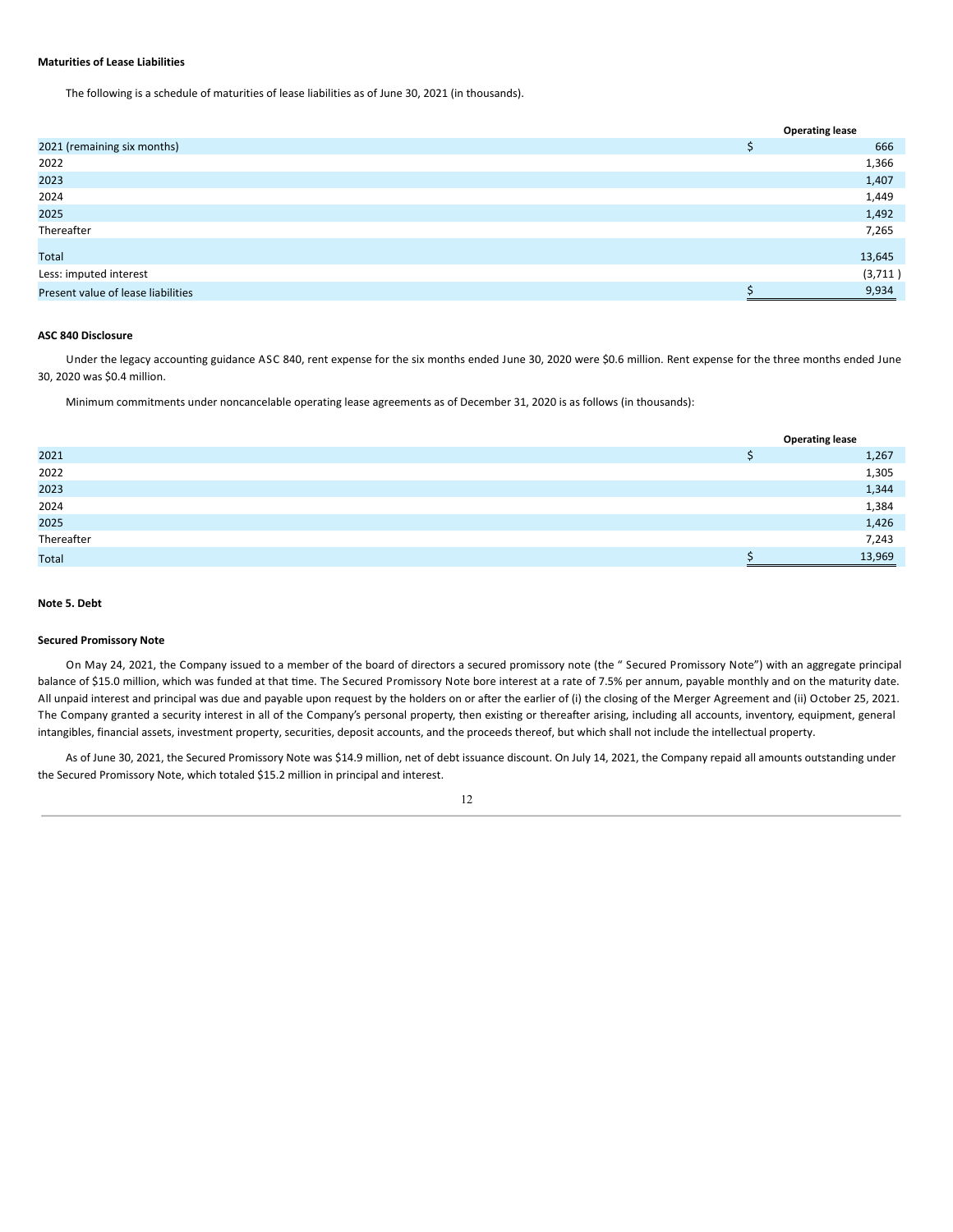## **2020 Paycheck Protection Program Loan**

In April 2020, the Company entered into a loan agreement with the Small Business Administration ("SBA") pursuant to the Paycheck Protection Program Loan (the "PPP Loan") established under the Coronavirus Aid, Relief and Economic Security Act (the "CARES Act"). The Company received loan proceeds of \$1.6 million. During 2020, the Company used all PPP Loan proceeds for eligible purposes, including payroll, benefits, rent and utilities and was approved for loan forgiveness prior to December 31, 2020. As the entirety of the PPP Loan was forgiven in 2020, the outstanding obligation was extinguished and a gain on extinguishment was recognized in Other income in the Condensed Statement of Operations for the year ended December 31, 2020.

## **2019 Convertible Promissory Note**

On December 13, 2019, the Company issued, to existing shareholders which included members of the board of directors and members of management, convertible promissory notes with an aggregate original principal balance of \$5.7 million, an interest rate of 6% per annum compounded annually, and a maturity date of December 13, 2020. The Company elected to measure the convertible promissory notes at fair value in accordance with the fair value option. As such, the promissory notes were initially recognized at fair value (i.e., the principal amount) with any changes in fair value recognized in other income (expense).

On March 25, 2020, all outstanding principal and accrued interest of \$0.1 million were converted into 19,001,815 shares of Series P-2 preferred stock at a conversion price equal to the cash price paid per shares and a 30% discount. Upon conversion, the Company recorded a change in the fair value of the promissory notes of \$2.4 million, which is included in other income (expense) in the condensed consolidated statement of operations for the three and six months ended June 30, 2020. As of June 30, 2021 and December 31, 2020, the Company had no outstanding convertible promissory notes.

#### **Note 6. Convertible Preferred Stock and Warrants**

## **Convertible Preferred Stock**

The Company has designated eight outstanding series of convertible preferred stock ("Series A", "Series B", "Series C", "Series E", "Series E-2", "Series F", "Series E-2", "Series F", and "Series P-2", collectively the "convertible preferred stock"). Details related to convertible preferred shares as of June 30, 2021 are as follows:

| <b>Series</b>                     | <b>Authorized</b> | <b>Issued and</b><br>Outstanding |   | Carrying<br>Value |   | Aggregate<br>Liquidation<br>Preference |
|-----------------------------------|-------------------|----------------------------------|---|-------------------|---|----------------------------------------|
| Series A                          | 705,000           | 705,000                          | Ś | 226               | Ś | 235                                    |
| Series B                          | 66,300            | 66,300                           |   | 50                |   | 50                                     |
| Series C                          | 181,844           | $\overline{\phantom{0}}$         |   |                   |   | –                                      |
| Series D                          | 58,016,741        | 58,016,741                       |   | 105,804           |   | 102,527                                |
| Series E                          | 4,862,376         | 4,862,376                        |   | 4,783             |   | 4,862                                  |
| Series E-2                        | 18,035,000        | 18,035,000                       |   | 17,063            |   | 18,035                                 |
| Series F                          | 82,233,867        | 82,233,867                       |   | 22,872            |   | 23,437                                 |
| Series P-2                        | 170,612,076       | 170,612,076                      |   | 72,135            |   | 73,653                                 |
| Total convertible preferred stock | 334,713,204       | 334,531,360                      |   | 222,933           | ς | 222,799                                |

For the six months ended June 30, 2020, the Company issued 92,229,265 shares of Series P-2 at a purchase price of \$0.43 per share. The Series P-2 issuance resulted in \$39.2 million cash proceeds, net of \$0.6 million of issuance

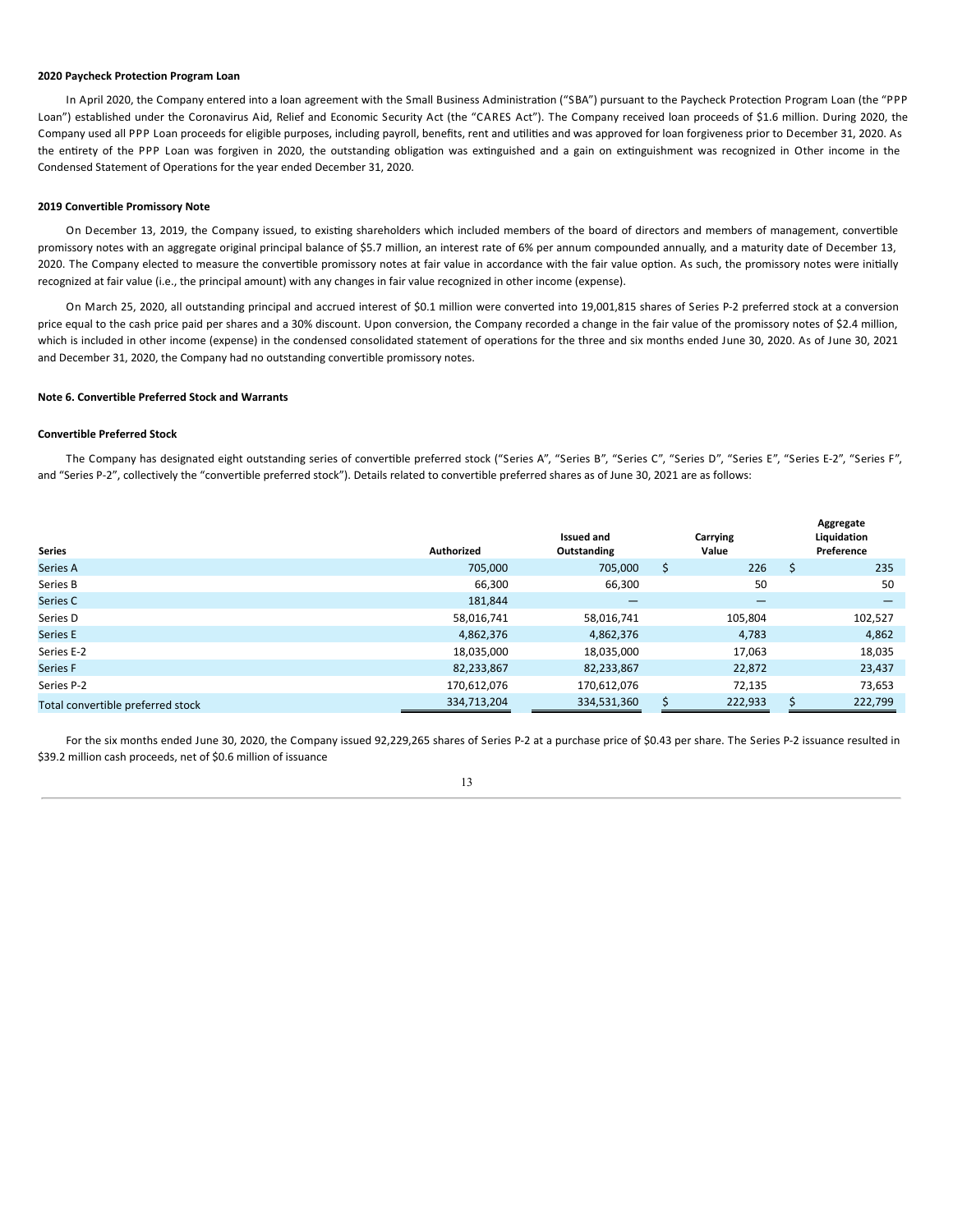costs. In conjunction with the Series P-2 issuance, the convertible promissory notes converted to 19,001,815 shares of Series P-2. See Note 5 "Debt" for additional information.

## **Series D Convertible Preferred Stock Warrants**

As part of the March 25, 2020 Series P-2 convertible preferred stock issuance, the Company also issued 7,000,000 of Series D convertible preferred stock warrants to an existing shareholder. Each warrant entitled the holder to purchase one share of the Company's Series D convertible preferred stock at an exercise price of \$0.01 for a period of 5 years from the issuance of the warrant.

As part of an August 2016 Series D convertible preferred stock issuance, the Company also issued 3,160,936 shares of Series D convertible preferred stock warrants to an existing shareholder. Each warrant entitled the holder to purchase one share of the Company's Series D convertible preferred stock at an exercise price of \$0.01 for a period of 7 years from the issuance of the warrant.

The number of Series D convertible preferred stock warrants as of December 31, 2020 on an 'as-converted basis' totaled 10,941,986. The 'as-converted basis' assumes a conversion of the Series D convertible stock warrant into one share of Series D convertible preferred stock that then converts into common stock at a ratio of 1.08 per share.

On February 22, 2021, in a transaction separate from the Merger Agreement, all 10,160,936 Series D convertible preferred stock warrants were exercised at \$0.01 per share for a total of \$0.1 million. As of June 30, 2021, there were no convertible preferred stock warrants outstanding.

#### **Note 7. Commitments and Contingencies**

#### **Purchase Commitments**

The Company did not enter into noncancelable purchase obligations and, therefore, the Company did not have any purchase commitments as of June 30, 2021 and December 31, 2020.

#### **Litigation**

From time to time, and in the ordinary course of business, the Company may be subject to certain claims, charges and litigation concerning matters arising in connection with the conduct of the Company's business activities. The Company is not currently aware of any matters that it expects will have a material adverse effect on the Company's condensed consolidated financial statements.

## **Guarantees and Indemnifications**

In the normal course of business, the Company enters into contracts and agreements that contain a variety of representations and warranties and provide for general indemnifications. The Company's exposure under these agreements is unknown because it involves claims that may be made against the Company in the future but have not yet been made. To date, the Company has not paid any claims or been required to defend any action related to its indemnification obligations. However, the Company may record charges in the future as a result of these indemnification obligations.

The Company also has indemnification obligations to its officers and directors for specified events or occurrences, subject to some limits, while they are serving at the Company's request in such capacities. There have been no claims to date and the Company has director and officer insurance that may enable the Company to recover a portion of any amounts paid for future potential claims. The Company believes the fair value of these

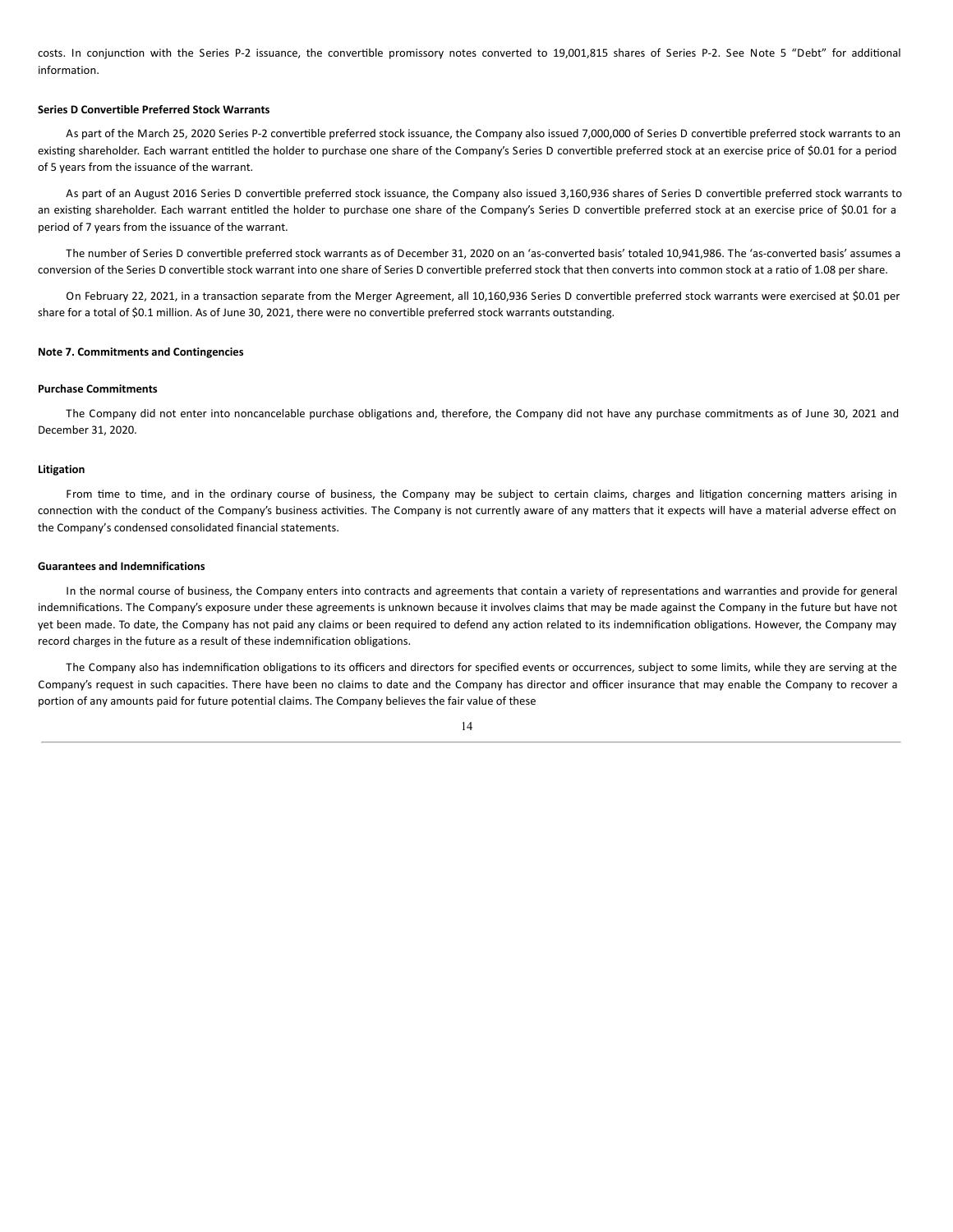indemnification agreements is minimal. Accordingly, the Company has not recorded any liabilities relating to these obligations for the period presented.

## **Note 8. Net Loss per Share**

The Company computes net loss per share of common stock using the two-class method. As the Company has reported losses for all periods presented, all potentially dilutive securities are antidilutive and accordingly, diluted net loss per share of common stock is the same as basic net loss per share of common stock. The following table sets forth the computation of the Company's basic and diluted net loss per share of common stock for the three and six months ended June 30, 2021 and 2020 (in thousands, except share and per share amount):

|                                                                                                                | Three Months Ended June 30. |              | Six Months Ended June 30. |            |  |  |
|----------------------------------------------------------------------------------------------------------------|-----------------------------|--------------|---------------------------|------------|--|--|
|                                                                                                                | 2021                        | 2020         | 2021                      | 2020       |  |  |
| Numerator:                                                                                                     |                             |              |                           |            |  |  |
| Net loss attributable to common stockholders                                                                   | (14,303                     | $(5,150)$ \$ | (30,468                   | (12,832    |  |  |
|                                                                                                                |                             |              |                           |            |  |  |
| Denominator:                                                                                                   |                             |              |                           |            |  |  |
| Weighted-average shares outstanding used in computing net loss<br>per share of common stock, basic and diluted | 69,029,099                  | 60,315,795   | 67,828,958                | 60,015,903 |  |  |
|                                                                                                                |                             |              |                           |            |  |  |
| Net loss per share of common stock:                                                                            |                             |              |                           |            |  |  |
| <b>Basic and diluted</b>                                                                                       | (0.21)                      | (0.09)       | (0.45)                    | (0.21)     |  |  |

The following table discloses securities as of June 30, 2021 and 2020 that could potentially have a dilutive effect to the basic earnings per share of common stock in the future. These securities were excluded in the computation of diluted net loss per share because their effect would have been anti-dilutive for the periods presented:

|                                      | As of June 30, |             |  |
|--------------------------------------|----------------|-------------|--|
|                                      | 2021           | 2020        |  |
| Convertible preferred stock          | 334,531,360    | 264,989,428 |  |
| Stock options issued and outstanding | 30,049,279     | 5,383,678   |  |
| Convertible preferred stock warrants |                | 10,941,986  |  |

## **Note 9. Related Party**

In 2019, existing shareholders, which included members of the board of directors and members of management purchased the convertible promissory notes as disclosed in Note 5 "Debt". In 2020, these convertible promissory notes with an aggregate original principal balance of \$5.7 million and accrued interest of \$0.1 million converted into 19,001,815 shares of Series P-2 convertible preferred stock.

In May 2021, the Company issued the Secured Promissory Note with an aggregate principal balance of \$15.0 million and an interest at a rate of 7.5% per annum, payable monthly and on the maturity date. On July 14, 2021, the Company repaid all amounts outstanding under the Secured Promissory Note, which totaled \$15.2 million in principal and interest. See Note 5 "Debt" for more detailed discussion.

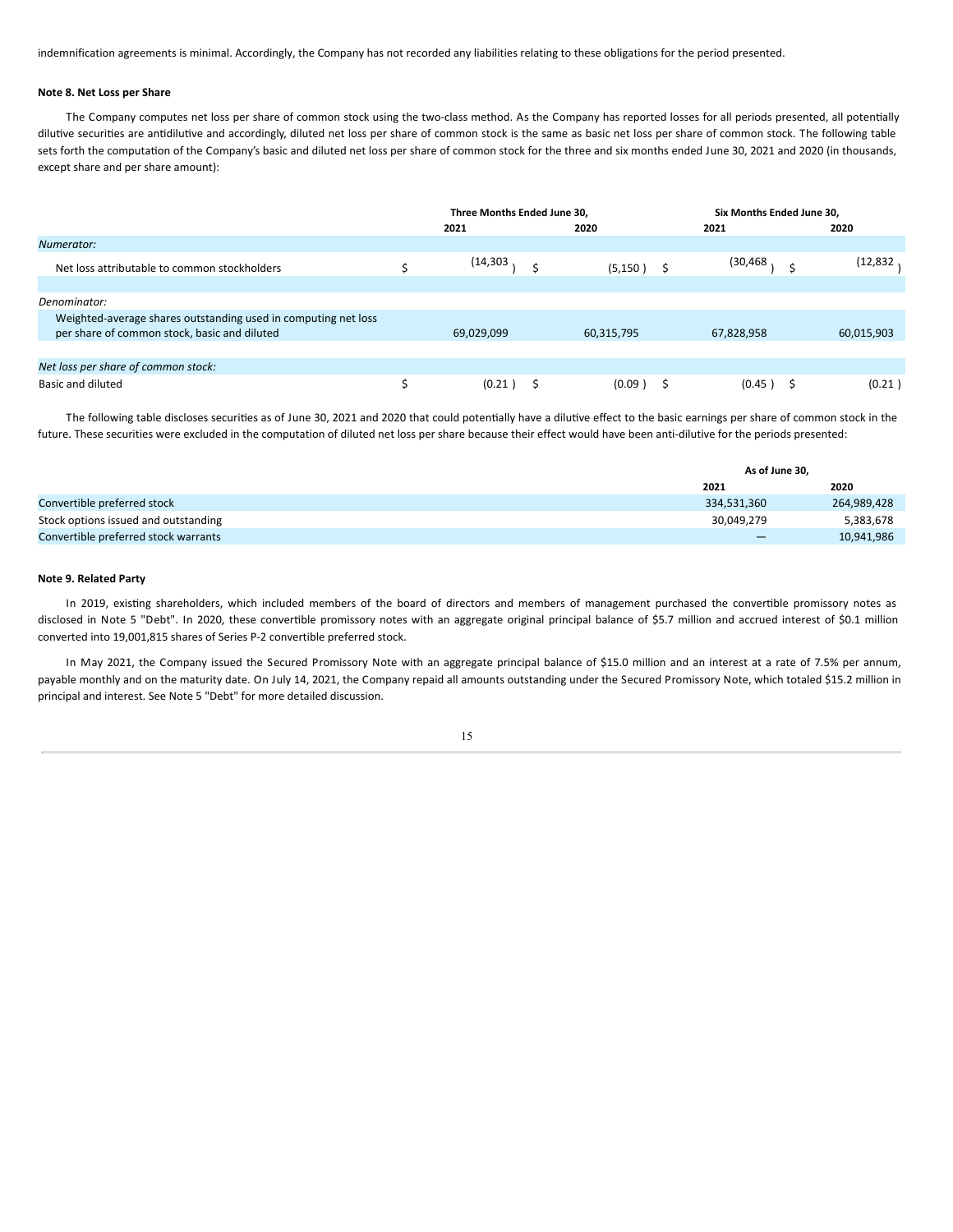## **Note 10. Subsequent Events**

#### **The Business Combination**

On July 14, 2021, the Company completed a business combination transaction between Legacy Enovix and RSVAC pursuant to the Merger AgreementThe Company raised approximately \$381.6 million of proceeds, after deducting placement agent commissions of approximately \$23.6 million and before deducting offering related expenses. Following the consummation of the Merger on the Closing Date, Legacy Enovix changed its name to Enovix Operations Inc., and RSVAC changed its name from Rodgers Silicon Valley Acquisition Corp. to Enovix Corporation. See Note 2 "Business Combination" for further details of the Business Combination.

## **Secured Promissory Note**

On July 14, 2021, the Company repaid the outstanding principal amount under the promissory note agreement of approximately \$15.2 million together with accumulated interest, without payment of any termination fee or penalty. See Note 5 "Debt" for the further details of the Secured Promissory Note.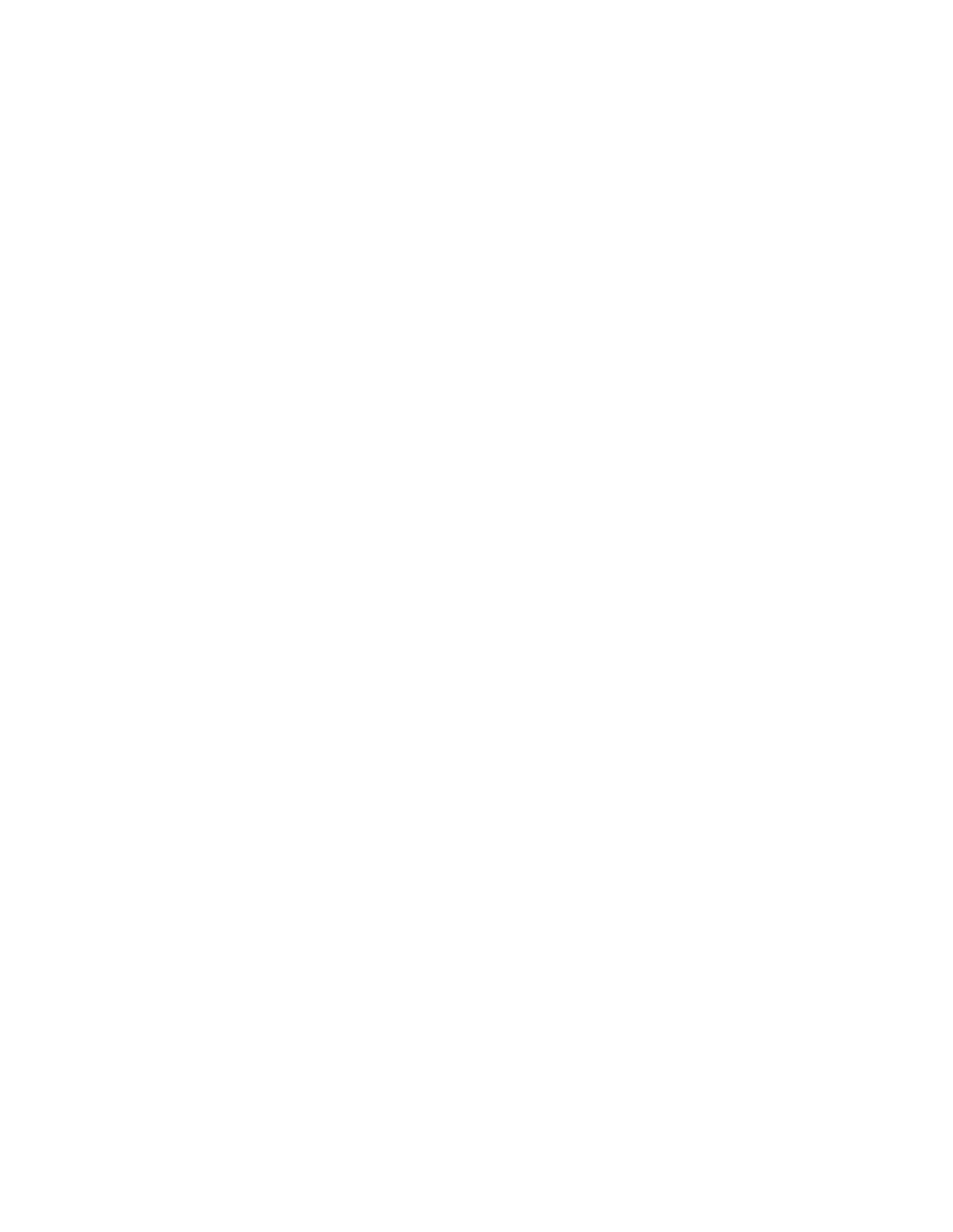## **LEGACY ENOVIX'S MANAGEMENT'S DISCUSSION AND ANALYSIS OF FINANCIAL CONDITION AND RESULTS OF OPERATIONS**

The following discussion and analysis provides information that the management of Enovix Operations Inc. (f/k/a Enovix Corporation) (referred as to "Legacy Enovix") believes is relevant to an assessment and understanding of the Legacy Enovix's consolidated results of operations and financial condition as of June 30, 2021 and for the three and six months ended June 30, 2021. The discussion should be read together with the historical consolidated financial statements and related notes and unaudited pro forma condensed financial information that are included in the Registration Statement on Form S-1, dated August 2, 2021, as may be amended (the "Registration Statement"), filed by us with the Securities and Exchange Commission (the "SEC") and incorporated by reference in this Current Report on Form 8-K. This discussion and analysis contain forward-looking statements based upon our current expectations, estimates and projections that involve risks and uncertainties. Actual results and timing of selected events may differ materially from those anticipated in these forward-looking statements as a result of various factors, including those set forth in the Registration Statement in the section titled "Risk Factors" beginning on page 7 of the Registration Statement and incorporated herein by reference. Unless otherwise indicated or the context otherwise requires, references in this Legacy Enovix's Management's Discussion and Analysis of Financial Condition and Results of Operations section to "Legacy Enovix," "we," "us," "our" and other similar terms refer to Enovix Corporation and its subsidiaries prior to the completion of the business combination with Rodgers Silicon Valley Acquisition Corp ("RSVAC") on July 14, 2021. On July 14, 2021, RSVAC acquired Legacy Enovix and, from this date going forward, we will account for the Business Combination as a reverse recapitalization in accordance with U.S. generally accepted accounting principles ("GAAP"). Under this method of accounting, RSVAC will be treated as the "acquired" *company for financial reporting purposes.*

## **Business Overview**

We design, develop, and plan to commercially manufacture an advanced silicon-anode lithium-ion battery using our proprietary 3D cell architecture that increases energy density and maintains high cycle life. This enables us to use silicon as the only active lithium cycling material in the anode. We have applied an equally innovative approach to develop proprietary roll-to-stack production tools that 'drop-in' to existing lithium-ion battery manufacturing lines and increase megawatt hour capacity. Our silicon anode battery architecture allows lithium-ion batteries to be produced smaller, cheaper, and more efficiently than current alternatives.

To date, we have concentrated our operational effort on researching and developing the cutting-edge technology behind our silicon-anode lithium-ion battery. Over the past several years, we have signed agreements to provide engineering and proof of concept samples to blue-chip companies in the consumer electronic industry (smartwatches, augmented reality/virtual reality, smartphones, fire/life/safety radios, laptops). In addition to those industries, we are pursuing the deployment of our technology with leading international automobile manufacturers to develop patented battery technology for the electric vehicle ("EV") market.

We currently lease our headquarters, engineering and manufacturing space in Fremont, California. We are in the process of completing our manufacturing facility buildout in anticipation of commercially manufacturing our batteries.

#### **Impact of Coronavirus ("COVID-19')**

We closely monitor the impact of the pandemic of COVID-19 on all aspects of our business, including how it will impact our operations. We have considered potential impacts of the COVID-19 pandemic on our critical and significant accounting estimates and have not incurred any impairment losses in the carrying value of our assets as a result of the COVID-19 pandemic. For information on our operations and risks related to health epidemics, including the COVID-19 pandemic, please see the other risks and uncertainties set forth in the section titled "Risk Factors" beginning on page 7 of the Registration Statement and incorporated herein by reference.

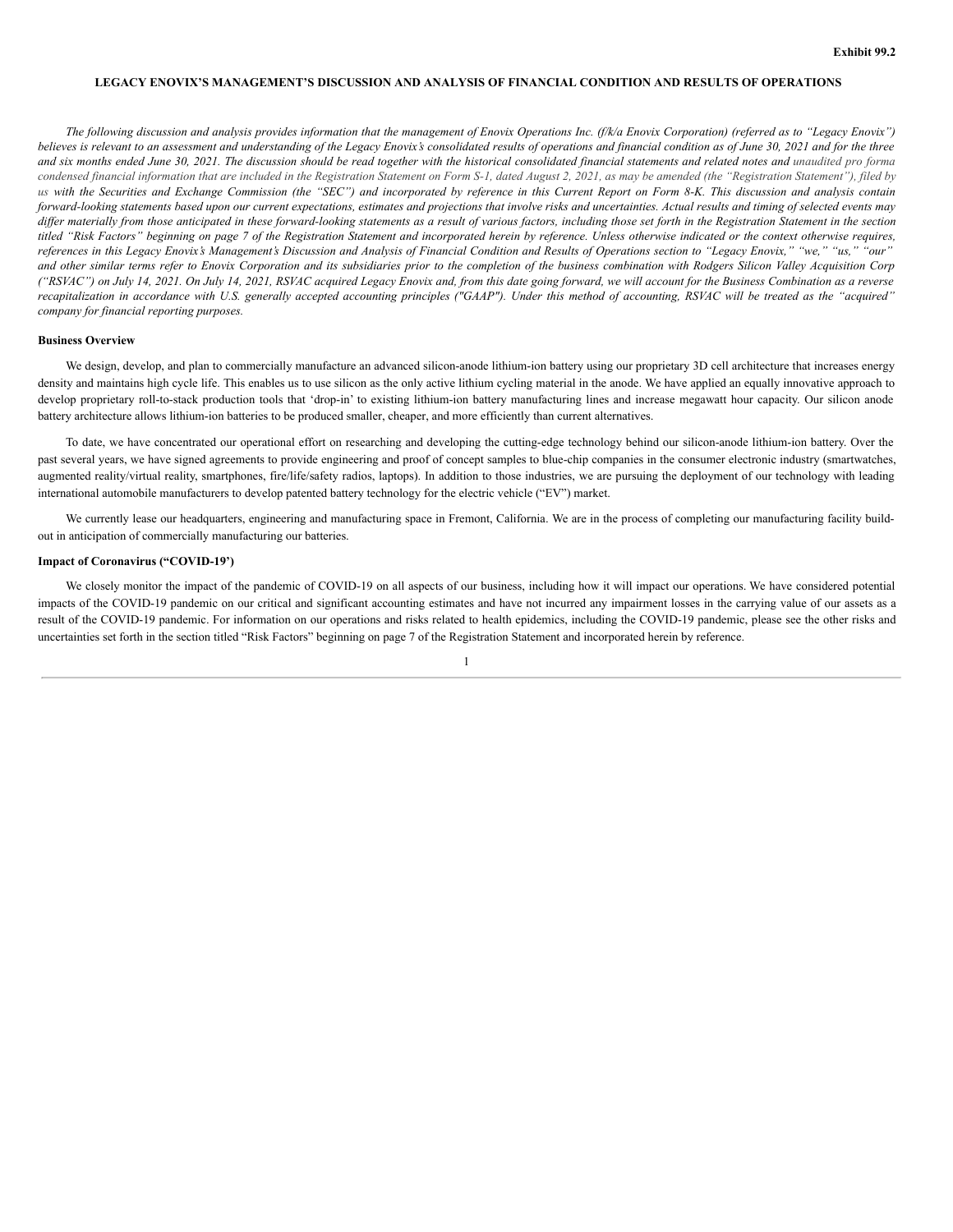#### **Business Combination and Public Company Costs**

On July 14, 2021 (the "Closing Date"), Legacy Enovix, RSVAC, and RSVAC Merger Sub Inc., a Delaware Corporation and wholly owned subsidiary of RSVAC ("Merger Sub"), consummated the closing of the transactions contemplated by the Agreement and Plan of Merger, dated February 22, 2021 (the "Merger" or the "Business Combination"), by and among RSVAC, Merger Sub and Legacy Enovix (the "Merger Agreement"), following the approval at a special meeting of the stockholders of RSVAC held on July 12, 2021 (the "Special Meeting"). Following the consummation of the Merger on the Closing Date, Legacy Enovix changed its name to Enovix Operations Inc., and RSVAC changed its name from Rodgers Silicon Valley Acquisition Corp. to Enovix Corporation ("New Enovix"). New Enovix raised approximately \$381.6 million of proceeds, after deducting placement agent commissions of approximately \$23.6 million and before deducting offering related expenses.

Legacy Enovix is the accounting predecessor and New Enovix is the successor SEC registrant, which means that Legacy Enovix's consolidated financial statements for previous periods will be disclosed in New Envoix's future periodic reports filed with the SEC.

While the legal acquirer in the merger agreement is RSVAC, for financial accounting and reporting purposes under GAAP, Legacy Enovix will be the accounting acquirer and the merger will be accounted for as a "reverse recapitalization." A reverse recapitalization does not result in a new basis of accounting, and the financial statements of the New Enovix will represent the continuation of the consolidated financial statements of Legacy Enovix. Under this method of accounting, RSVAC will be treated as the "acquired" company for financial reporting purposes. Accordingly, the consolidated assets, liabilities and results of operations of Legacy Enovix will become the historical financial statements of New Enovix, and RSVAC's assets, liabilities and results of operations will be consolidated with Legacy Enovix beginning on the acquisition date. Operations prior to the closing of the merger will be presented as those of Legacy Enovix in future reports. The net assets of RSVAC will be recognized at historical cost (consistent with carrying value), with no goodwill or other intangible assets recorded related to the merger. The most significant change in New Enovix's future reported financial position as a result of the merger is expected to be an estimated increase in cash and cash equivalents and a net impact in total stockholders' deficit (as compared to Legacy Enovix's condensed consolidated balance sheet as of June 30, 2021). Please refer to Note 2 "Business Combination" for further details of the Merger, which included in exhibit 99.1 of this Form 8-K.

Upon consummation of the merger, New Enovix became the successor to RSVAC, an SEC-registered and listed company, which requires us to hire additional personnel and implement procedures and processes to address public company regulatory requirements and customary practices. We expect to incur additional annual expenses as a public company for, among other things, directors' and officers' liability insurance, director fees and additional internal and external accounting and legal and administrative resources, including increased audit and legal fees.

#### **Comparability of Financial Information**

Our future results of operations and financial position may not be comparable to historical results as a result of the merger.

## **Key Trends, Opportunities and Uncertainties**

We generate revenue from payments received from our customers based on executed engineering revenue contracts (the "Service Revenue") for the development of silicon-anode lithium-ion battery technology. We have not commenced commercial manufacturing of our batteries, and thus, no product revenue has been generated to date. Our performance and future success depend on several factors that present significant opportunities, but also pose risks and challenges as described in the section titled "Risk Factors" of the Registration Statemen*t*.

#### *Product Development*

We have developed and delivered standardized sample (i.e., prototype) batteries to multiple, industry leading consumer electronics manufacturers. External validation of the performance of these samples has led to several Service Revenue contracts between us and these customers. Pursuant to each of these agreements, we are developing custom 3D silicon lithium-ion batteries for specific wearable, mobile computing and communication device applications. The

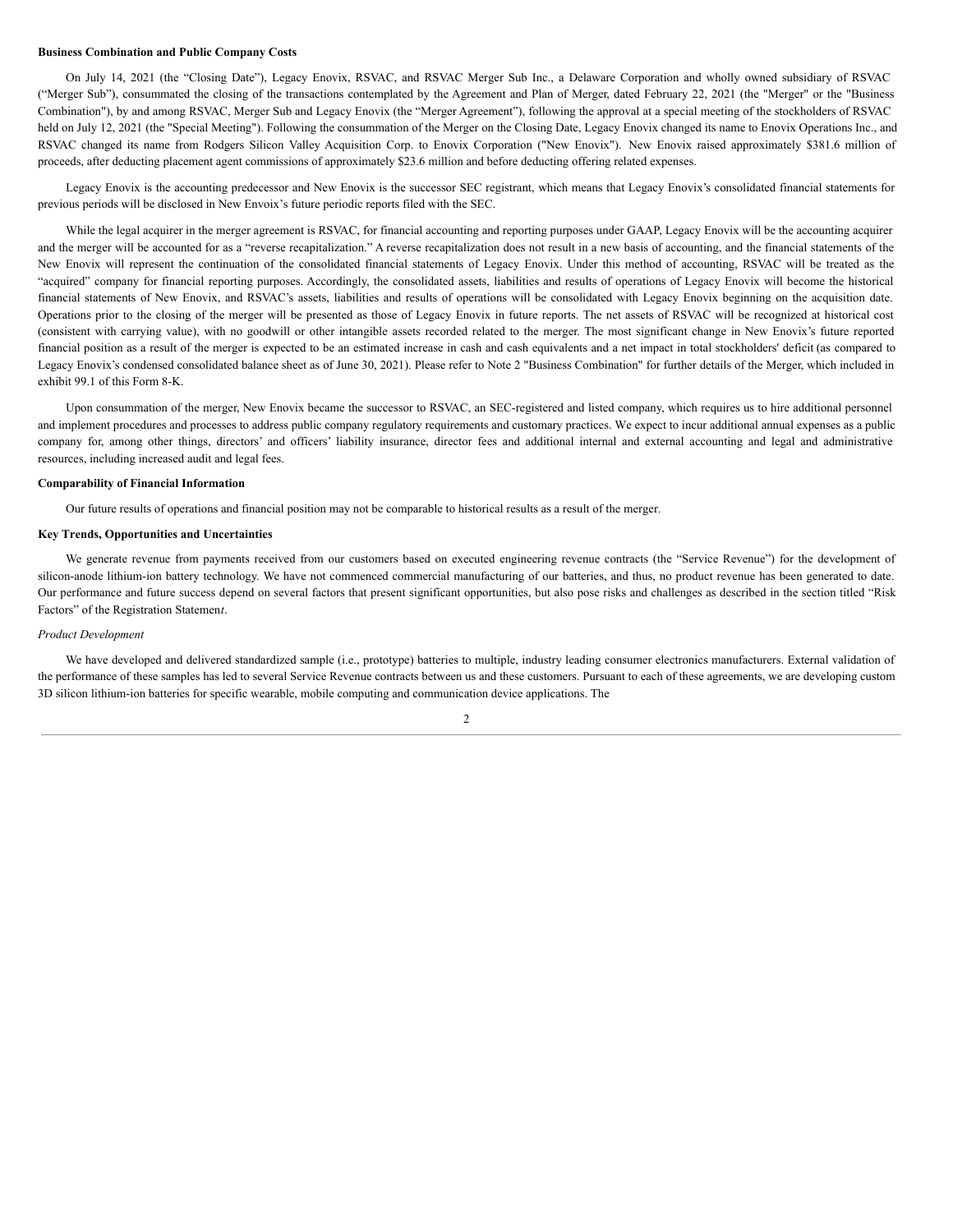design and development phases and the manufacturing of these custom samples are performed at our headquarters in Fremont, California.

## *Commercialization*

Currently, we are building out our first high volume production line ("Fab-1") at our headquarters in Fremont, California. The net proceeds from the Merger will enable us to complete and further expand Fab-1, pursue a second manufacturing location ("Fab-2"), accelerate research and development, and undertake additional initiatives.

## *Market Focus*

We are initially focused on the consumer electronic market and recognize that our battery technology has applicability in other large and growing markets, including EV's.

## *Access to Capital*

Assuming we experience no significant delays in the research and development of our battery, we believe that our cash resources, including the net proceeds from the completion of the Merger, are sufficient to fund the continued build out and production ramp of our Fab-1 manufacturing facility in Fremont, California and purchase and retrofit an existing battery facility elsewhere as our Fab-2 for growth.

## *Regulatory Landscape*

We operate in an industry that is subject to many established environmental regulations, which have generally become more stringent over time, particularly in hazardous waste generation and disposal and pollution control. While we expect certain regulations under President Biden's administration could, if adopted, facilitate market demand and revenue growth, other potential regulations, if adopted, could result in additional operating costs.

#### **Components of Results of Operations**

#### *Service Revenue*

Service Revenue contracts generally include the design and development efforts to conform our existing battery technology with the customer's required specifications. Consideration for Service Revenue contracts generally becomes payable when we meet specific contractual milestones, which include the design and approval of custom cells, procurement of fabrication tooling to meet the customer's specifications, and fabrication and delivery of custom cells from our pilot production line. Within the existing Service Revenue contracts, the amount of consideration is fixed, the contracts contain a single performance obligation, and revenue is recognized at the point in time the final milestone is met (i.e., a final working prototype meeting all required specifications) and the customer obtains control of the deliverable. During all periods presented, we did not recognize any Service Revenue as final milestones were not yet met.

#### *Total Cost and Expenses*

## Cost of Revenue

Cost of revenue includes materials, labor, allocated depreciation expense, and other direct costs related to Service Revenue contracts. Labor consists of personnel-related expenses such as salaries and benefits, and stock-based compensation.

Capitalization of certain costs are recognized as an asset if they relate directly to a customer contract, generate or enhance resources of the entity that will be used in satisfying future performance obligations, and are expected to be recovered. If these three criteria are not met, the costs are expensed in the period incurred. Deferred costs are recognized as cost of revenue in the period when the related revenue is recognized.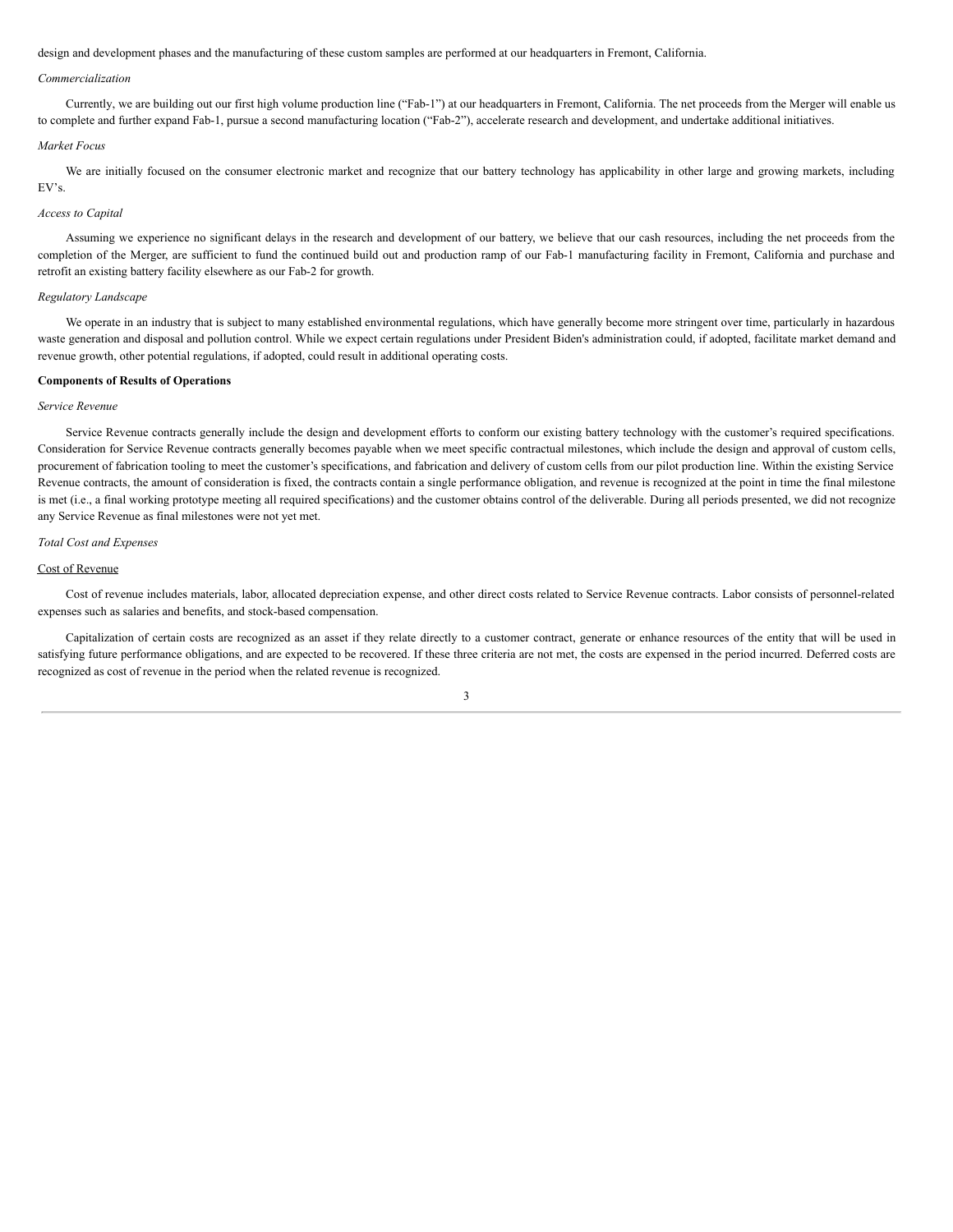## Research and Development Expenses

Research and development expenses consist of engineering services, allocated facilities costs, depreciation, development expenses, materials, labor and stock-based compensation related primarily to our (i) technology development, (ii) design, construction, and testing of preproduction prototypes and models, and (iii) certain costs related to the design, construction, and operation of our pilot plant that is not of a scale economically feasible to us for commercial production. Research and development costs are expensed as incurred.

To date, research and development expenses have consisted primarily of personnel-related expenses for scientists, experienced engineers and technicians as well as costs associated with the expansion and ramp up of our engineering and manufacturing facility in Fremont, California, including the material and supplies to support the product development and process engineering efforts. As we ramp up our engineering operations to complete the development of batteries and required process engineering to meet customer specifications, we anticipate that research and development expenses will increase significantly for the foreseeable future as we expand hiring of scientists, engineers, and technicians and continue to invest in additional plant and equipment for product development, building prototypes, and testing of batteries.

## Selling, General, and Administrative Expenses

Selling, general and administrative expenses consist of personnel-related expenses, marketing expenses, allocated facilities expenses, depreciation expenses, executive management travel, and professional services expenses, including legal, human resources, audit, accounting and tax-related services. Personnel related costs consist of salaries, benefits and stock-based compensation. Facilities costs consist of rent and maintenance of facilities.

We are expanding our personnel headcount to support the ramping up of commercial manufacturing and being a public company. Accordingly, in addition to nonrecurring costs associated with the Business Combination and anticipated costs of being a public company, we expect our selling, general and administrative expenses to increase significantly in the near term and for the foreseeable future.

#### Other Income (Expense), net

Other income and expenses, net primarily consist of interest expense, fair value adjustments for outstanding convertible preferred stock warrants and convertible promissory notes, the issuance of convertible preferred stock warrants, and gain (loss) on debt extinguishment.

## Income Tax Expense (Benefit)

Our income tax provision consists of an estimate for U.S. federal and state income taxes based on enacted rates, as adjusted for allowable credits, deductions, uncertain tax positions, changes in deferred tax assets and liabilities, and changes in the tax law. We maintain a valuation allowance against the full value of our U.S. and state net deferred tax assets because we believe the recoverability of the tax assets is not more likely than not.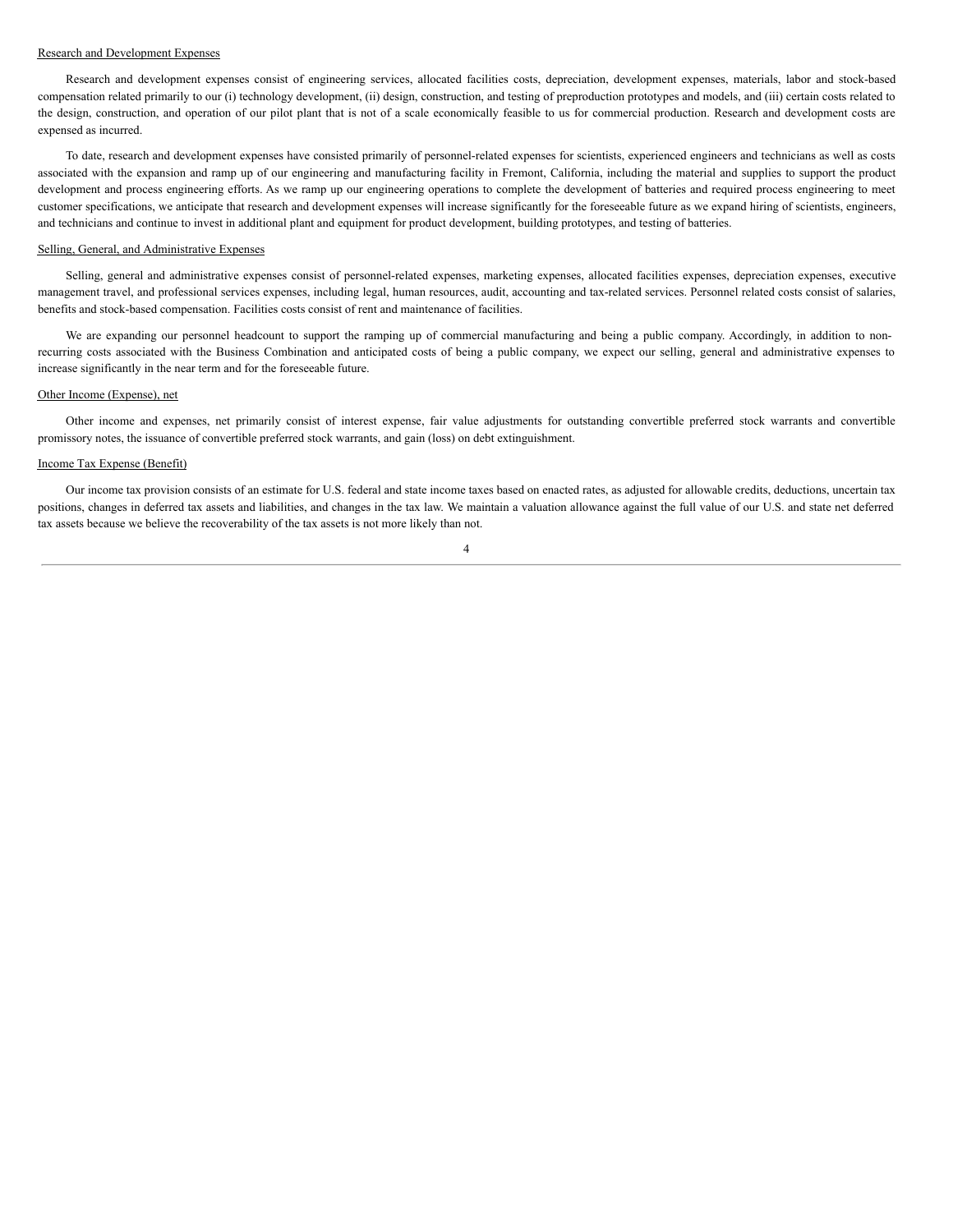## **Results of Operations**

## *Comparison of Three Months Ended June 30, 2021 to Three Months Ended June 30, 2020*

The following table sets forth Legacy Enovix's condensed consolidated operating results for the periods presented below (in thousands, except share and per share amount):

| Three Months Ended June 30,                                                |    |            |    |                                 |              |             |           |
|----------------------------------------------------------------------------|----|------------|----|---------------------------------|--------------|-------------|-----------|
|                                                                            |    | 2021       |    | 2020                            |              | Change (\$) | % Change  |
| Operating expenses:                                                        |    |            |    |                                 |              |             |           |
| Cost of revenue                                                            | \$ | 112        | \$ | 858                             | S            | (746)       | (87%)     |
| Research and development                                                   |    | 9,523      |    | 3,230                           |              | 6,293       | 195 %     |
| Selling, general and administrative                                        |    | 4,548      |    | 1,280                           |              | 3,268       | 255 %     |
| Total operating expenses                                                   |    | 14,183     |    | 5,368                           |              | 8,815       | 164%      |
| Loss from operations                                                       |    | (14, 183)  |    | (5,368)                         |              | (8,815)     | 164%      |
| Other income (expense):                                                    |    |            |    |                                 |              |             |           |
| Change in fair value of convertible preferred stock warrants               |    |            |    | 209                             |              | (209)       | N/M       |
| Interest expense                                                           |    | (135)      |    | $\hspace{0.1mm}-\hspace{0.1mm}$ |              | (135)       | N/M       |
| Other income, net                                                          |    | 15         |    | 9                               |              | 6           | $67\%$    |
| Total other (expense) income, net                                          |    | (120)      |    | 218                             |              | (338)       | $(155\%)$ |
| Net loss                                                                   |    | (14,303)   | \$ | (5,150)                         | S            | (9,153)     | 178 %     |
| Net loss per share, basic and diluted                                      | \$ | (0.21)     | \$ | (0.09)                          | <sup>S</sup> | (0.12)      | 143 %     |
| Weighted average number of common shares outstanding, basic<br>and diluted |    | 69,029,099 |    | 60,315,795                      |              | 8,713,304   | $14\%$    |

## N/M – Not meaningful

## Cost of Revenue

Cost of revenue for the three months ended June 30, 2021 was \$0.1 million, compared to \$0.9 million during the three months ended June 30, 2020. Between May 2019 and December 2019, Legacy Enovix entered into several Service Revenue customer contracts. Service Revenue from these customer contracts was deferred as of June 30, 2021 because Legacy Enovix had not delivered the final working prototype (the single performance obligation) nor had the customer taken control of the deliverable. The estimated final delivery date of these Service Revenue contracts is within the next twelve months.

In the execution of satisfying the single performance obligation per the existing Service Revenue contracts, certain costs are recognized as an asset if they relate directly to a customer contract, generate or enhance resources of the entity that will be used in satisfying future performance obligations, and are expected to be recovered. If these three criteria are not met, the costs are expensed in the period incurred. Deferred contract costs are recognized as cost of revenue in the period when the related revenue is recognized.

The decrease in cost of revenue of \$0.7 million, or 87% was due tothe timing of when costs attributable to a specific contract with a customer were incurred. As of June 30, 2021, Legacy Enovix had \$4.3 million of deferred contract costs and \$6.6 million of deferred revenue on Legacy Enovix's condensed consolidated balance sheet.

## Research and Development Expenses

Research and development expenses for the three months ended June 30, 2021 was \$9.5 million, compared to \$3.2 million during the three months ended June 30, 2020. The increase of \$6.3 million, or 195% was primarily attributable to an increase in Legacy Enovix's research and development employee headcount from 75 employees as of June 30, 2020 to 159 employees as of June 30, 2021 that drove a \$3.7 million increase in salaries, employee benefit and stock compensation expenses. The remaining increase was primarily due to increased facility, tools and material expenses as well as telecommunication and technology expenses. As previously discussed, Legacy Enovix entered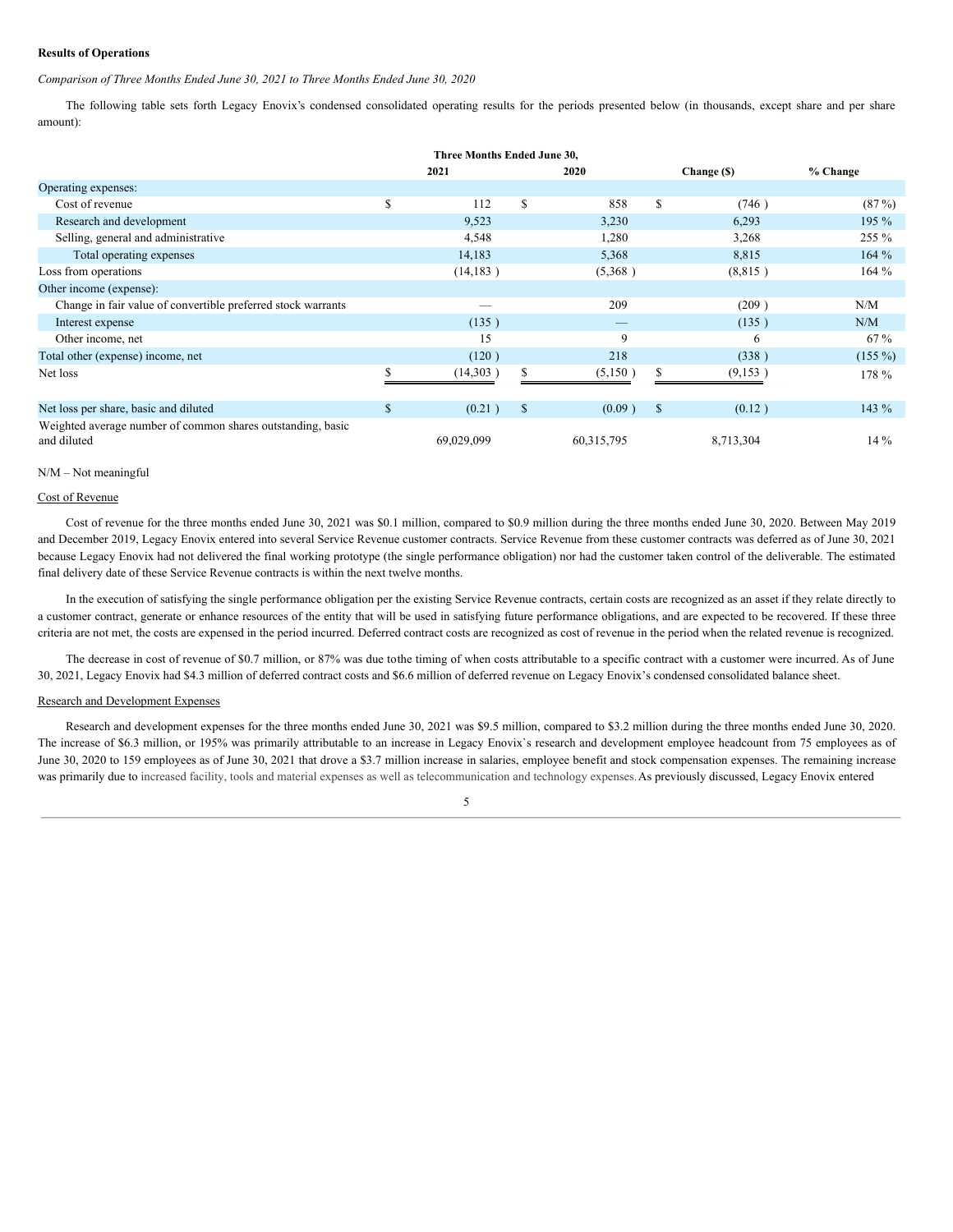<span id="page-26-0"></span>several Service Revenue contracts in 2019 and certain costs that were historically classified as research and development, not attributable to a specific contract with a customer, are now classified as costs of revenue.

## Selling, General and Administrative Expense

Selling, general and administrative expense was \$4.5 million for the three months ended June 30, 2021, compared to \$1.3 million during the three months ended June 30, 2020. The increase of \$3.3 million, or 255% was primarily attributable to an increase in Legacy Enovix`s employee headcount and related salaries, employee benefit and stock based compensation expenses of \$1.3 million, increase in professional fees and recruiting expenses of \$0.7 million, increase in legal fees and patent costs of \$0.6 million, increase in marketing expense of \$0.3 million and the remaining amount represented miscellaneous expenses.

*Comparison of Six Months Ended June 30, 2021 to Six Months Ended June 30, 2020*

The following table sets forth Legacy Enovix's condensed consolidated operating results for the periods presented below (in thousands, except share and per share amount):

|                                                                            |              | 2021       | 2020                   |              | Change (\$) | $%$ Change |
|----------------------------------------------------------------------------|--------------|------------|------------------------|--------------|-------------|------------|
| Operating expenses:                                                        |              |            |                        |              |             |            |
| Cost of revenue                                                            | \$           | 1,743      | 1,229                  | S            | 514         | $42\%$     |
| Research and development                                                   |              | 15,112     | 5,635                  |              | 9,477       | $168 \%$   |
| Selling, general and administrative                                        |              | 8,709      | 2,280                  |              | 6,429       | 282 %      |
| Total operating expenses                                                   |              | 25,564     | 9,144                  |              | 16,420      | 180 %      |
| Loss from operations                                                       |              | (25,564)   | (9,144)                |              | (16, 420)   | 180 %      |
| Other income (expense):                                                    |              |            |                        |              |             |            |
| Change in fair value of convertible preferred stock warrants               |              | (4,781)    | 275                    |              | (5,056)     | N/M        |
| Issuance of convertible preferred stock warrants                           |              |            | (1, 476)               |              | 1,476       | $(100\%)$  |
| Change in fair value of convertible promissory notes                       |              |            | (2,422)                |              | 2,422       | N/M        |
| Interest expense                                                           |              | (135)      | (107)                  |              | (28)        | $26\%$     |
| Other income, net                                                          |              | 12         | 42                     |              | (30)        | $(71\%)$   |
| Total other expense, net                                                   |              | (4,904)    | (3,688)                |              | (1,216)     | 33 %       |
| Net loss                                                                   | $\mathbf S$  | (30, 468)  | \$<br>(12, 832)        | S            | (17, 636)   | 137 %      |
| Net loss per share, basic and diluted                                      | $\mathbb{S}$ | (0.45)     | $\mathbb{S}$<br>(0.21) | <sup>S</sup> | (0.24)      | $110\%$    |
| Weighted average number of common shares outstanding, basic<br>and diluted |              | 67,828,958 | 60,015,903             |              | 7,813,055   | 13 %       |

#### N/M – Not meaningful

#### Cost of Revenue

Cost of revenue for the six months ended June 30, 2021 was \$1.7 million, compared to \$1.2 million during the six months ended June 30, 2020. Between May 2019 and December 2019, Legacy Enovix entered into several Service Revenue customer contracts. Service Revenue from these customer contracts was deferred as of June 30, 2021 because Legacy Enovix had not delivered the final working prototype (the single performance obligation) nor had the customer taken control of the deliverable. The estimated delivery date of these Service Revenue contracts is within the next twelve months.

In the execution of satisfying the single performance obligation per the existing Service Revenue contracts, certain costs are recognized as an asset if they relate directly to a customer contract, generate or enhance resources of the entity that will be used in satisfying future performance obligations, and are expected to be recovered. If these three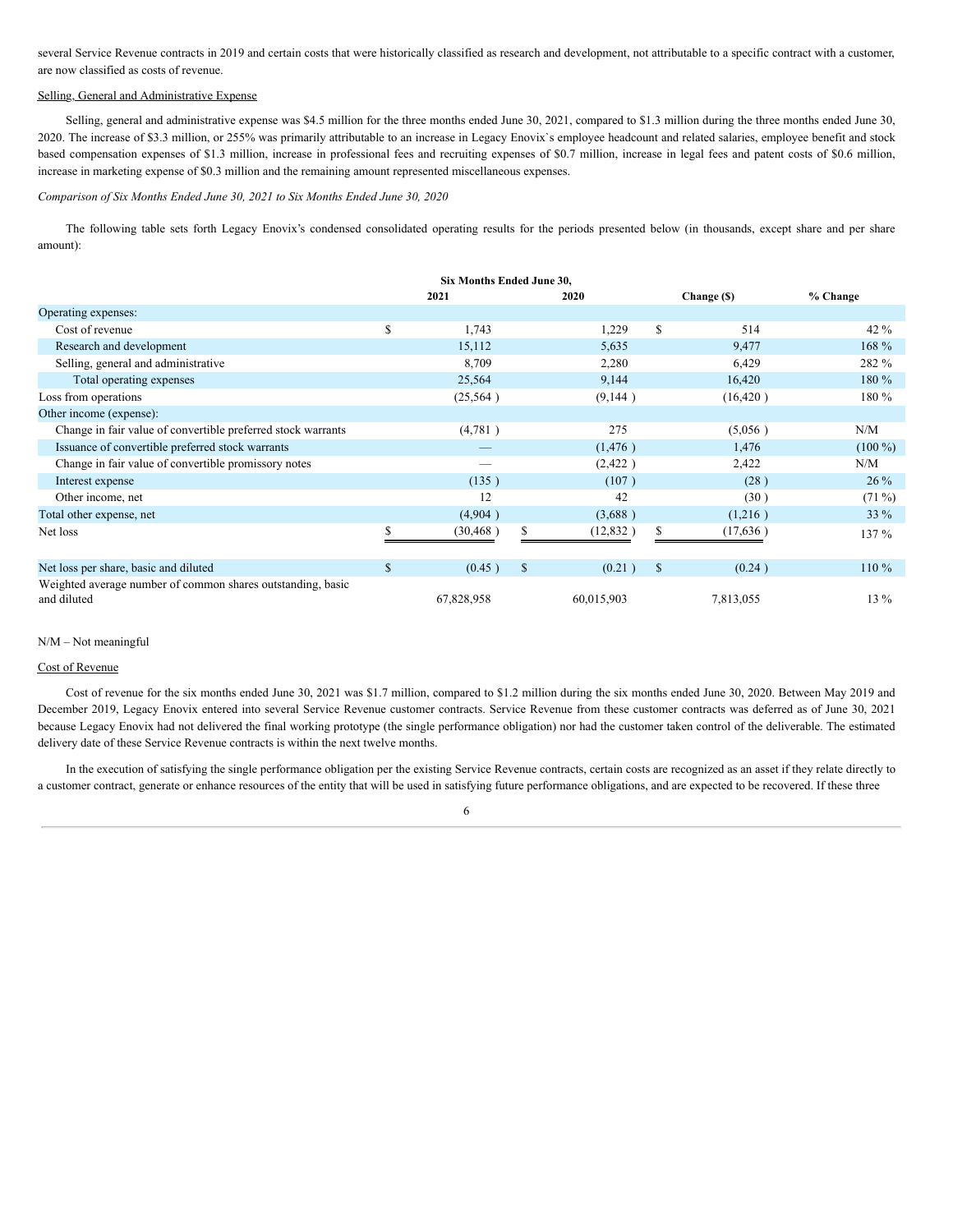criteria are not met, the costs are expensed in the period incurred. Deferred contract costs are recognized as cost of revenue in the period when the related revenue is recognized.

The increase in cost of revenue of \$0.5 million, or 42% was due to the timing of when costs attributable to a specific contract with a customer were incurred. During the six months ended June 30, 2020, Legacy Enovix had recently begun incurring costs (with fewer employees compared to the same period in 2021) to satisfy its Service Revenue contracts performance obligation. As of June 30, 2021 and December 31, 2020, Legacy Enovix had \$4.3 million and \$3.5 million, respectively, of deferred contract costs and \$6.6 million and \$5.5 million, respectively, of deferred revenue on Legacy Enovix's condensed consolidated balance sheet.

#### Research and Development Expenses

Research and development expenses for the six months ended June 30, 2021 was \$15.1 million, compared to \$5.6 million during the six months ended June 30, 2020. The increase of \$9.5 million, or 168% was primarily attributable to an increase in Legacy Enovix`s research and development employee headcount from 75 employees as of June 30, 2020 to 159 employees as of June 30, 2021 that drove a \$7.3 million increase in salaries, employee benefit and stock compensation expenses. The remaining increase was primarily due to increased technology, tools and material expenses as well as other miscellaneous expenses. As previously discussed, Legacy Enovix entered several Service Revenue contracts in 2019 and certain costs that were historically classified as research and development, not attributable to a specific contract with a customer, are now classified as costs of revenue.

## Selling, General and Administrative Expenses

Selling, general and administrative expenses was \$8.7 million for the six months ended June 30, 2021, compared to \$2.3 million during the six months ended June 30, 2020. The increase of \$6.4 million, or 282% was primarily attributable to an increase in Legacy Enovix`s employee headcount and related salaries and employee benefit expenses of \$2.1 million, increase in professional service of \$2.4 million, increase in legal and patent costs of \$0.9 million, increase in marketing expenses of \$0.6 million and the remaining amount represented miscellaneous expenses.

## Change in Fair Value of Convertible Preferred Stock Warrants

On February 22, 2021, all 10,160,936 Legacy Enovix's Series D convertible preferred stock warrants were exercised at \$0.01 per share for a total of \$0.1 million. The increase in the fair value of the convertible preferred stock warrants, up to February 22, 2021, was due to the increase in Legacy Enovix's enterprise value throughout 2020 and the first quarter of 2021. The change in the fair value of the convertible preferred stock warrants of \$4.8 million was recorded as other expense for the six months ended June 30, 2021. The change in the fair value of the convertible preferred stock warrants of (\$0.3) million was recorded as other expense for the six months ended June 30, 2020.

## Issuance of Convertible Preferred Stock Warrants

On March 25, 2020, 7,000,000 Legacy Enovix's Series D convertible preferred stock warrants were issued at \$0.01 per share for a total of \$0.1 million. The fair value of the convertible preferred stock warrants of \$1.5 million was recorded as other expense for the six months ended June 30, 2020.

#### Change in Fair Value of Convertible Promissory Notes

The change in fair value of the convertible promissory notes of \$2.4 million for the six months ended June 30, 2020 was due to the fair value adjustment of the convertible promissory note in connection with the note conversion into 19,001,815 shares of Series P-2 convertible preferred stock in March 2020. No such event occurred during the six months ended June 30, 2021.

#### **Non-GAAP Financial Measures**

While we prepare our condensed consolidated financial statements in accordance with GAAP, we also utilize and present certain financial measures that are not based on GAAP. We refer to these financial measures as "Non-GAAP" financial measures. In addition to our financial results determined in accordance with GAAP, we believe that EBITDA,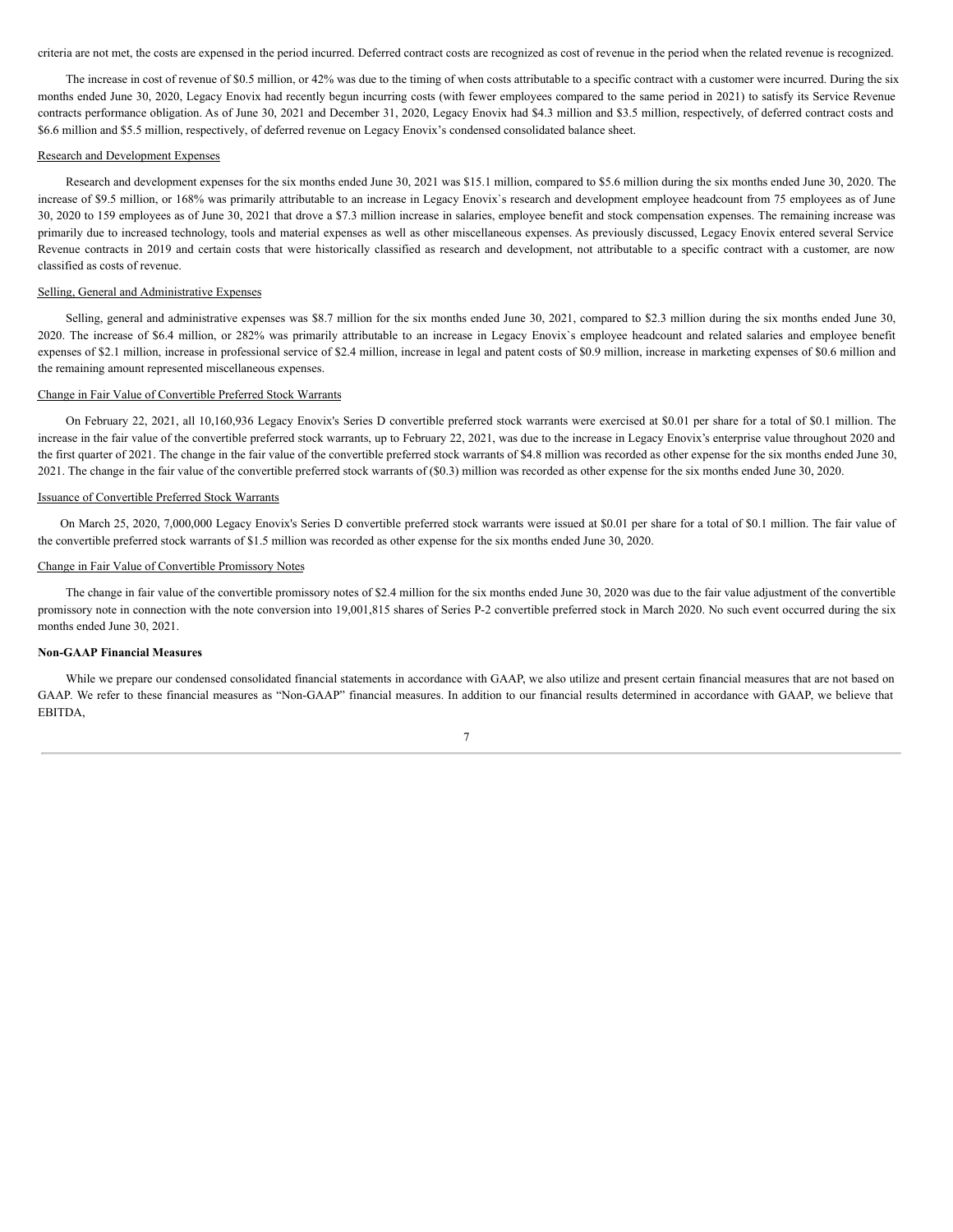and Adjusted EBITDA, and Free Cash Flow (each as defined below), are useful measures in evaluating our financial and operational performance distinct and apart from financing costs, certain non-cash expenses and non-operational expenses.

These Non-GAAP financial measures should be considered in addition to results prepared in accordance with GAAP but should not be considered a substitute for or superior to GAAP. We endeavor to compensate for the limitation of the Non-GAAP financial measures presented by also providing the most directly comparable GAAP measures.

We use Non-GAAP financial information to evaluate our ongoing operations and for internal planning, budgeting and forecasting purposes. We believe that Non-GAAP financial information, when taken collectively, may be helpful to investors in assessing our operating performance and comparing our performance with competitors and other comparable companies. You should review the reconciliations below but not rely on any single financial measure to evaluate our business.

## *EBITDA and Adjusted EBITDA*

"EBITDA" is defined as earnings (net loss) adjusted for interest expense; income taxes; depreciation expense, and amortization expense. "Adjusted EBITDA" includes additional adjustments to EBITDA such as stock-based compensation expense; change in fair value of convertible preferred stock warrants and convertible promissory notes; and other special items as determined by management which it does not believe to be indicative of its underlying business trends. EBITDA and Adjusted EBITDA are intended as supplemental financial measures of our performance that are neither required by, nor presented in accordance with GAAP. We believe that the use of EBITDA and Adjusted EBITDA provides an additional tool for investors to use in evaluating ongoing operating results, trends, and in comparing our financial measures with those of comparable companies, which may present similar Non-GAAP financial measures to investors.

However, you should be aware that when evaluating EBITDA, and Adjusted EBITDA, we may incur future expenses similar to those excluded when calculating these measures. In addition, the presentation of these measures should not be construed as an inference that its future results will be unaffected by unusual or nonrecurring items. Our computation of EBITDA and Adjusted EBITDA may not be comparable to other similarly titled measures computed by other companies, because all companies may not calculate EBITDA and Adjusted EBITDA in the same fashion.

Below is a reconciliation of net loss on a GAAP basis to the Non-GAAP EBITDA and Adjusted EBITDA financial measures for the periods presented below (in thousands):

|                                                              | Three Months Ended June 30, |           |          |                          | Six Months Ended June 30, |                          |     |             |
|--------------------------------------------------------------|-----------------------------|-----------|----------|--------------------------|---------------------------|--------------------------|-----|-------------|
|                                                              |                             | 2021      |          | 2020                     |                           | 2021                     |     | <b>2020</b> |
| Net loss                                                     | \$                          | (14,303)  | \$       | (5,150)                  | <sup>\$</sup>             | (30, 468)                | \$. | (12, 832)   |
| Interest expense                                             |                             | 135       |          | _                        |                           | 135                      |     | 107         |
| Depreciation and amortization                                |                             | 234       |          | 145                      |                           | 375                      |     | 289         |
| <b>EBITDA</b>                                                |                             | (13,934)  |          | (5,005)                  |                           | (29,958)                 |     | (12, 436)   |
| Stock-based compensation                                     |                             | 2,120     |          | 58                       |                           | 3,675                    |     | 116         |
| Change in fair value of convertible preferred stock warrants |                             |           |          | (209)                    |                           | 4,781                    |     | (275)       |
| Issuance of convertible preferred stock warrants             |                             |           |          |                          |                           | $\overline{\phantom{a}}$ |     | 1,476       |
| Change in fair value of convertible promissory notes         |                             |           |          | $\overline{\phantom{a}}$ |                           |                          |     | 2,422       |
| <b>Adjusted EBITDA</b>                                       |                             | (11, 814) | <b>S</b> | (5,156)                  | <b>S</b>                  | (21, 502)                | э   | (8,697)     |

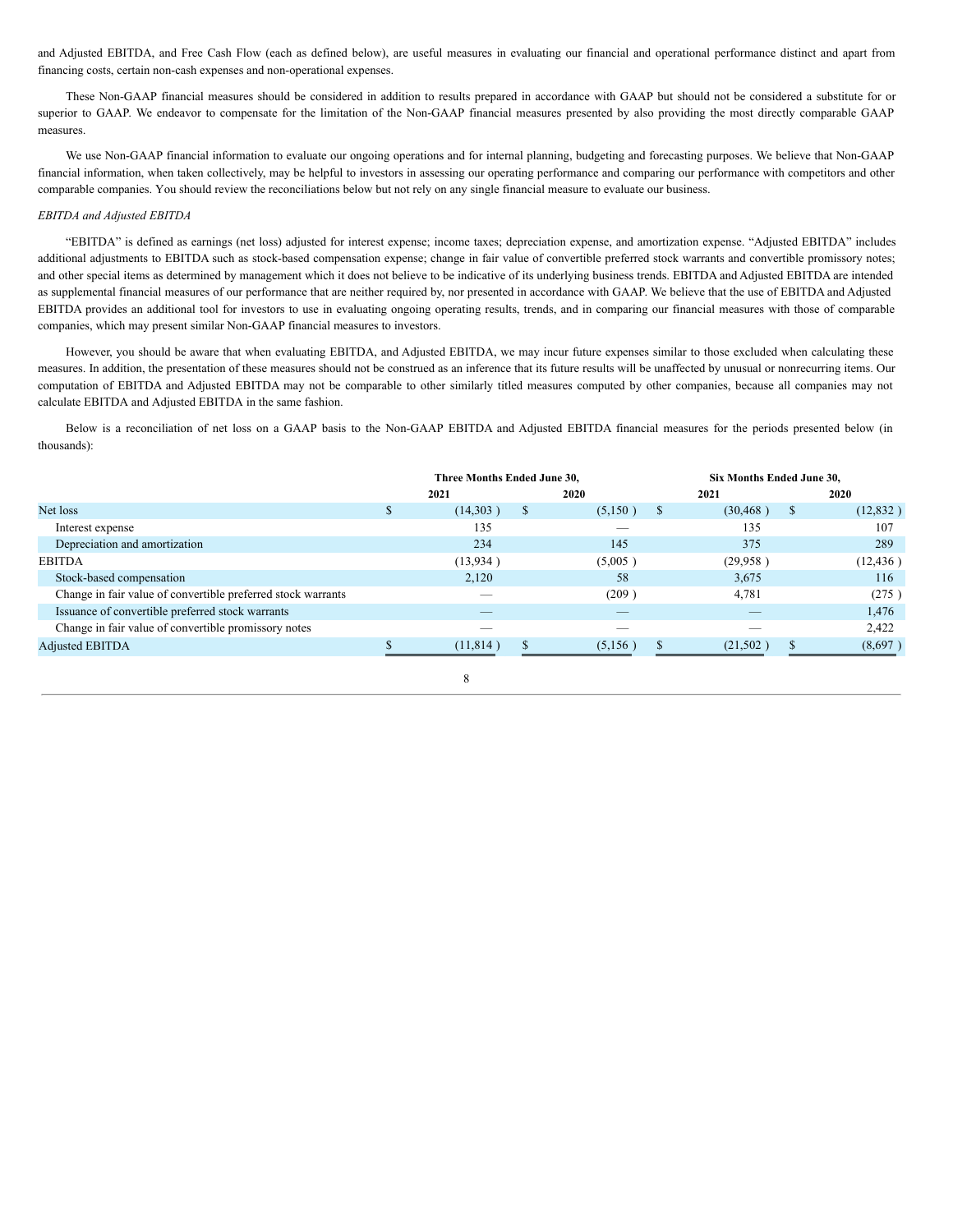## **Free Cash Flow**

Below is a reconciliation of Net cash used in operating activities to the Free Cash Flow financial measures for the periods presented below (in thousands):

|                                       | Six Months Ended June 30, |  |           |  |  |  |  |
|---------------------------------------|---------------------------|--|-----------|--|--|--|--|
|                                       | 2021                      |  | 2020      |  |  |  |  |
| Net cash used in operating activities | (15, 142)                 |  | (9, 332)  |  |  |  |  |
| Capital (expenditures)                | (20.573)                  |  | (11, 543) |  |  |  |  |
| Free Cash Flow <sup>(1)</sup>         | (35,715                   |  | (20, 875) |  |  |  |  |

(1)

We define "Free Cash Flow" as (i) Net cash from operating activities less (ii) capital expenditures, net of proceeds from disposals of property and equipment, all of which are derived from Legacy Enovix's condensed consolidated statements of cash flow. The presentation of non-GAAP Free Cash Flow is not intended as an alternative measure of cash flows from operations, as determined in accordance with GAAP. We believe that this financial measure is useful to investors because it provides investors to view our performance using the same tool that we use to gauge our progress in achieving our goals and it is an indication of cash flow that may be available to fund investments in future growth initiatives.

#### **Liquidity and Capital Resources**

As of June 30, 2021, Legacy Enovix had cash and cash equivalents of \$5.0 million. Legacy Enovix has incurred losses since its inception, has a negative working capital balance of \$22.0 million and an accumulated deficit of \$237.7 million as of June 30, 2021. Since inception, Legacy Enovix financed its operations primarily from the sales of convertible preferred stock, borrowing from a convertible promissory note, and borrowing from a secured promissory note (the "Secured Promissory Note"). We expect to continue to incur operating losses for the foreseeable future.

In connection with the Business Combination in July 2021, we raised approximately \$381.6 million of proceeds, after deducting placement agent commissions of approximately \$23.6 million and before deducting offering related expenses. Based on the anticipated spending, cash received from the Merger and timing of expenditure assumptions, we currently expect that our cash will be sufficient to meet our funding requirements over the next twelve months. We may require additional financing for future operation expansion.

The following table provides a summary of cash flow data for the periods presented below (in thousands):

|                                                      |  | 2021      | 2020      | Change (\$) |
|------------------------------------------------------|--|-----------|-----------|-------------|
| Net cash used in operating activities                |  | (15, 142) | (9,332)   | (5,810)     |
| Net cash used in investing activities                |  | (20, 573) | (11, 543) | (9,030)     |
| Net cash provided by financing activities            |  | 11.573    | 40.841    | (29, 268)   |
| Change in cash, cash equivalents and restricted cash |  | (24, 142) | 19.966    | (44,108)    |

*Six Months Ended June 30, 2021 Compared to Six Months Ended June 30, 2020*

## *Operating Activities*

Legacy Enovix's cash flows used in operating activities to date have been primarily comprised of operating expenses. We continue to ramp up hiring for employees in supporting the ramping up of commercial manufacturing and being a public company. We expect our cash used in operating activities to increase significantly before we start to generate any material cash inflows from commercially manufacturing and selling our batteries.

Net cash used in operating activities was \$15.1 million for the six months ended June 30, 2021. Net cash used in operating activities consists of net loss of \$30.5 million, adjusted for non-cash items and the effect of changes in working capital. Non-cash adjustments primarily include stock-based compensation expense of \$3.7 million, depreciation expense of \$0.4 million and the change in fair value of convertible preferred stock warrants of \$4.8 million.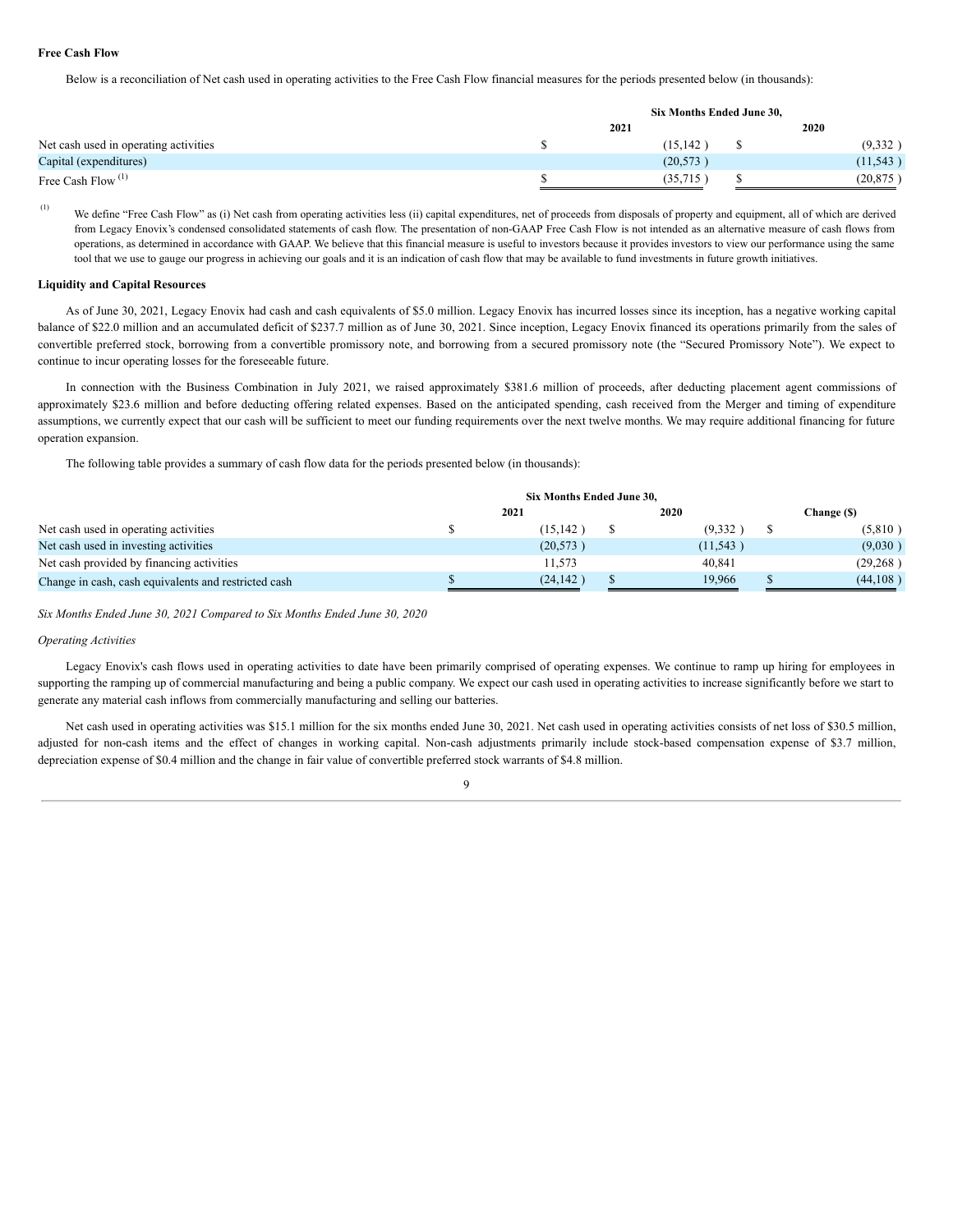Net cash used in operating activities was \$9.3 million for the six months ended June 30, 2020. Net cash used in operating activities consists of net loss of \$12.8 million, adjusted for non-cash items and the effect of changes in working capital. Non-cash adjustments primarily include change in the fair value of the convertible promissory notes of \$2.4 million, the non-cash issuance of convertible preferred stock warrants of \$1.5 million, depreciation expense of \$0.3 million, stock-based compensation expense of \$0.1 million, and non-cash interest expense of \$0.1 million, which was partially offset by the change in fair value of convertible preferred stock warrants of \$0.3 million.

## *Investing Activities*

Legacy Enovix's cash flows used in investing activities to date have been primarily comprised of purchases of property and equipment. We expect the costs to acquire property and equipment to increase substantially in the near future as we complete the build-out of our manufacturing facility for our battery manufacturing production. Net cash used in investing activities, which were primarily related to equipment purchases, was \$20.6 million and \$11.5 million for the six months ended June 30, 2021 and 2020, respectively.

## *Financing Activities*

To date, Legacy Enovix has financed its operations primarily through the sale of convertible preferred stock, borrowing from convertible promissory note, and borrowing from the Secured Promissory Note with a member of the board of directors. There were no sales of convertible preferred stock for the six months ended June 30, 2021.

Net cash provided by financing activities was \$11.6 million for the six months ended June 30, 2021, which primarily consisted of \$14.9 million proceed from the borrowing of the Secured Promissory Note and \$0.3 million of proceeds from the exercise of stock options and proceeds from the exercise of the convertible preferred stock warrants, which were offset by \$3.6 million related to the transaction costs incurred in connection with the Business Combination.

Net cash provided by financing activities was \$40.8 million for the six months ended June 30, 2020, which was primarily related to \$39.2 million of proceeds from the issuance of Series P-2 convertible preferred stock and \$1.6 million of proceeds from borrowing of the Paycheck Protection Program Loan.

#### **Contractual Obligations and Commitments**

We lease our headquarters, engineering, and manufacturing space in Fremont, California under a single non-cancelable operating lease with an expiration date of August 31, 2030. We also lease a small office in Fremont, California under a noncancelable operating lease that expires in April 2026 with an option to extend the lease for five years. For the lease payment schedule, please see Note 4, Leases, of the notes to Legacy Enovix's condensed consolidated financial statements for the three and six months ended June 30, 2021 in exhibit 99.1 of this Current Report on Form 8-K for further information.

In addition, we enter into agreements in the normal course of business with various vendors, which are generally cancelable upon notice. Payments due upon cancellation consist only of payments for services provided or expenses incurred, including non-cancellable obligations of service providers, up to the date of cancellation. Those cancellable payments are not included in the table of contractual obligations below. See Note 7, Commitments and Contingencies, of the notes to Legacy Enovix's condensed consolidated financial statements for the three and six months ended June 30, 2021 in exhibit 99.1 of this Current Report on Form 8-K for further information.

On May 24, 2021, Legacy Envoix issued to a member of the board of directors the Secured Promissory Note with an aggregate principal balance of \$15.0 million. The Secured Promissory Note bore interest at a rate of 7.5% per annum, payable monthly and on the maturity date. All unpaid interest and principal was due and payable upon request by the holders on or after the earlier of (i) the closing of the Merger Agreement and (ii) October 25, 2021. On July 14, 2021, Legacy Enovix paid off the Secured Promissory Note and its accrued interest by using \$15.2 million of proceeds from the Business Combination.

#### **Off-Balance Sheet Arrangements**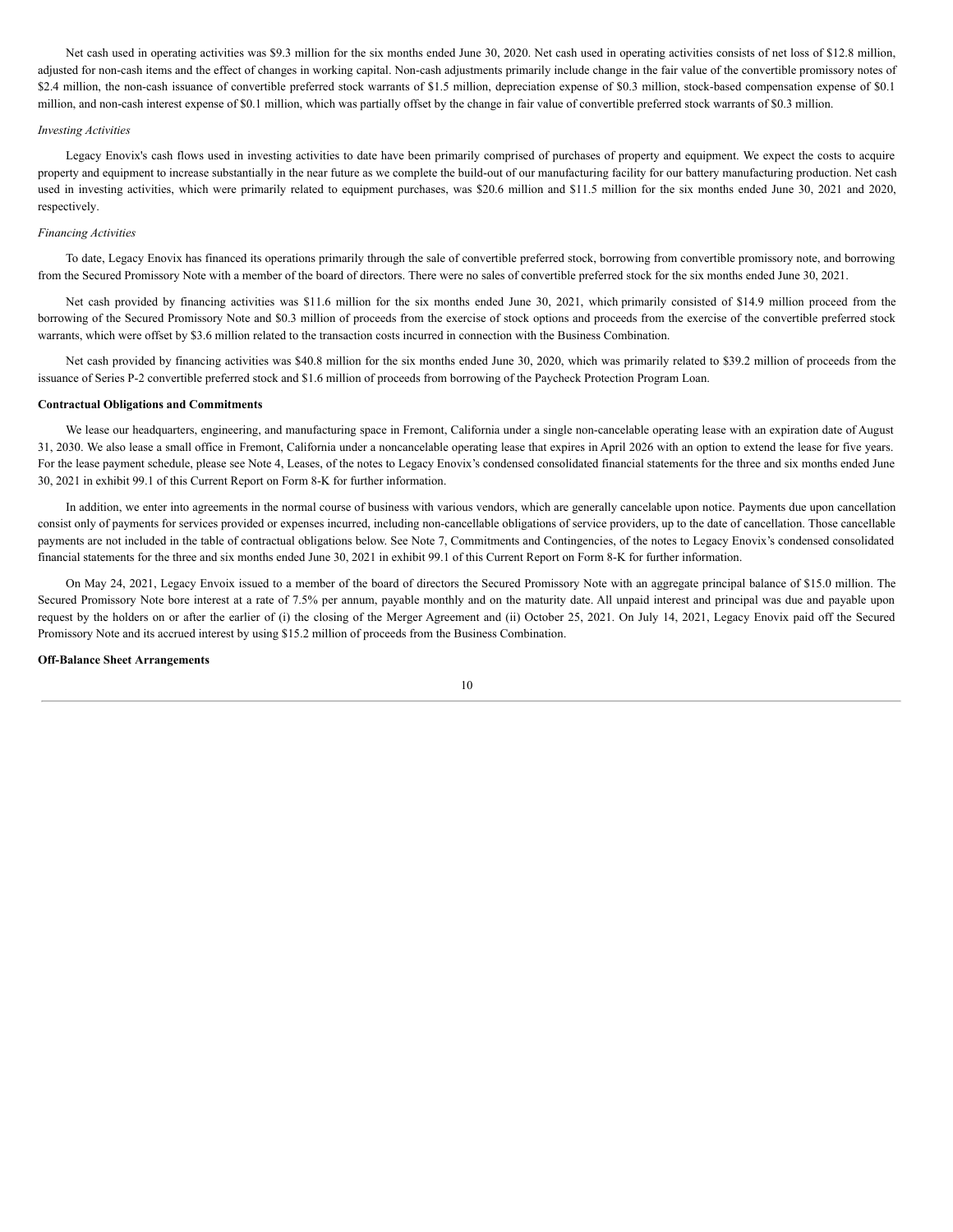As of June 30, 2021 and December 31, 2020, Legacy Enovix did not have any off-balance sheet arrangements, as defined in the rules and regulations of the SEC.

## **Emerging Growth Company Status**

We are an emerging growth company ("EGC"), as defined in the Jumpstart Our Business Startups Act of 2012 (the "JOBS Act"). Under the JOBS Act, an EGC can delay adopting new or revised accounting standards issued subsequent to the enactment of the JOBS Act until such time as those standards apply to private companies.

In addition, we intend to rely on the other exemptions and reduce reporting requirements provided by the JOBS Act. Subject to certain conditions set forth in the JOBS Act, if, as an EGC, we intend to rely on such exemptions, it is not required to, among other things: (i) provide an auditor's attestation report on our system of internal controls over financial reporting pursuant to Section 404(b) of the Sarbanes-Oxley Act; (ii) provide all of the compensation disclosure that may be required of non-emerging growth public companies under the Dodd-Frank Wall Street Reform and Consumer Protection Act; (iii) comply with any requirement that may be adopted by the PCAOB regarding mandatory audit firm rotation or a supplement to the auditor's report providing additional information about the audit and the financial statements (auditor discussion and analysis); and (iv) disclose certain executive compensation- related items such as the correlation between executive compensation and performance and comparisons of the Chief Executive Officer's compensation to median employee compensation.

We will remain an EGC under the JOBS Act until the earliest of (i) the last day of our first fiscal year following the fifth anniversary of the first sale of our Common Stock in our initial public offering, (ii) the last date of our fiscal year in which we have total annual gross revenue of at least \$1.07 billion, (iii) the date on which we are deemed to be a "large accelerated filer" under the rules of the SEC with at least \$700.0 million of outstanding securities held by non-affiliates, or (iv) the date on which have issued more than \$1.0 billion in non-convertible debt securities during the previous three years.

Other than the adoption of Accounting Standards Codification 842, *Leases*, we elected to use the extended transition period for complying with new or revised accounting standards that have different effective dates for public and private companies until the earlier of the date that it (i) is no longer an EGC or (ii) affirmatively and irrevocably opts out of the extended transition period provided in the JOBS Act. We elected to continue to utilize the extended transition period. As a result, our consolidated financial statements may not be comparable to companies that comply with the new or revised accounting pronouncements as of public company effective dates. The JOBS Act does not preclude an EGC from adopting a new or revised accounting standard earlier than the time that such standard applies to private companies. We expect to use the extended transition period for any other new or revised accounting standards during the period in which we remain an emerging growth company.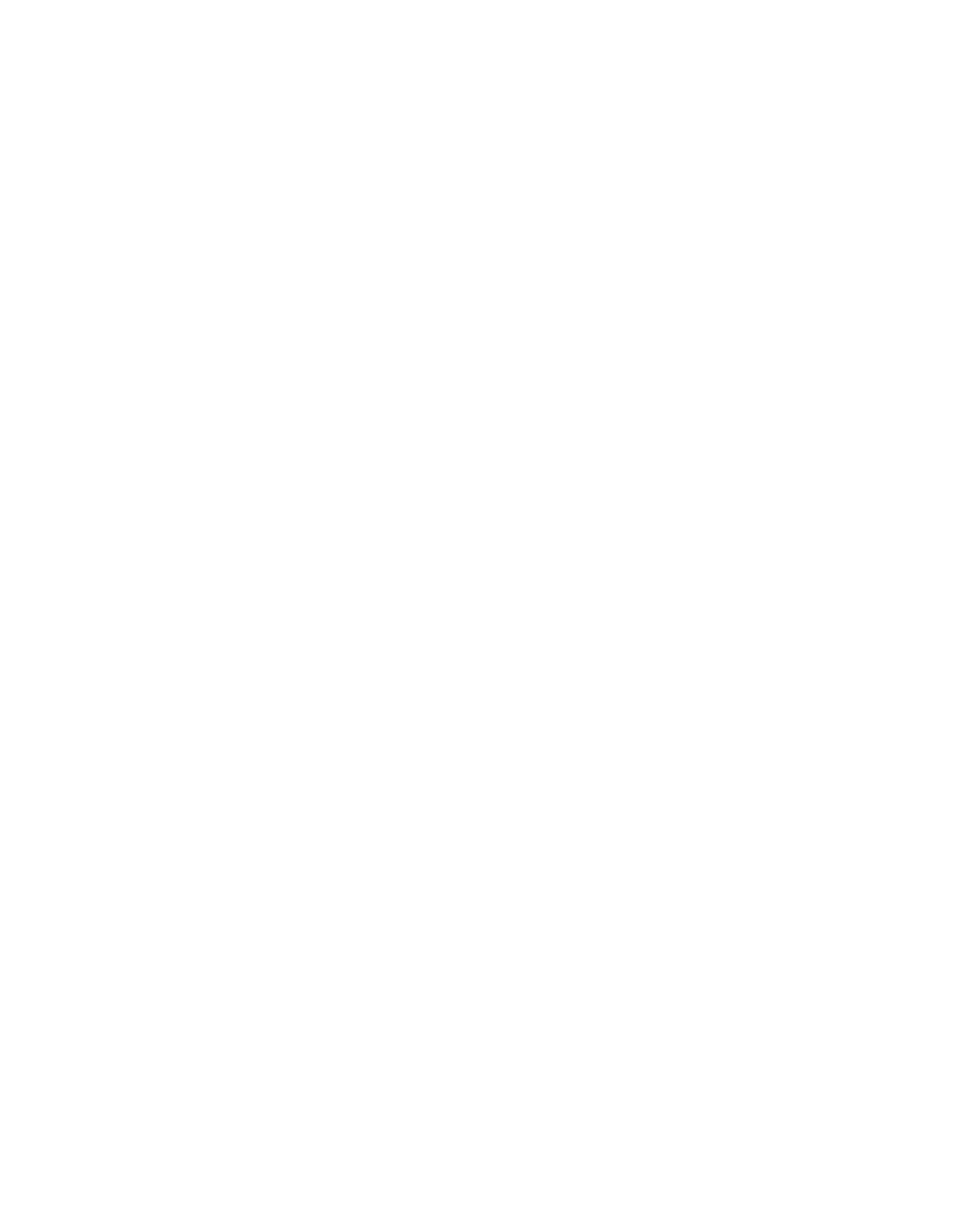## **RISK FACTORS**

Investing in our securities involves a high degree of risk. Before you make a decision to buy our securities, you should carefully consider the risks and uncertainties described below together with all of the other information contained in our annual and quarterly reports and other filings with the U.S. Securities and Exchange Commission (the "SEC"). If any of the events or developments described below were to occur, our business, prospects, operating results and financial condition could suffer materially, the trading price of our securities could decline and you could lose all or part of your investment. The risks and uncertainties described below are not the only ones we face. Additional risks and uncertainties not presently known to us or that we currently believe to be immaterial may also adversely affect our business.

#### **Summary of Risk Factors**

Below is a summary of material factors that make an investment in our securities speculative or risky. Importantly, this summary does not address all of the risks and uncertainties that we face. Additional discussion of the risks and uncertainties summarized in this risk factor summary, as well as other risks and uncertainties that we face, can be found under the section titled "Risk Factors" below.

We will need to improve our energy density, which requires us to implement higher energy density materials for both cathodes and anodes, which we may not be able to do.

· We rely on a new and complex manufacturing process for our operations: achieving production involves a significant degree of risk and uncertainty in terms of operational performance and costs.

· We currently do not have a manufacturing facility to produce our lithium-ion battery cell in sufficient quantities to meet expected demand, and if we cannot successfully locate and bring an additional facility online, our business will be negatively impacted and could fail.

 $\circled{v}$  We may not be able to source or establish supply relationships for necessary components or may be required to pay costs for components that are more expensive than anticipated, which could delay the introduction of our product and negatively impact our business.

· We may be unable to adequately control the costs associated with our operations and the components necessary to build our lithium-ion battery cells.

· If our batteries fail to perform as expected, our ability to develop, market and sell our batteries could be harmed.

· Operational problems with our manufacturing equipment subject us to safety risks which, if not adequately addressed, could have a material adverse effect on our business, results of operations, cash flows, financial condition or prospects.

The battery market continues to evolve and is highly competitive, and we may not be successful in competing in this industry or establishing and maintaining confidence in our long-term business prospects among current and future partners and customers.

 $\circled{1}$  If we are unable to attract and retain key employees and qualified personnel, our ability to compete could be harmed.

· We are an early-stage company with a history of financial losses and expect to incur significant expenses and continuing losses for the foreseeable future.

· We may become subject to product liability claims, which could harm our financial condition and liquidity if we are not able to successfully defend or insure against such claims.

 $\circled{e}$  We have been, and may in the future be, adversely affected by the global COVID-19 pandemic.

· We do not have adequate funds to acquire our next manufacturing facility and build it out, and may need to raise additional capital, which we may not be able to do.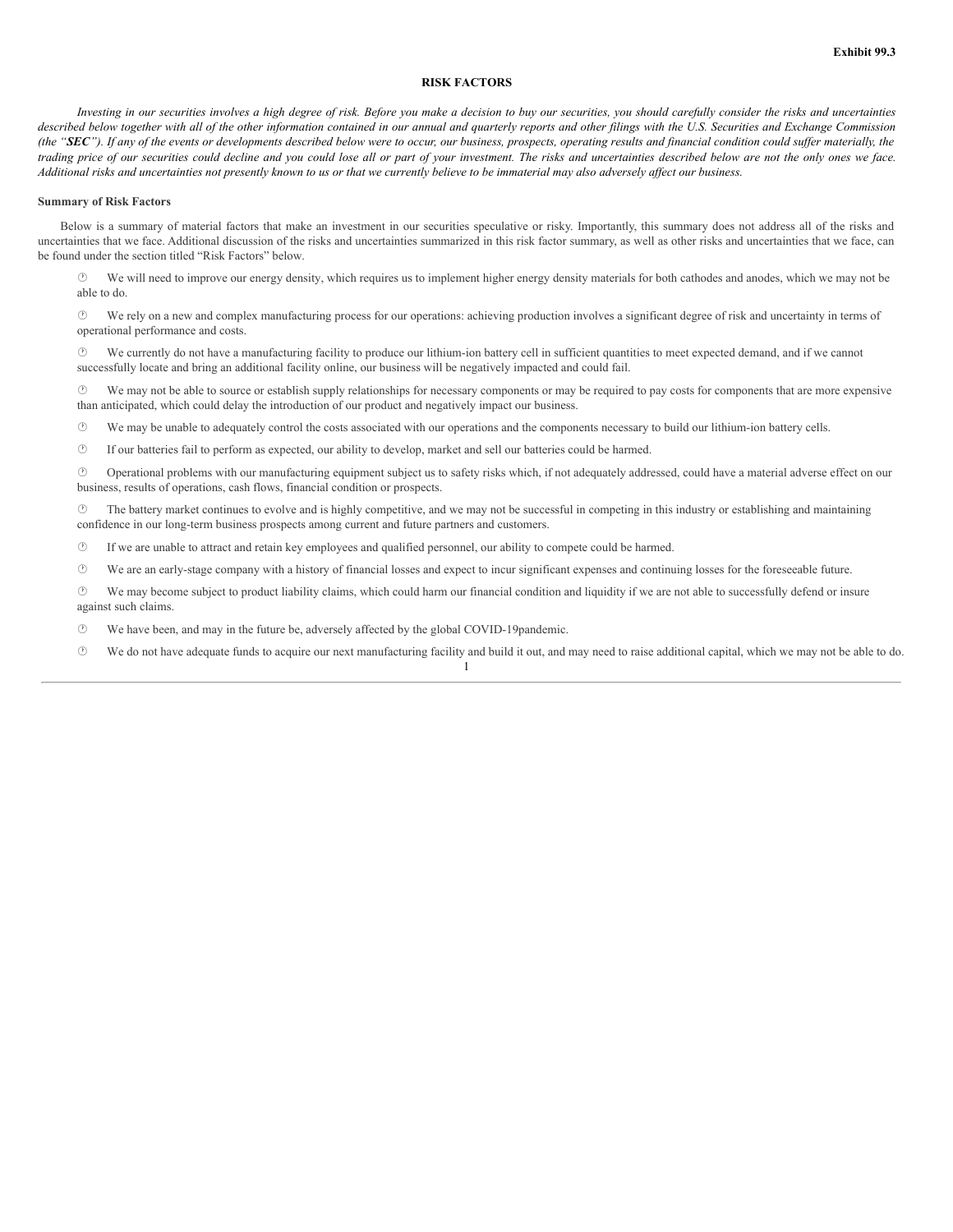· We rely heavily on our intellectual property portfolio. If we are unable to protect our intellectual property rights, our business and competitive position would be harmed.

 $\heartsuit$  We could face state-sponsored competition from overseas, and may not be able to compete in the market on the basis of price.

· We have identified material weaknesses in our internal control over financial reporting. If we are unable to remediate these material weaknesses, or if we identify additional material weaknesses in the future or otherwise fail to maintain an effective system of internal controls, we may not be able to accurately or timely report our financial condition or results of operations, which may adversely affect our business and stock price.

## **RISK FACTORS**

## **Risks Related to Our Manufacturing and Scale-Up**

## We will need to improve our energy density, which requires us to implement higher energy density materials for both cathodes and anodes, which we may not be able to do.

Our roadmap to improve our energy density requires us to implement higher energy density materials for both cathodes and anodes. To successfully use these materials we will have to optimize our cell designs including, but not limited to formulations, thicknesses, geometries, materials, chemistries and manufacturing techniques. It could take us longer to incorporate these new materials or we might not be able to achieve every cell performance specification required by customers. Further, we will need to make improvements in packaging technology to achieve our energy density roadmap. These improvements could take longer or be more difficult than forecasted. This could reduce the performance or delay the availability of products to customers. In addition, we have not achieved every specification for the products we plan to produce in our first year of production. The failure to achieve all of these specifications or adequately address each of these other challenges could impact the performance of our cells or delay the availability of these products to our customers.

## We rely on a new and complex manufacturing process for our operations: achieving production involves a significant degree of risk and uncertainty in terms of operational *performance and costs.*

Although we have developed our Li-ion battery technology, we rely heavily on a new and complex manufacturing process for the production of our lithium-ion battery cells, all of which has not yet been developed or qualified to operate at large-scale manufacturing volumes. This will require us to bring up a first-of-its-kind automated production line to produce our batteries. It may take longer than expected to install, qualify and release this line and require modifications to the equipment to achieve our goals for throughput and yield. The work required to develop this process and integrate equipment into the production of our lithium-ion battery cells is time intensive and requires us to work closely with developers and equipment providers to ensure that it works properly for our unique battery technology. This integration work will involve a significant degree of uncertainty and risk and may result in the delay in the scaling up of production or result in additional cost to our battery cells.

Both our Fremont pilot manufacturing facilities and our large-scale manufacturing facility will require large-scale machinery. Such machinery is likely to suffer unexpected malfunctions from time to time and will require repairs and spare parts to resume operations, which may not be available when needed.

Unexpected malfunctions of our production equipment may significantly affect the intended operational efficiency. The people needed to remedy these malfunctions may not be readily available. In addition, because this equipment has not been used to build lithium-ion battery cells, the operational performance and costs associated with this equipment can be difficult to predict and may be influenced by factors outside of our control, such as, but not limited to, failures by suppliers to deliver necessary components of our products in a timely manner and at prices and volumes acceptable to us, environmental hazards and remediation, difficulty or delays in obtaining governmental permits, damages or defects in systems, industrial accidents, fires, seismic activity and other natural disasters. Further,

 $\mathfrak{D}$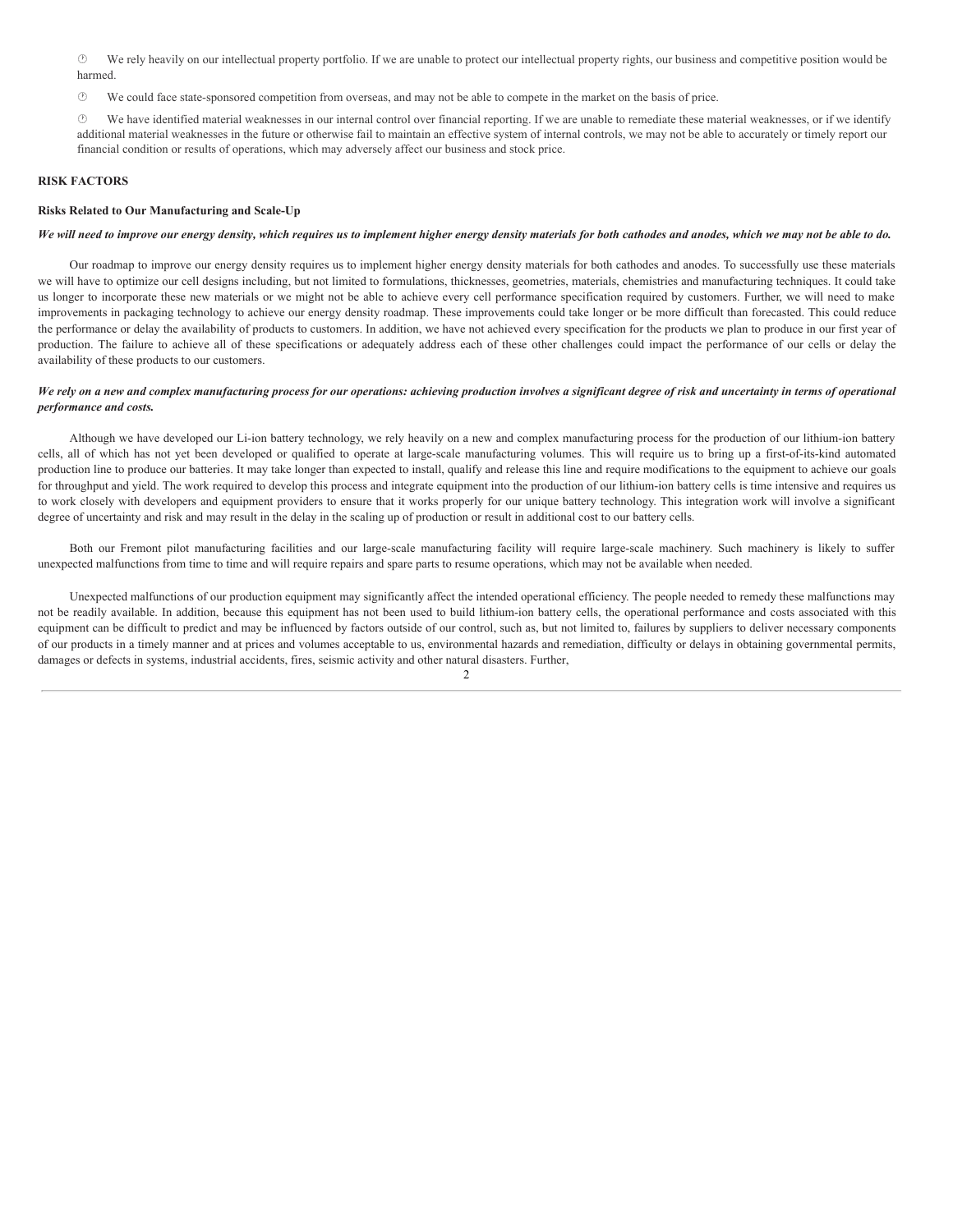we have in the past experienced power outages at our facilities, and if these outages are more frequent or longer in duration than expected it could impact our ability to manufacture batteries in a timely manner.

Even if we are able to successfully develop this new and complex manufacturing process, we may not be able to produce our lithium-ion batteries in commercial volumes in a cost-effective manner.

## We currently do not have a manufacturing facility to produce our lithium-ion battery cell in sufficient quantities to meet expected demand, and if we cannot successfully *locate and bring an additional facility online, our business will be negatively impacted and could fail.*

Currently, we are completing our manufacturing facility in Fremont, California. Even if we are able to overcome the challenges in designing and refining our manufacturing process, this manufacturing facility will only have one manufacturing line which will be sufficient to produce batteries in commercial scale, but not in high enough volumes to meet our expected demand. We are in the process of locating an additional facility which, if we are able to overcome the challenges in designing and refining our manufacturing process, will have multiple lines to produce commercial volumes of our lithium-ion batteries to meet our expected demands. However, we have not yet located a suitable facility and, even if we are able to do so, there is no guarantee that our manufacturing process will scale to produce lithium-ion batteries in quantities sufficient to meet demand. Further, even if we are able to locate such a facility, there is no guarantee that we will be able to lease or acquire such a facility on commercially reasonable terms or at all.

Even if we overcome the manufacturing challenges and achieve volume production of our lithium-ion battery, if the cost, performance characteristics or other specifications of the battery fall short of our or our customers' targets, our sales, product pricing and margins would likely be adversely affected.

## We may not be able to source or establish supply relationships for necessary components or may be required to pay costs for components that are more expensive than *anticipated, which could delay the introduction of our product and negatively impact our business.*

We rely on third-party suppliers for components necessary to develop and manufacture our lithium-ion batteries, including key supplies, such as our anode, cathode and separator materials. We are collaborating with key suppliers but have not yet entered into agreements for the supply of production quantities of these materials. To the extent that we are unable to enter into commercial agreements with these suppliers on beneficial terms, or these suppliers experience difficulties ramping up their supply of materials to meet our requirements, the introduction of our battery will be delayed. To the extent our suppliers experience any delays in providing or developing the necessary materials, we could experience delays in delivering on our timelines.

Our business depends on the continued supply of certain materials for our products and we expect to incur significant costs related to procuring materials required to manufacture and assemble our batteries. The cost of our batteries depends in part upon the prices and availability of raw materials such as lithium, silicon, nickel, cobalt, copper and/or other metals. The prices for these materials fluctuate and their available supply may be unstable depending on market conditions and global demand for these materials, including as a result of increased global production of electric vehicles and energy storage products as well as supply chain disruption caused by the COVID-19 pandemic. Moreover, we may not be able to negotiate purchase agreements and delivery lead-times for such materials on advantageous terms. Any reduced availability of these materials or substantial increases in the prices for such materials may increase the cost of our components and consequently, the cost of our products. There can be no assurance that we will be able to recoup increasing costs of our components by increasing prices, which in turn would increase our operating costs and negatively impact our prospects.

Any disruption in the supply of components or materials could temporarily disrupt production of our batteries until an alternative supplier is able to supply the required material. Changes in business conditions, unforeseen circumstances, governmental changes, the effects of the COVID-19 pandemic and other factors beyond our control or which we do not presently anticipate, could also affect our suppliers' ability to deliver components to us on a timely basis.

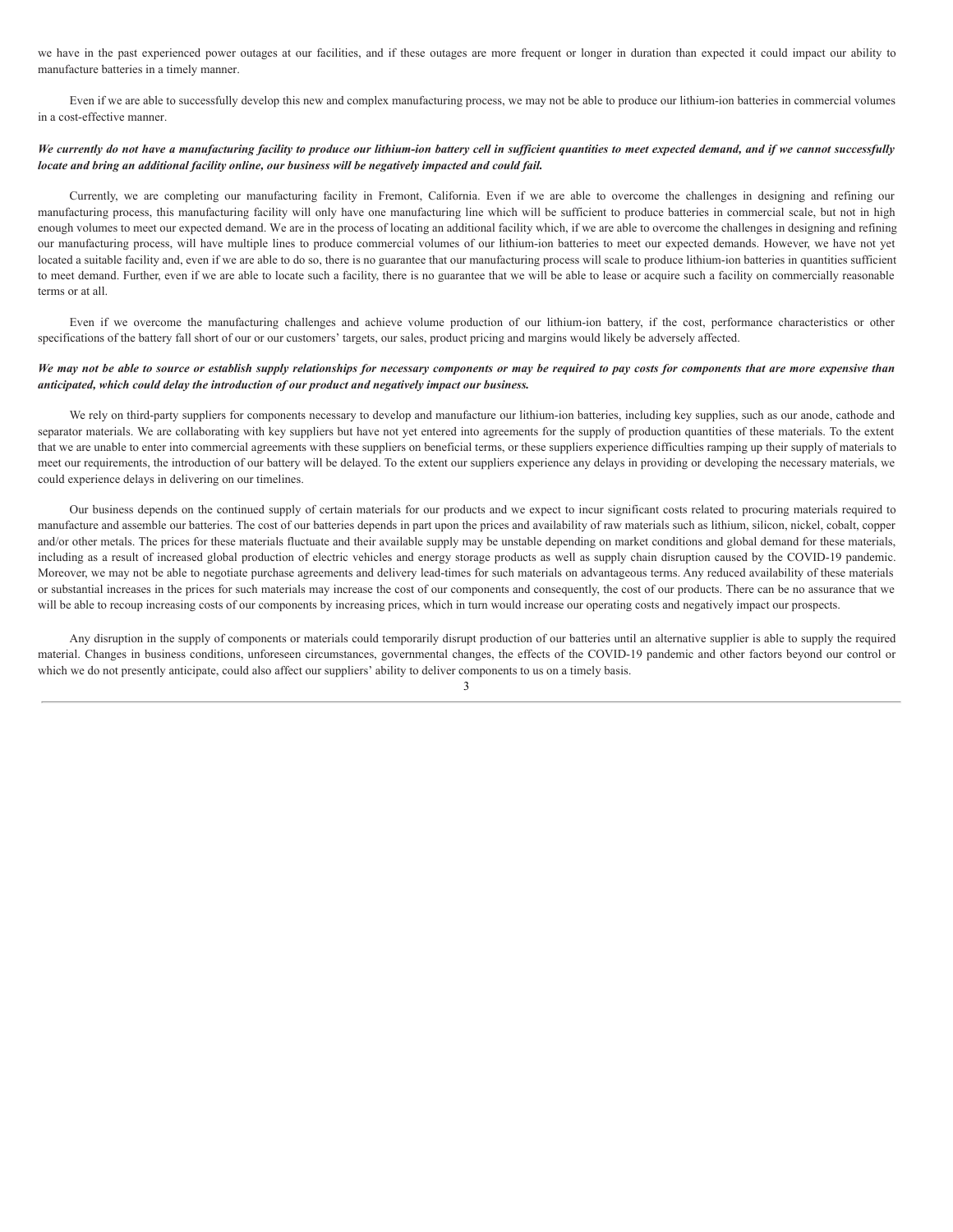Currency fluctuations, trade barriers, tariffs or shortages and other general economic or political conditions may limit our ability to obtain key components for our lithium-ion batteries or significantly increase freight charges, raw material costs and other expenses associated with our business, which could further materially and adversely affect our results of operations, financial condition and prospects. For example, our factory is located in Fremont, California and our products require materials and equipment manufactured outside the country, including the People's Republic of China. If tariffs are placed on these materials and equipment, it could materially impact our ability to obtain materials on commercially reasonable terms.

Any of the foregoing could materially and adversely affect our results of operations, financial condition and prospects.

## We may be unable to adequately control the costs associated with our operations and the components necessary to build our lithium-ion battery cells.

We will require significant capital to develop and grow our business and expect to incur significant expenses, including those relating to raw material procurement, leases, sales and distribution as we build our brand and market our batteries, and general and administrative costs as we scale our operations. Our ability to become profitable in the future will not only depend on our ability to successfully market our lithium-ion batteries and services, but also to control our costs. A large fraction of the cost of our battery, like most commercial batteries, is driven by the cost of component materials like anode and cathode powder, separator, pouch material, current collectors, etc. It also includes machined parts that are part of the package. We have assumed based on extensive discussions with vendors, customers, industry analysts and independent research, target costs at startup of production and an assumed cost reduction over time. These estimates may prove inaccurate and adversely affect the cost of our batteries.

If we are unable to cost-efficiently manufacture, market, sell and distribute our lithium-ion batteries and services, our margins, profitability and prospects would be materially and adversely affected. We have not yet produced any lithium-ion battery cells at volume and our forecasted cost advantage for the production of these cells at scale, compared to conventional lithium-ion cells, will require us to achieve rates of throughput, use of electricity and consumables, yield and rate of automation demonstrated for mature battery, battery material and manufacturing processes, that we have not yet achieved. We are planning on improving the productivity and reducing the cost of our production lines relative to the first line we build. In addition, we are planning on continuous productivity improvements going forward. If we are unable to achieve these targeted rates or productivity improvements, our business will be adversely impacted.

## **Customer Risks**

#### Our relationships with our current customers are subject to various risks which could adversely affect our business and future prospects.

Our customers' products are typically on a yearly or longer refresh cycles. If we miss qualification timing by even a small amount, the impact to our production schedule, revenue and profits could be large. While we intend to pass all qualification criteria, some field reliability risks remain such as cycle life, long-term high-temp storage capacity and swelling, etc. While we have product wins for which we are designing custom products for specific customers, we do not have purchase orders for each of these products. Should we not be able to convert these design wins into orders our financial performance would be impacted. Batteries are known in the market to have historically faced risk associated with safety (e.g., Samsung Galaxy Note) and therefore customers can be reluctant to take risks on new battery technologies. Since no new battery technology has entered the market for 30 years, it may be difficult for us to overcome customer risk objections. If unanticipated problems arise, it may raise warranty costs and adversely affect revenue and profit.

In addition, one of our customers has exclusive rights to purchase our batteries for use in the augmented reality and virtual reality space through 2024, which could limit our ability to sell batteries to other customers in this space, which may limit our ability to grow our business in the augmented reality and virtual reality space through 2024.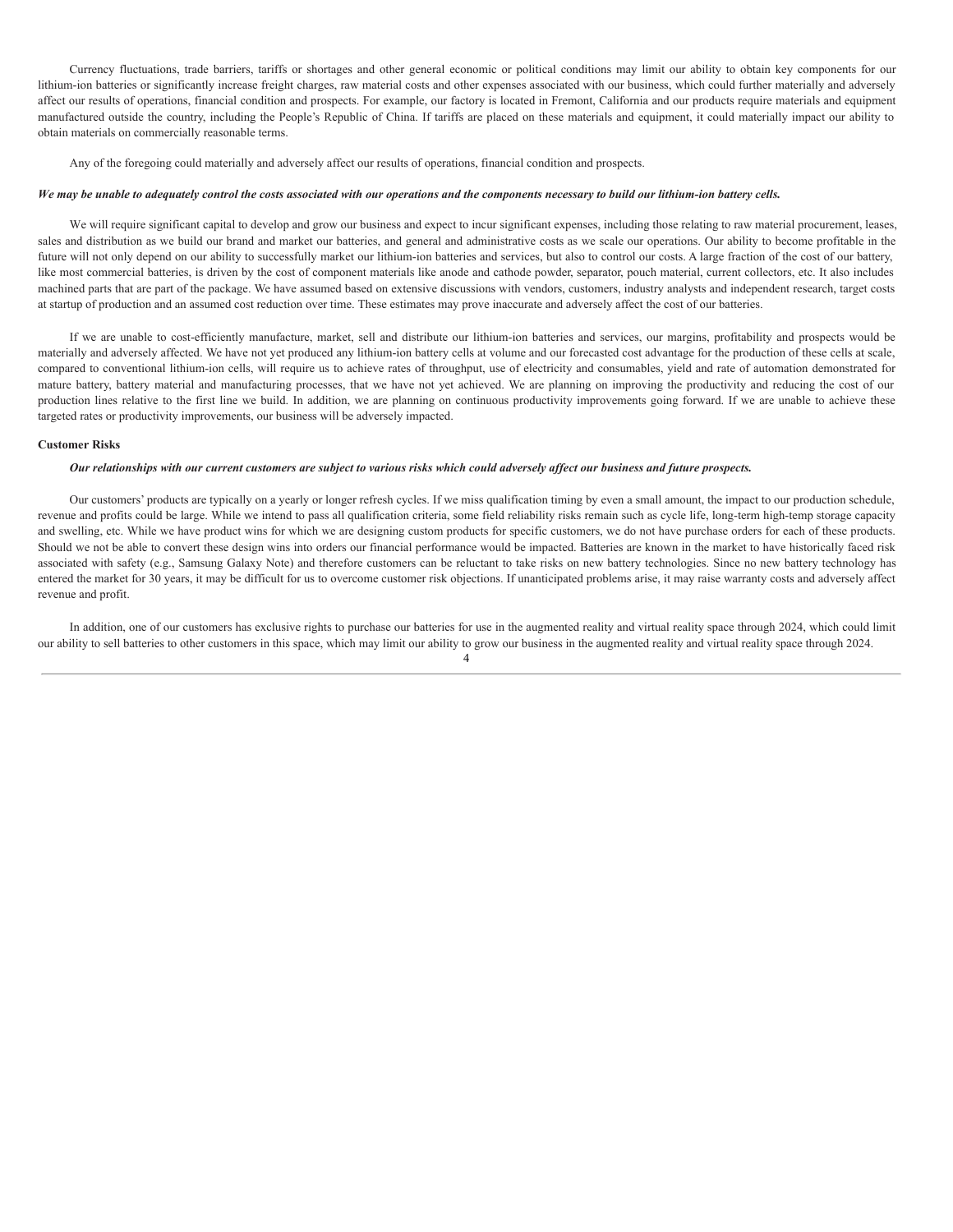## If our batteries fail to perform as expected, our ability to develop, market and sell our batteries could be harmed.

Once commercial production of our lithium-ion battery cells commences, our batteries may contain defects in design and manufacture that may cause them to not perform as expected or that may require repairs, recalls and design changes. Our batteries are inherently complex and incorporate technology and components that have not been used for other applications and that may contain defects and errors, particularly when first introduced. We have a limited frame of reference from which to evaluate the longterm performance of our lithium-ion batteries. There can be no assurance that we will be able to detect and fix any defects in our lithium-ion batteries prior to the sale to potential consumers. If our batteries fail to perform as expected, we could lose design wins and customers may delay deliveries, terminate further orders or initiate product recalls, each of which could adversely affect our sales and brand and could adversely affect our business, prospects and results of operations.

Our battery architecture is different than others and may behave differently in certain customer use applications that we have not evaluated. This could limit our ability to deliver to certain applications. In addition, we have limited historical data on the performance and reliability of our batteries over time, and therefore it could fail unexpectedly in the field resulting in significant warranty costs or brand damage in the market. In addition, the electrodes and separator structure of our battery is different from traditional lithium-ion batteries and therefore could be susceptible to different and unknown failure modes leading our batteries to fail and cause a safety event in the field. Such an event could result in the failure of our end customer's product as well as the loss of life or property. Such an event could result in severe financial penalties for us, including the loss of revenue, cancelation of supply contracts and the inability to win new business due to reputational damage in the market. In addition, some of our supply agreements require us to fund some or all of the cost of a recall and replacement of end products affected by our batteries.

#### *Our future growth and success depend on our ability to sell ef ectively to large customers.*

Our potential customers are manufacturers of products that tend to be large enterprises. Therefore, our future success will depend on our ability to effectively sell our products to such large customers. Sales to these end-customers involve risks that may not be present (or that are present to a lesser extent) with sales to smaller customers. These risks include, but are not limited to, (i) increased purchasing power and leverage held by large customers in negotiating contractual arrangements with us and (ii) longer sales cycles and the associated risk that substantial time and resources may be spent on a potential end-customer that elects not to purchase our solutions.

Large organizations often undertake a significant evaluation process that results in a lengthy sales cycle. In addition, product purchases by large organizations are frequently subject to budget constraints, multiple approvals and unanticipated administrative, processing and other delays. Finally, large organizations typically have longer implementation cycles, require greater product functionality and scalability, require a broader range of services, demand that vendors take on a larger share of risks, require acceptance provisions that can lead to a delay in revenue recognition and expect greater payment flexibility. All of these factors can add further risk to business conducted with these potential customers.

## We may not be able to accurately estimate the future supply and demand for our batteries, which could result in a variety of inefficiencies in our business and hinder our ability to generate revenue. If we fail to accurately predict our manufacturing requirements, we could incur additional costs or experience delays.

It is difficult to predict our future revenues and appropriately budget for our expenses, and we may have limited insight into trends that may emerge and affect our business. We anticipate being required to provide forecasts of our demand to our current and future suppliers prior to the scheduled delivery of products to potential customers. Currently, there is no historical basis for making judgments on the demand for our batteries or our ability to develop, manufacture and deliver batteries, or our profitability in the future. If we overestimate our requirements, our suppliers may have excess inventory, which indirectly would increase our costs. If we underestimate our requirements, our suppliers may have inadequate inventory, which could interrupt manufacturing of our products and result in delays in shipments and revenues. Many factors will affect the demand for our batteries. For example, most of the end products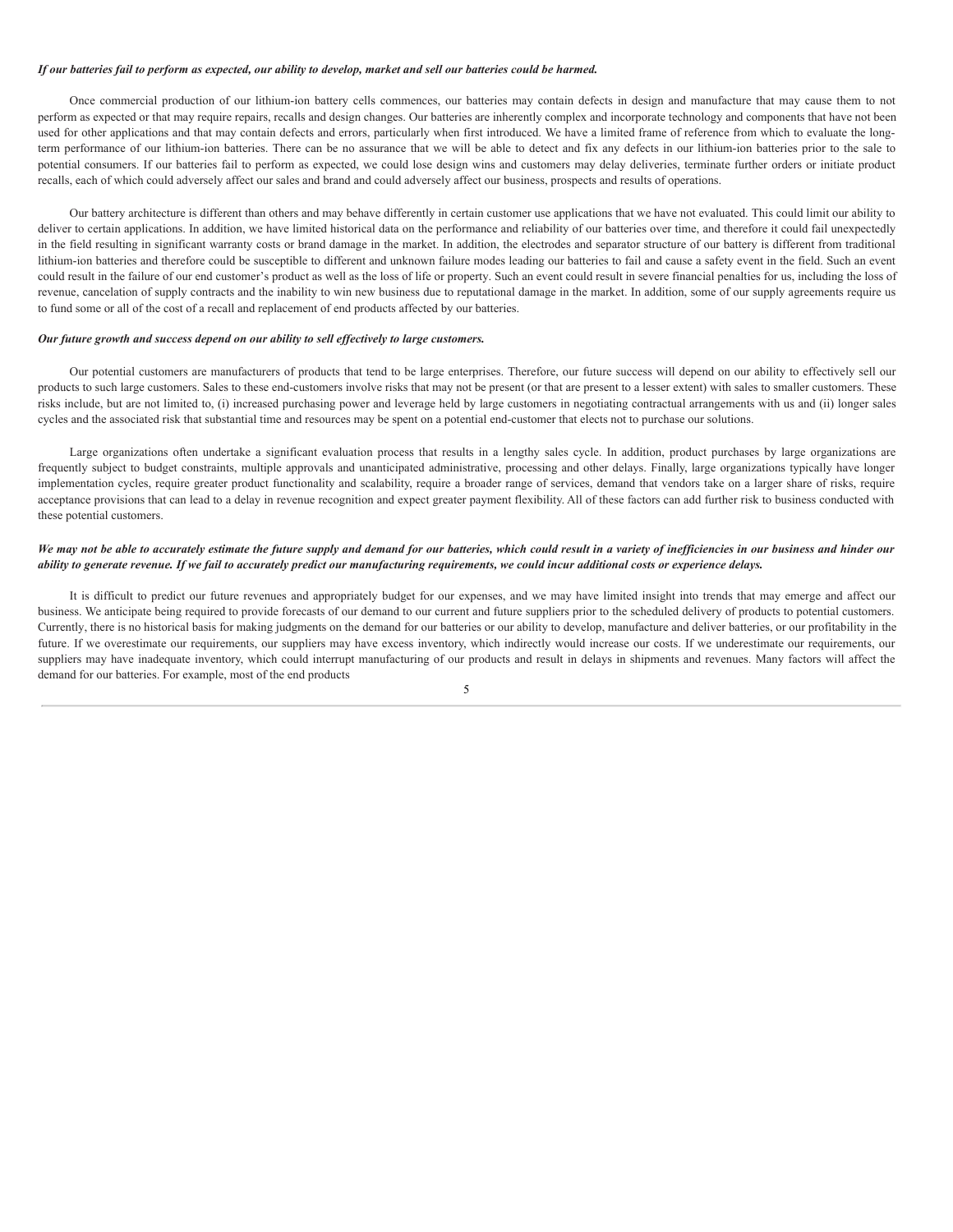in which our batteries are expected to be used are manufactured in China. If the political situation between China and the United States were to deteriorate, it could prevent our customers from purchasing its batteries.

Lead times for materials and components that our suppliers order may vary significantly and depend on factors such as the specific supplier, contract terms and demand for each component at a given time. If we fail to order sufficient quantities of product components in a timely manner, the delivery of batteries to our potential customers could be delayed, which would harm our business, financial condition and operating results.

## Increases in sales of our lithium-ion battery cells may increase our dependency upon specific customers and our costs to develop and qualify our system solutions.

The development of our lithium-ion battery cells is dependent, in part, upon successfully identifying and meeting our customers' specifications for those products. Developing and manufacturing lithium- ion batteries with specifications unique to a customer increases our reliance upon that customer for purchasing our products at sufficient volumes and prices in a timely manner. If we fail to identify or develop products on a timely basis, or at all, that comply with our customers' specifications or achieve design wins with customers, we may experience a significant adverse impact on our revenue and margins. Even if we are successful in selling lithium-ion batteries to our customers in sufficient volume, we may be unable to generate sufficient profit if per-unit manufacturing costs exceed per-unit selling prices. Manufacturing lithium-ion batteries to customer specifications requires a longer development cycle, as compared to discrete products, to design, test and qualify, which may increase our costs and could harm our business, financial condition and operating results.

#### **Our Business Risks**

#### We are an early-stage company with a history of financial losses and expect to incur significant expenses and continuing losses for the foreseeable future.

Legacy Enovix incurred a net loss of approximately \$14.3 million for the three months ended June 30, 2021 and an accumulated deficit of approximately \$237.7 million as of June 30, 2021. We believe that we will continue to incur operating and net losses each quarter until at least the time we begin significant production of our Li-ion batteries, which is not expected to occur until 2023, and may occur later.

We expect the rate at which we will incur losses to be significantly higher in future periods as we, among other things: continue to incur significant expenses in connection with the development of our manufacturing process and the manufacturing of our batteries; secure additional manufacturing facilities and invest in manufacturing capabilities; build up inventories of components for our batteries; increase our sales and marketing activities; develop our distribution infrastructure; and increase our general and administrative functions to support our growing operations. We may find that these efforts are more expensive than we currently anticipate or that these efforts may not result in revenues, which would further increase our losses.

## Operational problems with our manufacturing equipment subject us to safety risks which, if not adequately addressed, could have a material adverse effect on our *business, results of operations, cash flows, financial condition or prospects.*

Operational problems with our manufacturing equipment subject us to safety risks which, if not adequately addressed, could result in the personal injury to or death of workers, the loss of production equipment, damage to manufacturing facilities, monetary losses, delays and unanticipated fluctuations in production. We have retained industry experts and designed our factory with appropriate safety precautions to address the fire risk of manufacturing batteries and minimize the impact of any event. Should these precautions be inadequate or an event be larger than expected, we could have significant equipment or facility damage that would impact our ability to deliver product and require additional cash to recover. In addition, operational problems may result in environmental damage, administrative fines, increased insurance costs and potential legal liabilities. All of these operational problems could have a material adverse effect on our business, results of operations, cash flows, financial condition or prospects.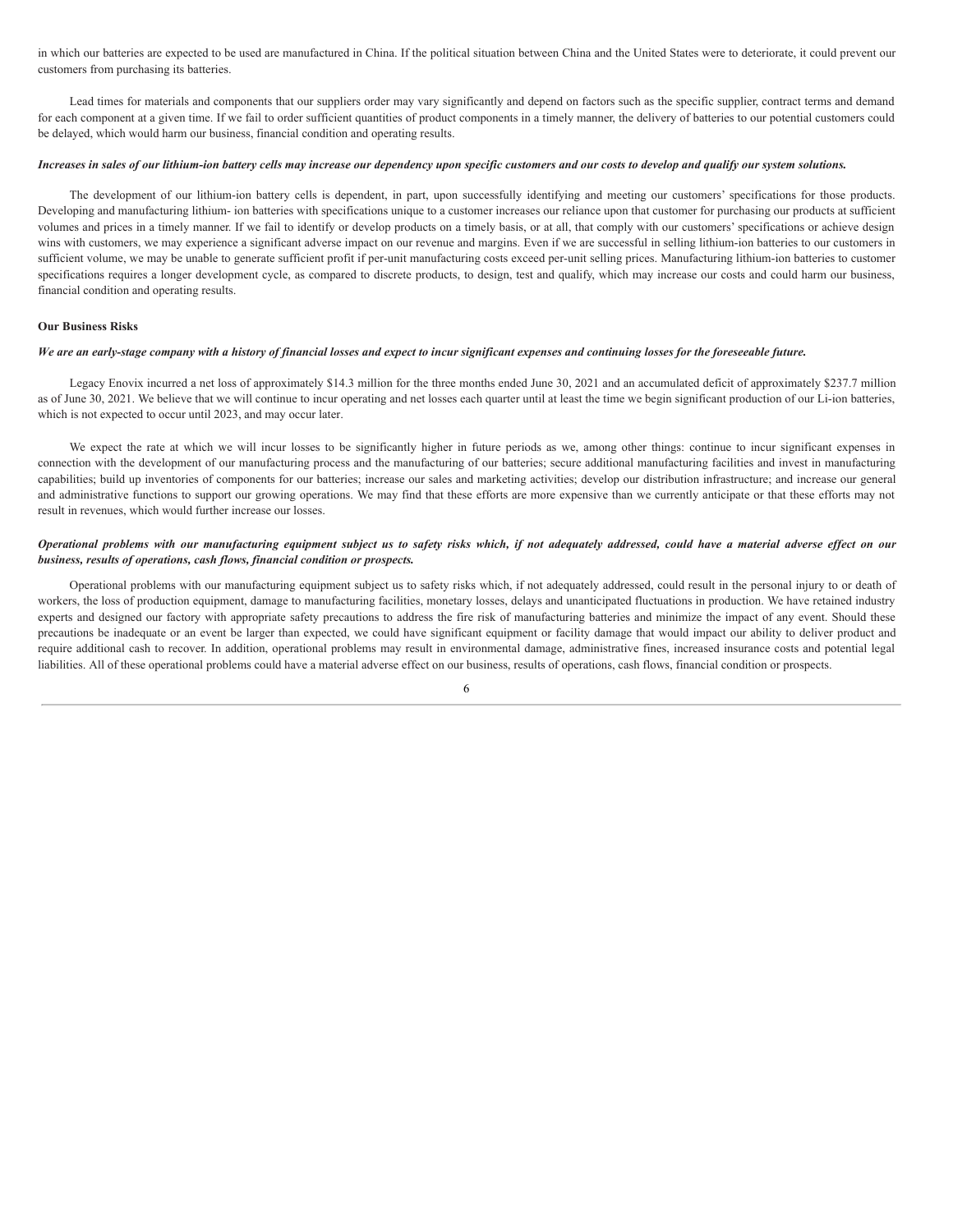## Lithium-ion battery modules in the marketplace have been observed to catch fire or vent smoke and flame, and such events have raised concerns over the use of such *batteries.*

We develop lithium-ion battery cells for industrial and consumer equipment and intend to supply these lithium-ion battery cells for industrial and consumer applications. Historically, lithium-ion batteries in laptops and cellphones have been reported to catch fire or vent smoke and flames, and more recently, news reports have indicated that several electric vehicles that use high-power lithium-ion batteries have caught on fire. As such, any adverse publicity and issues as to the use of high-power batteries in automotive or other applications will affect our business and prospects. In addition, any failure of our battery cells may cause damage to the industrial or consumer equipment or lead to personal injury or death and may subject us to lawsuits. We may have to recall our battery cells, which would be time-consuming and expensive. Further, product liability claims, injuries, defects, or other problems experienced by other companies in the lithium-ion battery market could lead to unfavorable market conditions for the industry as a whole, and may have an adverse effect on our ability to attract new customers, thus harming our growth and financial performance.

## The battery market continues to evolve and is highly competitive, and we may not be successful in competing in this industry or establishing and maintaining confidence in *our long-term business prospects among current and future partners and customers.*

The battery market in which we compete continues to evolve and is highly competitive. To date, we have focused our efforts on our silicon anode technology, which is being designed to outperform conventional lithium-ion battery technology and other battery technologies. However, lithium-ion battery technology has been widely adopted and our current competitors have, and future competitors may have, greater resources than we do and may also be able to devote greater resources to the development of their current and future technologies. These competitors also may have greater access to customers and may be able to establish cooperative or strategic relationships amongst themselves or with third parties that may further enhance their resources and competitive positioning. In addition, lithium-ion battery manufacturers may make improvements in energy density faster than they have historically and what we have assumed, continue to reduce cost and expand supply of conventional batteries and therefore reduce our energy density advantage and price premium, which would negatively impact the prospects for our business or negatively impact our ability to sell our products at a marketcompetitive price and sufficient margins.

There are a number of companies seeking to develop alternative approaches to lithium-ion battery technology. We expect competition in battery technology to intensify. Developments in alternative technologies or improvements in batteries technology made by competitors may materially adversely affect the sales, pricing and gross margins of our batteries. If a competing technology is developed that has superior operational or price performance, our business will be harmed. Further, our financial modeling assumes that in addition to improving our core architecture over time, we are able to retain access to state-of-the-art industry materials as they are developed. If industry battery competitors develop their own proprietary materials, we would be unable to access these and would lose our competitive advantage in the market. If we fail to accurately predict and ensure that our battery technology can address customers' changing needs or emerging technological trends, or if our customers fail to achieve the benefits expected from our lithium-ion batteries, our business will be harmed.

We must continue to commit significant resources to develop our battery technology in order to establish a competitive position, and these commitments will be made without knowing whether such investments will result in products potential customers will accept. There is no assurance we will successfully identify new customer requirements, develop and bring our batteries to market on a timely basis, or that products and technologies developed by others will not render our batteries obsolete or noncompetitive, any of which would adversely affect our business and operating results. Further, the battery industry has consistently improved the energy density of its products every year at a rate of 4-5% per year. If we are unable to improve our energy density at a rate faster than the industry, our competitive advantage will erode.

Customers will be less likely to purchase our batteries if they are not convinced that our business will succeed in the long term. Similarly, suppliers and other third parties will be less likely to invest time and resources in developing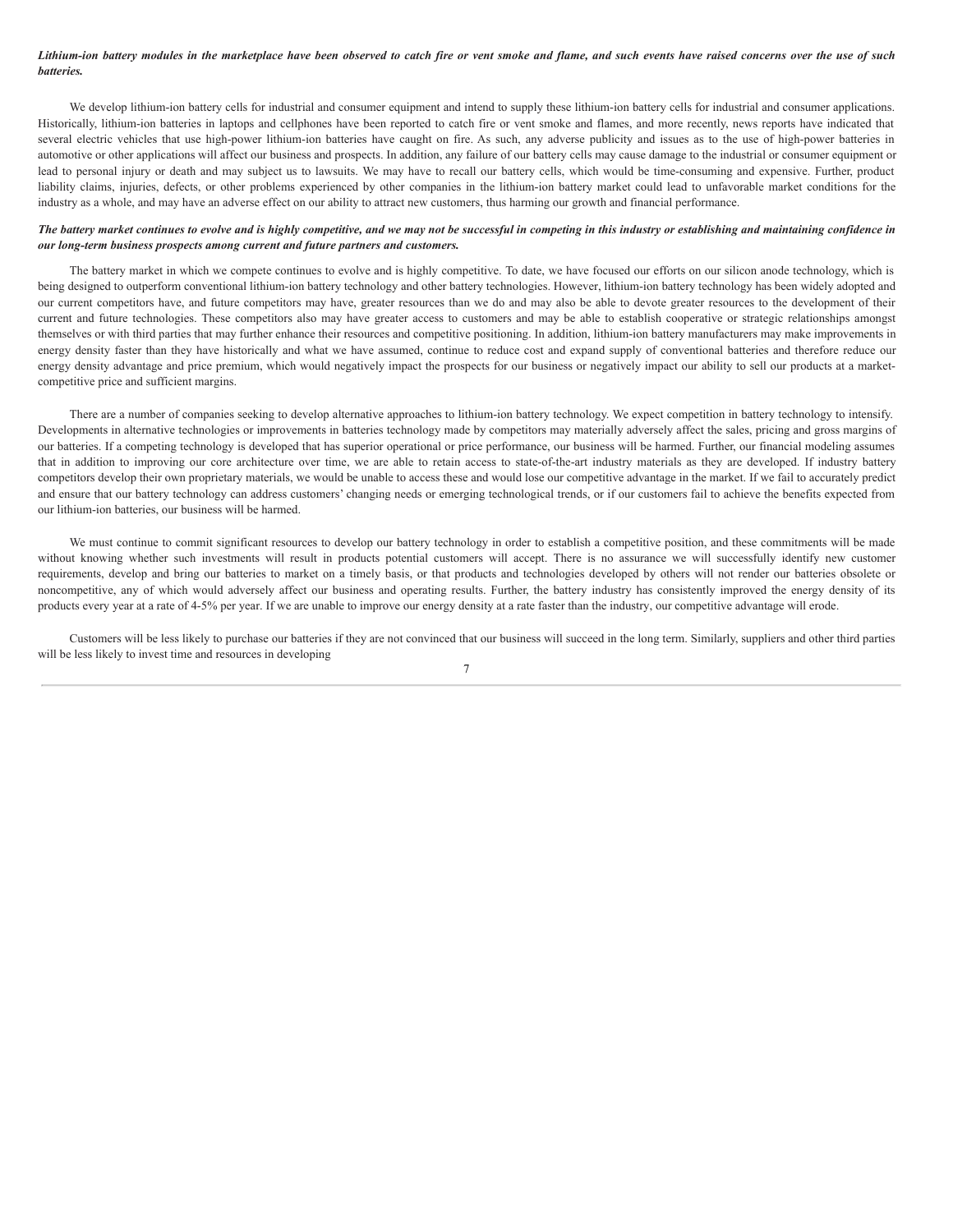business relationships with us if they are not convinced that our business will succeed in the long term. Accordingly, in order to build and maintain our business, we must maintain confidence among current and future partners, customers, suppliers, analysts, ratings agencies and other parties in our long-term financial viability and business prospects. Maintaining such confidence may be particularly complicated by certain factors including those that are largely outside of our control, such as our limited operating history, market unfamiliarity with our products, any delays in scaling manufacturing, delivery and service operations to meet demand, competition and uncertainty regarding our eventual production and sales performance compared with market expectations.

#### We could face state-sponsored competition from overseas, and may not be able to compete in the market on the basis of price.

One or more foreign governments, including the People's Republic of China ("PRC"), have concluded that battery technology and battery manufacturing is a national strategic priority, and therefore have instituted official economic policies meant to support these activities. These policies may provide our competitors with artificially lower costs. If these lower costs materialize and enable competitive products to be sold into our markets at prices that, if applied to us, would cause us to become unprofitable, our ability to continue operating could be threatened.

## Our failure to keep up with rapid technological changes and evolving industry standards may cause our batteries to become less marketable or obsolete, resulting in a *decrease in demand for our batteries.*

The lithium-based battery market is characterized by changing technologies and evolving industry standards, which are difficult to predict. This, coupled with frequent introduction of new products and models, has shortened product life cycles and may render our batteries less marketable or obsolete. Third parties, including our competitors, may improve their technologies or even achieve technological breakthroughs that could decrease the demand for our batteries. Our ability to adapt to evolving industry standards and anticipate future standards and market trends will be a significant factor in maintaining and improving our competitive position and our prospects for growth.

## If we are unable to attract and retain key employees and qualified personnel, our ability to compete could be harmed.

Our success depends on our ability to attract and retain our executive officers, key employees and other qualified personnel, and as a relatively small company with key talent residing in a limited number of employees, our operations and prospects may be severely disrupted if we lost any one or more of their services. Further, as we locate our new manufacturing facility, build it out and bring it online, we will need to hire personnel to staff and maintain this facility with the technical qualifications to do so, which we may not be able to do in the location at which this facility is located. As we build our brand and become more well known, there is increased risk that competitors or other companies will seek to hire our personnel. While some of our employees are bound by non-competition agreements, these may prove to be unenforceable. The failure to attract, integrate, train, motivate and retain these personnel could seriously harm our business and prospects. In addition, we are highly dependent on the services of Harrold Rust, our Chief Executive Officer, and other senior technical and management personnel, including our executive officers, who would be difficult to replace. If Mr. Rust or other key personnel were to depart, we may not be able to successfully attract and retain senior leadership necessary to grow our business.

#### *We have been, and may in the future be, adversely af ected by the global COVID-19 pandemic.*

We face various risks related to epidemics, pandemics and other outbreaks, including the recent COVID-19 pandemic. The impact of COVID-19, including changes in consumer and business behavior, pandemic fears and market downturns and restrictions on business and individual activities, has created significant volatility in the global economy and led to reduced economic activity. Certain of our employees have tested positive for COVID-19 or have come in close contact with individuals with COVID-19. If a significant portion of our workforce is unable to work due to COVID-19 illness, quarantine or other government restrictions in connection with COVID-19, our operations may be negatively impacted. The spread of COVID-19 has also impacted our potential customers and suppliers by disrupting the manufacturing, delivery and overall supply chain of battery and device manufacturers. As a result, the

<sup>8</sup>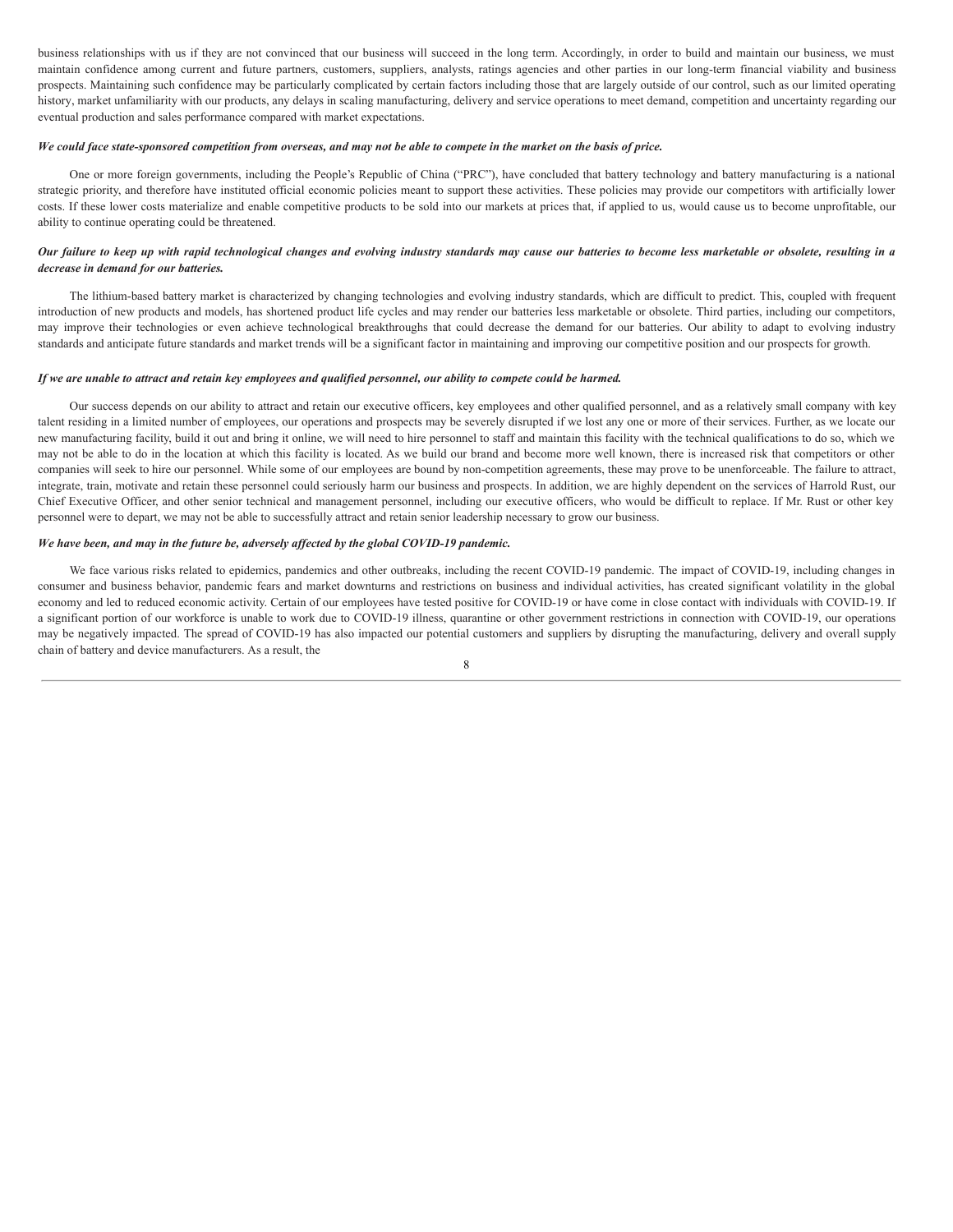effects of the COVID-19 pandemic could impact the availability of materials and resources necessary to install, bring-up and supply materials to our first production line.

The pandemic has resulted in government authorities implementing numerous measures to try to contain the virus, such as travel bans and restrictions, quarantines, stayat-home or shelter-in-place orders and business shutdowns. For example, some employees at our headquarters located in Fremont, California were generally subject to a stay-athome order from the state government. These measures have and may continue to adversely impact our employees, research and development activities and operations and the operations of our suppliers, vendors and business partners, and may negatively impact our sales and marketing activities. In addition, various aspects of our business cannot be conducted remotely. These measures by government authorities may remain in place for a significant period of time and they are likely to continue to adversely affect our future manufacturing plans, sales and marketing activities, business and results of operations. We may take further actions as may be required by government authorities or that we determine are in the best interests of our employees, suppliers, vendors and business partners.

The extent to which the COVID-19 pandemic continues to impact our business, prospects and results of operations will depend on future developments, which are highly uncertain and cannot be predicted, including the duration and spread of the pandemic, its severity, the actions to contain the virus or treat its impact, and how quickly and to what extent normal economic and operating activities can resume. Even after the COVID-19 pandemic has subsided, we may continue to experience an adverse impact to our business as a result of its global economic impact, including any recession that has occurred or may occur in the future.

There are no comparable recent events that may provide guidance as to the effect of the spread of COVID-19 and a pandemic, and, as a result, the ultimate impact of the COVID-19 pandemic or a similar health epidemic is highly uncertain.

## We have identified material weaknesses in our internal control over financial reporting. If we are unable to remediate these material weaknesses, or if we identify additional material weaknesses in the future or otherwise fail to maintain an effective system of internal controls, we may not be able to accurately or timely report our *financial condition or results of operations, which may adversely af ect our business and stock price.*

In connection with the preparation and audit of our consolidated financial statements for the years ended December 31, 2020 and 2019, and subsequent to the initial filing of the proxy statement/prospectus during the course of preparing for the Business Combination, we identified material weaknesses in our internal controls over financial reporting. A material weakness is a deficiency, or combination of deficiencies, in internal control over financial reporting such that there is a reasonable possibility that a material misstatement of our annual or interim consolidated financial statements will not be prevented or detected on a timely basis. The material weaknesses are as follows:

(i) we do not have sufficient, qualified personnel to prepare and review complex technical accounting issues and effectively design and implement systems and processes that allow for the timely production of accurate financial information in accordance with internal financial reporting timelines to support our current size and complexity (e.g., acquisitions, divestitures and financings); and

(ii) we lacked independent review of technical accounting matters.

We restated our financial statements as of and for the fiscal years ended December 31, 2020 and 2019. For additional information, please see Note 2, Restatement of Previously Issued Financial Statements, of the notes to the financial statements for the year ended December 31, 2020, which were included in the RSVAC Annual Report on Form 10-K/A filed with the SEC.

These material weaknesses could result in a misstatement of substantially all of our accounts or disclosures that would result in a material misstatement to the annual or interim consolidated financial statements that would not be prevented or detected. During the first and second quarter of 2021, we have undertaken specific remediation actions to address the control deficiencies in our financial reporting described above. Those remediation measures are ongoing and include the following: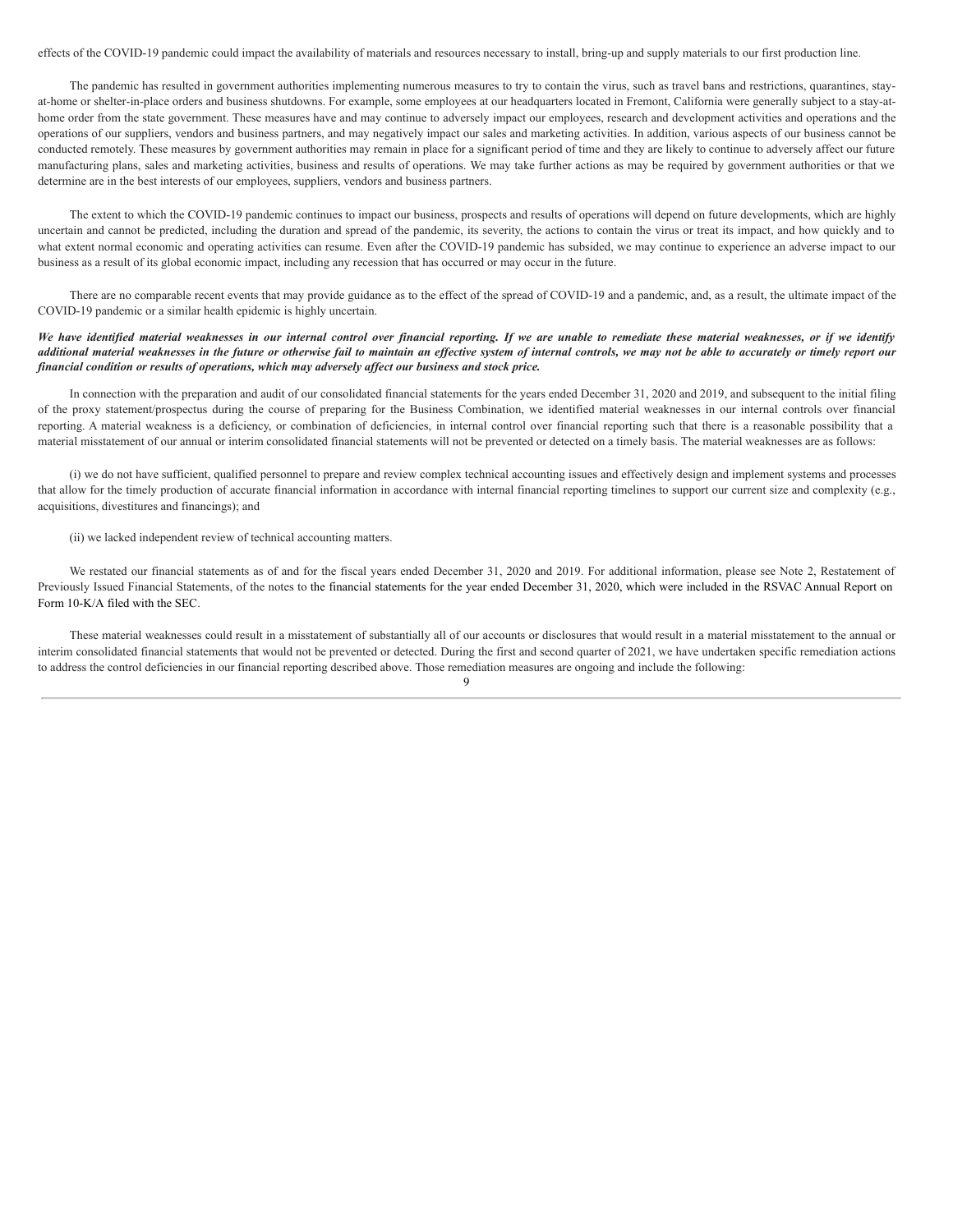· we have hired a Chief Financial Officer, who is an experienced finance and accounting officer for public companies with extensive experience in developing and implementing internal controls and executing plans to remediate control deficiencies;

· we have recruited additional personnel, in addition to utilizing third-party consultants and specialists, to supplement our internal resources;

· we have established more robust processes related to the review of complex accounting transactions, preparation of account reconciliations and review of journal entries which are outlined elsewhere in this report; and

 $\heartsuit$  we have been and continue to be designing and implementing additional automation and integration in our financially significant systems.

While we have begun taking measures and plan to continue to take measures to design and implement an effective control environment, we cannot assure you that the measures we have taken to date and may take in the future, will be sufficient to remediate the control deficiencies that led to our material weakness in internal control over financial reporting or that it will prevent or avoid potential future material weaknesses. The effectiveness of our internal control over financial reporting is subject to various inherent limitations, including cost limitations, judgments used in decision making, assumptions about the likelihood of future events, the possibility of human error and the risk of fraud. If we are unable to remediate the material weakness, our ability to record, process and report financial information accurately, and to prepare financial statements within the time periods specified by the forms of the SEC, could be adversely affected which, in turn, to may adversely affect our reputation and business and the market price of our Common Stock. In addition, any such failures could result in litigation or regulatory actions by the SEC or other regulatory authorities, loss of investor confidence, delisting of our securities and harm to our reputation and financial condition, or diversion of financial and management resources from the operation of our business.

In addition, it is possible that control deficiencies could be identified by our management or by our independent registered public accounting firm in the future or may occur without being identified. Such a failure could result in regulatory scrutiny and cause investors to lose confidence in our reported financial condition, lead to a default under future indebtedness and otherwise have a material adverse effect on our business, financial condition, cash flow or results of operations.

As a public company, we will be required, pursuant to Section 404 of the Sarbanes-Oxley Act, to furnish a report by management on, among other things, the effectiveness of our internal control over financial reporting for future annual reports on Form 10-K to be filed with the SEC. This assessment will need to include disclosure of any material weaknesses identified by our management in our internal control over financial reporting. Our independent registered public accounting firm will also be required to audit the effectiveness of our internal control over financial reporting in future annual reports on Form 10-K to be filed with the SEC. We are required to disclose changes made in our internal control over financial reporting on a quarterly basis. Failure to comply with the Sarbanes-Oxley Act could potentially subject us to sanctions or investigations by the SEC, the applicable stock exchange or other regulatory authorities, which would require additional financial and management resources. We have begun the process of compiling the system and processing documentation necessary to perform the evaluation needed to comply with Section 404 in the future, but we may not be able to complete our evaluation, testing and any required remediation in a timely fashion.

## We will incur significant increased expenses and administrative burdens as a public company, which could negatively impact our business, financial condition and results *of operations.*

We face increased legal, accounting, administrative and other costs and expenses as a public company that Legacy Enovix did not incur as a private company. The Sarbanes-Oxley Act, including the requirements of Section 404, as well as rules and regulations subsequently implemented by the SEC, the Dodd-Frank Wall Street Reform and Consumer Protection Act of 2010 and the rules and regulations promulgated and to be promulgated thereunder, the PCAOB and the securities exchanges, impose additional reporting and other obligations on public companies.

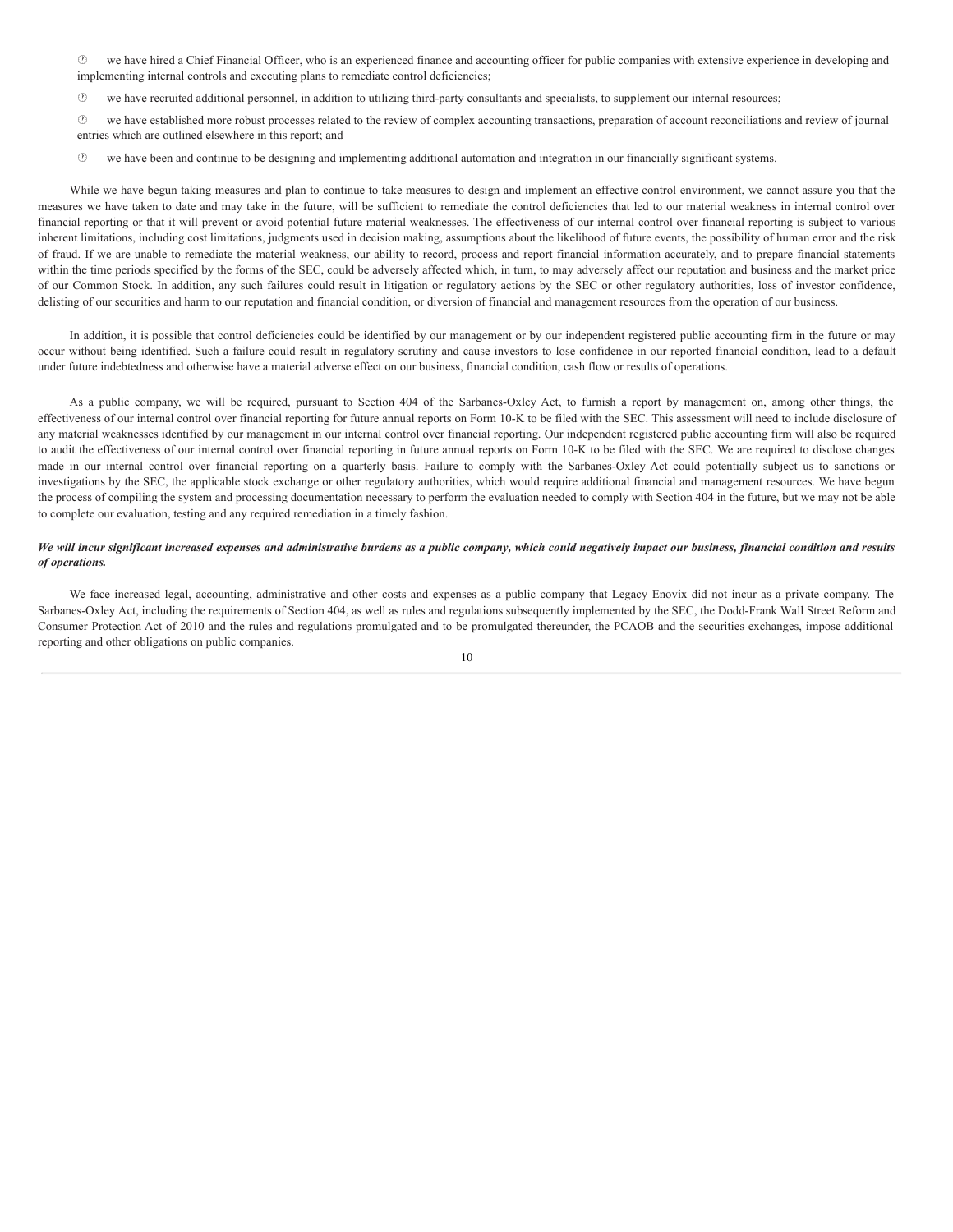Compliance with public company requirements will increase costs and make certain activities more time consuming. A number of those requirements require us to carry out activities Legacy Enovix has not done previously. For example, we have created new board committees and adopted new internal controls and disclosure controls and procedures. In addition, expenses associated with SEC reporting requirements will be incurred. Furthermore, if any issues in complying with those requirements are identified (for example, if the auditors identify a material weakness or significant deficiency in the internal control over financial reporting), the we could incur additional costs rectifying those issues, and the existence of those issues could adversely affect our reputation or investor perceptions of us. It may also be more expensive to obtain director and officer liability insurance. Risks associated with our status as a public company may make it more difficult to attract and retain qualified persons to serve on our board of directors or as executive officers. The additional reporting and other obligations imposed by these rules and regulations will increase legal and financial compliance costs and the costs of related legal, accounting and administrative activities. These increased costs will require us to divert a significant amount of money that could otherwise be used to expand the business and achieve strategic objectives. Advocacy efforts by stockholders and third parties may also prompt additional changes in governance and reporting requirements, which could further increase costs.

## Our failure to timely and effectively implement controls and procedures required by Section 404(a) of the Sarbanes-Oxley Act that are applicable to us could negatively *impact our business.*

Legacy Enovix was not subject to Section 404 of the Sarbanes-Oxley Act. However, having consummated the Business Combination, we are required to provide management's attestation on internal controls. The standards required for a public company under Section 404(a) of the Sarbanes-Oxley Act are significantly more stringent than those required of Legacy Enovix as a privately held company. Management may not be able to effectively and timely implement controls and procedures that adequately respond to the increased regulatory compliance and reporting requirements that are applicable after the Business Combination. If we are not able to implement the additional requirements of Section 404(a) in a timely manner or with adequate compliance, we may not be able to assess whether our internal controls over financial reporting are effective, which may subject us to adverse regulatory consequences and could harm investor confidence and the market price of our securities.

## Legal proceedings in connection with the Business Combination, the outcomes of which are uncertain, have requested the rescission of the Business Combination.

On March 22, 2021, Michael Costello, a purported stockholder in RSVAC, filed a complaint in the Superior Court of California, San Mateo County, against RSVAC and its board of directors. The case is captioned Michael Costello v. Rodgers Silicon Valley Acquisition Corp., et al., 21-CV-01536. This Costello complaint alleges, among other things, that the RSVAC directors breached their fiduciary duties in connection with the terms of the Business Combination, and that the disclosures in RSVAC's registration statement regarding the Business Combination were materially deficient. The complaint also alleges aiding and abetting claims against RSVAC.

On April 5, 2021, Derek Boxhorn, a purported stockholder in RSVAC, filed a complaint in the United States District Court for the Southern District of New York against RSVAC and its board of directors. The case is captioned Derek Boxhorn v. Rodgers Silicon Valley Acquisition Corp., et al., 1;21-cv-02900 (SDNY). The Boxhorn complaint alleges, among other things, that the defendants violated Sections 14(a) and 20(a) of the Exchange Act, and that the individual defendants breached their fiduciary duties, in connection with the terms of the Business Combination, and that RSVAC's registration statement contained materially incomplete and misleading information regarding the Business Combination.

Each plaintiff seeks, among other things, unspecified monetary damages, attorney's fees and costs and injunctive relief, including enjoining the Business Combination. The Costello complaint also seeks rescission of the Business Combination and/or rescissory damages if the Business Combination is completed, a declaration and decree that the Merger Agreement was in breach of fiduciary duties and unenforceable, and an order directing the individual defendants to disseminate a registration statement that does not contain untrue statements of material fact and states all material facts required to make the statements contained therein not misleading. The Boxhorn complaint does not seek those additional remedies.

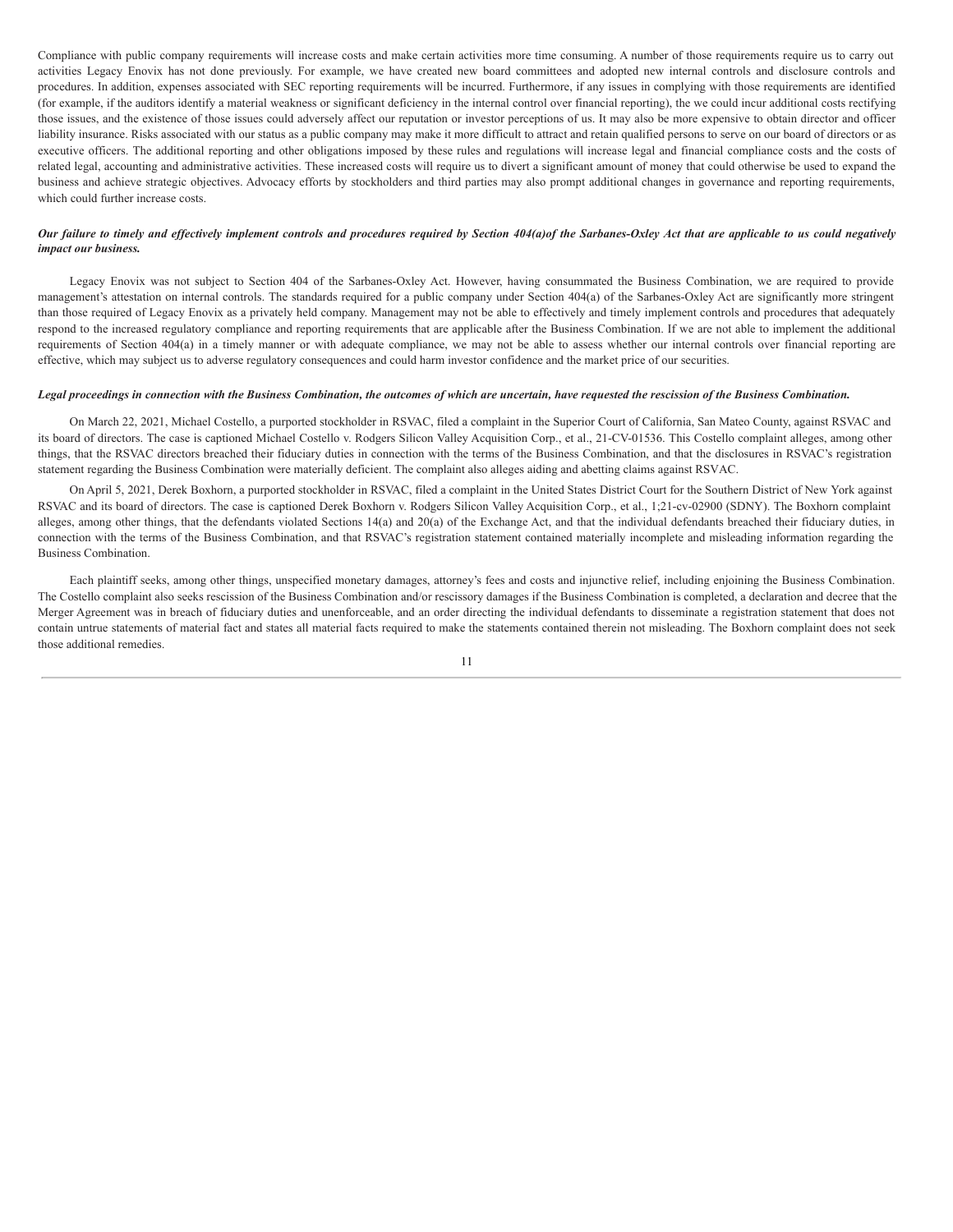Additional lawsuits may be filed against us or our directors and officers in connection with the Business Combination. Defending such lawsuits could require us to incur significant costs and divert the attention of the management team. Further, the defense or settlement of any lawsuit or claim may adversely affect our business, financial condition, results of operations and cash flows. We cannot predict the outcome of the lawsuits or any others that might be filed subsequent to the date of filing of this registration statement and cannot reasonably estimate the possible loss or range of loss with respect to these matters. We believe that the lawsuits are without merit and intend to defend against the claims vigorously.

## **Risks Related to Our Need for Additional Capital**

## We do not have adequate funds to acquire our next manufacturing facility and build it out, and may need to raise additional capital, which we may not be able to do.

The design, manufacture and sale of batteries is a capital-intensive business. As a result of the capital- intensive nature of our business, we can be expected to continue to sustain substantial operating expenses without generating sufficient revenues to cover expenditures. We will need to raise additional capital to acquire our next manufacturing facility and build it out. Adequate additional funding may not be available to us on acceptable terms or at all. Our failure to raise capital in the future would have a negative impact on our ability to complete our manufacturing facilities, our financial condition and our ability to pursue our business strategies. The amount of capital that we will be required to raise, and our ability to raise substantial additional capital, will depend on many factors, including, but not limited to:

- · our ability and the cost to develop our new and complex manufacturing process that will produce lithium-ion batteries in a cost-effective manner;
- · our ability to bring its Fremont manufacturing facility online in a timely and cost-effective manner;
- · our ability to locate and acquire a new, larger manufacturing facility on commercially reasonable terms;
- $\circled{1}$  our ability to build out our new, larger manufacturing facility in a cost-effective manner;
- · the cost of preparing to manufacture lithium-ion batteries on a larger scale;
- · the costs of commercialization activities including product sales, marketing, manufacturing and distribution;
- $\circled{0}$  our ability to hire additional personnel;
- $<sup>①</sup>$  the demand for our lithium-ion batteries and the prices for which we will be able to sell our lithium-ion batteries;</sup>
- $\circled{e}$  the emergence of competing technologies or other adverse market developments; and
- · the effects of the COVID-19 pandemic on our business, results of operations and financial condition.

Our long term financial model assumes we expand both on our own and by partnering with other battery companies. Should we not be able to achieve these partnering goals we would have to expand purely on our own. This would require additional capital and could impact how fast we can ramp revenue and achieve profitability. It could also impact our ability to service some customers that require second sources for supply. Additionally, if we can achieve these partnerships but not on the financial terms we are assuming, it could impact our financial performance.

Over time we expect that we will need to raise additional funds through the issuance of equity, equity- related or debt securities or through obtaining credit from financial institutions to fund, together with our principal sources of liquidity, ongoing costs such as research and development relating to our batteries, any significant unplanned or accelerated expenses and new strategic investments. We cannot be certain that additional capital will be available on attractive terms, if at all, when needed, which could be dilutive to stockholders, and our financial condition, results of operations, business and prospects could be materially and adversely affected.

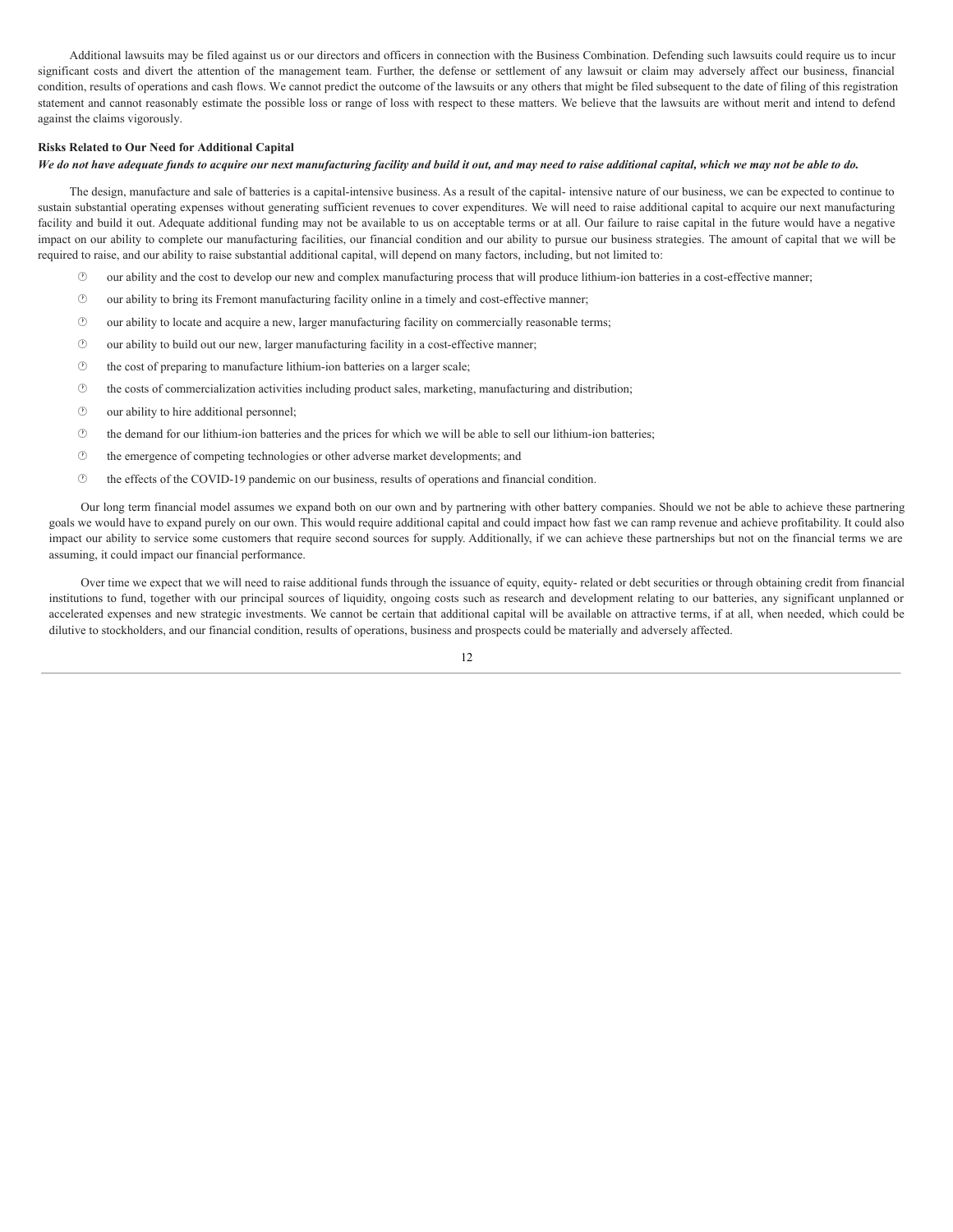## <span id="page-45-0"></span>Our management has identified conditions that raise substantial doubt about our ability to continue as a going concern.

Our management has concluded that there is substantial doubt about our ability to continue as a going concern. Similarly, our independent registered public accounting firm included an explanatory paragraph in its report on Legacy Enovix's financial statements as of, and for the year ended, December 31, 2020, which references management's conclusion.

As discussed in Note 1 to Legacy Enovix's consolidated condensed financial statements for the period ended March 31, 2021 in our Registration Statement on Form S-4, filed with the SEC on March 8, 2021 and subsequently amended, we have incurred losses since inception and have an accumulated deficit of \$223.4 million. These conditions raise substantial doubt about our ability to continue as a going concern. The ability to continue as a going concern is dependent upon generating profitable operations in the future and/or obtaining the necessary financing to meet our obligations and repay our liabilities arising from normal business operations when they become due. We believe that net proceeds of the Business Combination will allow us to fund our operating plan through at least the next 12 months. We have based these estimates, however, on assumptions that may prove to be wrong, and we could spend our available financial resources much faster than we currently expect and need to raise additional funds sooner than we anticipate. If we are unable to raise capital when needed or on acceptable terms, we would be forced to delay, reduce or eliminate our research and development programs and commercialization efforts.

#### Raising additional funds may cause dilution to existing stockholders and/or may restrict our operations or require us to relinquish proprietary rights.

To the extent that we raise additional capital by issuing equity or convertible debt securities, our existing stockholders' ownership interest may experience substantial dilution, and the terms of these securities may include liquidation or other preferences that adversely affect the rights of a common stockholder. Any agreements for future debt or preferred equity financings, if available, may involve covenants limiting or restricting our ability to take specific actions, such as raising additional capital, incurring additional debt, making capital expenditures, or declaring dividends. In addition, if we raise additional funds through collaborations, strategic alliances or marketing, distribution or licensing arrangements with third parties, we may be required to relinquish valuable rights to our technologies or future revenue streams.

## **Our Intellectual Property Risks**

#### We rely heavily on our intellectual property portfolio. If we are unable to protect our intellectual property rights, our business and competitive position would be harmed.

We may not be able to prevent unauthorized use of our intellectual property, which could harm our business and competitive position. We rely upon a combination of the intellectual property protections afforded by patent, copyright, trademark and trade secret laws in the United States and other jurisdictions, as well as license agreements and other contractual protections, to establish, maintain and enforce rights in our proprietary technologies. In addition, we seek to protect our intellectual property rights through nondisclosure and invention assignment agreements with our employees and consultants, and through non-disclosure agreements with business partners and other third parties. Despite our efforts to protect our proprietary rights, third parties may attempt to copy or otherwise obtain and use our intellectual property or be able to design around our intellectual property. Monitoring unauthorized use of our intellectual property is difficult and costly, and the steps we have taken or will take to prevent misappropriation may not be sufficient. Any enforcement efforts we undertake, including litigation, could be time-consuming and expensive and could divert management's attention, which could harm our business, results of operations and financial condition. Moreover, our intellectual property is stored on computer systems that could be penetrated by intruders and potentially misappropriated. There is no guarantee that our efforts to protect our computer systems will be effective. In addition, existing intellectual property laws and contractual remedies may afford less protection than needed to safeguard our intellectual property portfolio.

Patent, copyright, trademark and trade secret laws vary significantly throughout the world. A number of foreign countries do not protect intellectual property rights to the same extent as do the laws of the United States. Therefore,

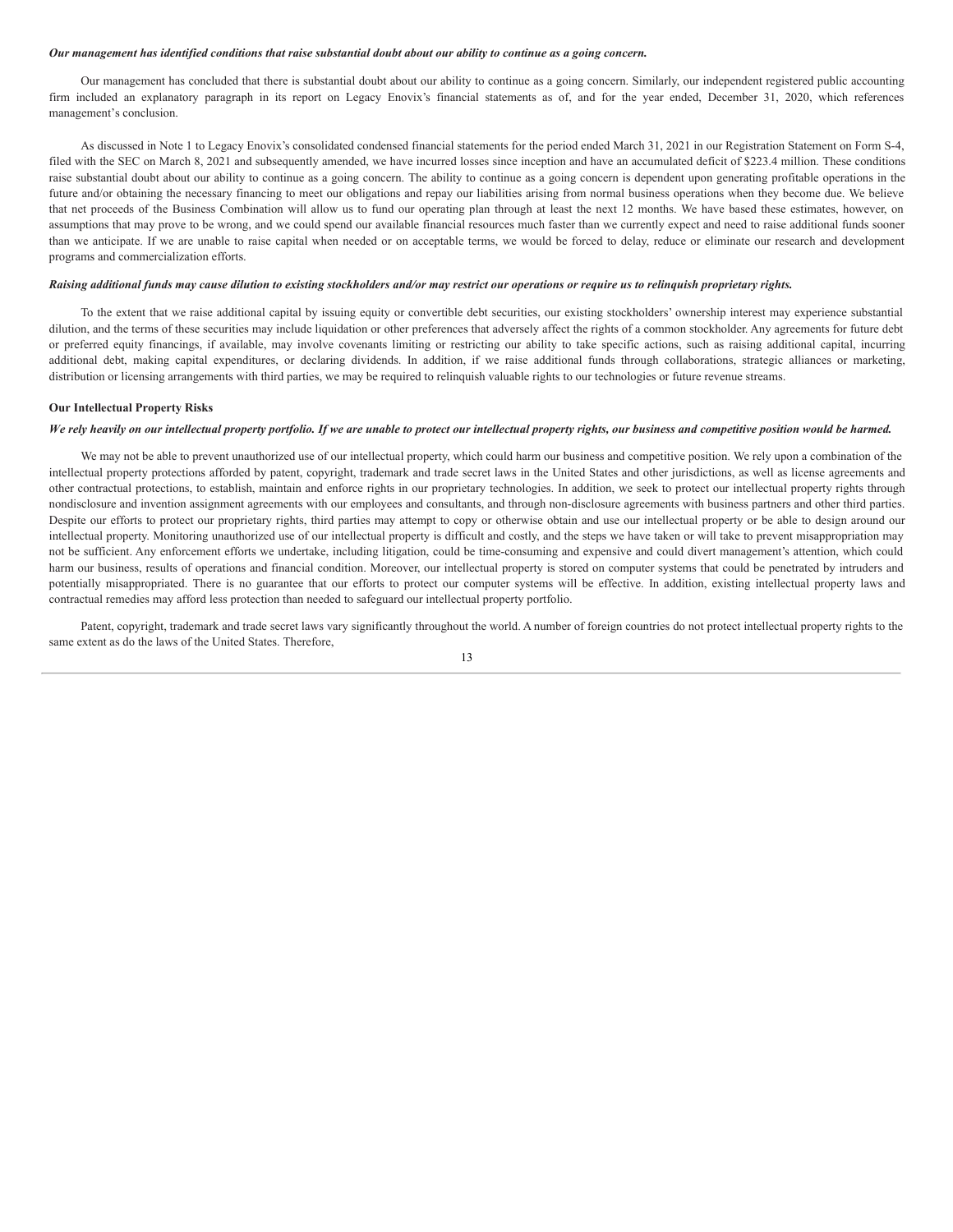our intellectual property rights may not be as strong or as easily enforced outside of the United States and efforts to protect against the unauthorized use of our intellectual property rights, technology and other proprietary rights may be more expensive and difficult outside of the United States. Further, we have not established our intellectual property rights in all countries in the world, and competitors may copy our designs and technology and operate in countries in which we have not prosecuted out intellectual property. Failure to adequately protect our intellectual property rights could result in our competitors using our intellectual property to offer products, and competitors' ability to design around our intellectual property would enable competitors to offer similar or better batteries, in each case potentially resulting in the loss of some of our competitive advantage and a decrease in our revenue which, would adversely affect our business, prospects, financial condition and operating results.

#### We may need to defend ourselves against intellectual property infringement claims, which may be time- consuming and could cause us to incur substantial costs.

Companies, organizations or individuals, including our current and future competitors, may hold or obtain patents, trademarks or other proprietary rights that would prevent, limit or interfere with our ability to make, use, develop or sell our products, which could make it more difficult for us to operate our business. From time to time, we may receive inquiries from holders of patents or trademarks inquiring whether we are infringing their proprietary rights and/or seek court declarations that they do not infringe upon our intellectual property rights. Companies holding patents or other intellectual property rights relating to batteries, electric motors or electronic power management systems may bring suits alleging infringement of such rights or otherwise asserting their rights and seeking licenses. In addition, if we are determined to have infringed upon a third party's intellectual property rights, we may be required to do one or more of the following:

- $\circled{?}$  cease selling, incorporating or using products that incorporate the challenged intellectual property;
- $\circled{2}$  pay substantial damages;
- · obtain a license from the holder of the infringed intellectual property right, which license may not be available on reasonable terms or at all; or
- *<sup><i>O***</sup>** redesign our batteries.

In the event of a successful claim of infringement against us and our failure or inability to obtain a license to the infringed technology, our business, prospects, operating results and financial condition could be materially adversely affected. In addition, any litigation or claims, whether or not valid, could result in substantial costs and diversion of resources and management's attention.

We also license patents and other intellectual property from third parties, and we may face claims that our use of this intellectual property infringes the rights of others. In such cases, we may seek indemnification from our licensors under our license contracts with them. However, our rights to indemnification may be unavailable or insufficient to cover our costs and losses, depending on our use of the technology, whether we choose to retain control over conduct of the litigation, and other factors.

## Our patent applications may not result in issued patents or our patent rights may be contested, circumvented, invalidated or limited in scope, any of which could have a material adverse effect on our ability to prevent others from interfering with our commercialization of our products.

Our patent applications may not result in issued patents, which may have a material adverse effect on our ability to prevent others from commercially exploiting products similar to ours. The status of patents involves complex legal and factual questions and the breadth of claims allowed is uncertain. As a result, we cannot be certain that the patent applications that we file will result in patents being issued, or that our patents and any patents that may be issued to us will afford protection against competitors with similar technology. Numerous patents and pending patent applications owned by others exist in the fields in which we have developed and are developing our technology. In addition to those who may claim priority, any of our existing or pending patents may also be challenged by others on the basis that they are otherwise invalid or unenforceable. Furthermore, patent applications filed in foreign countries

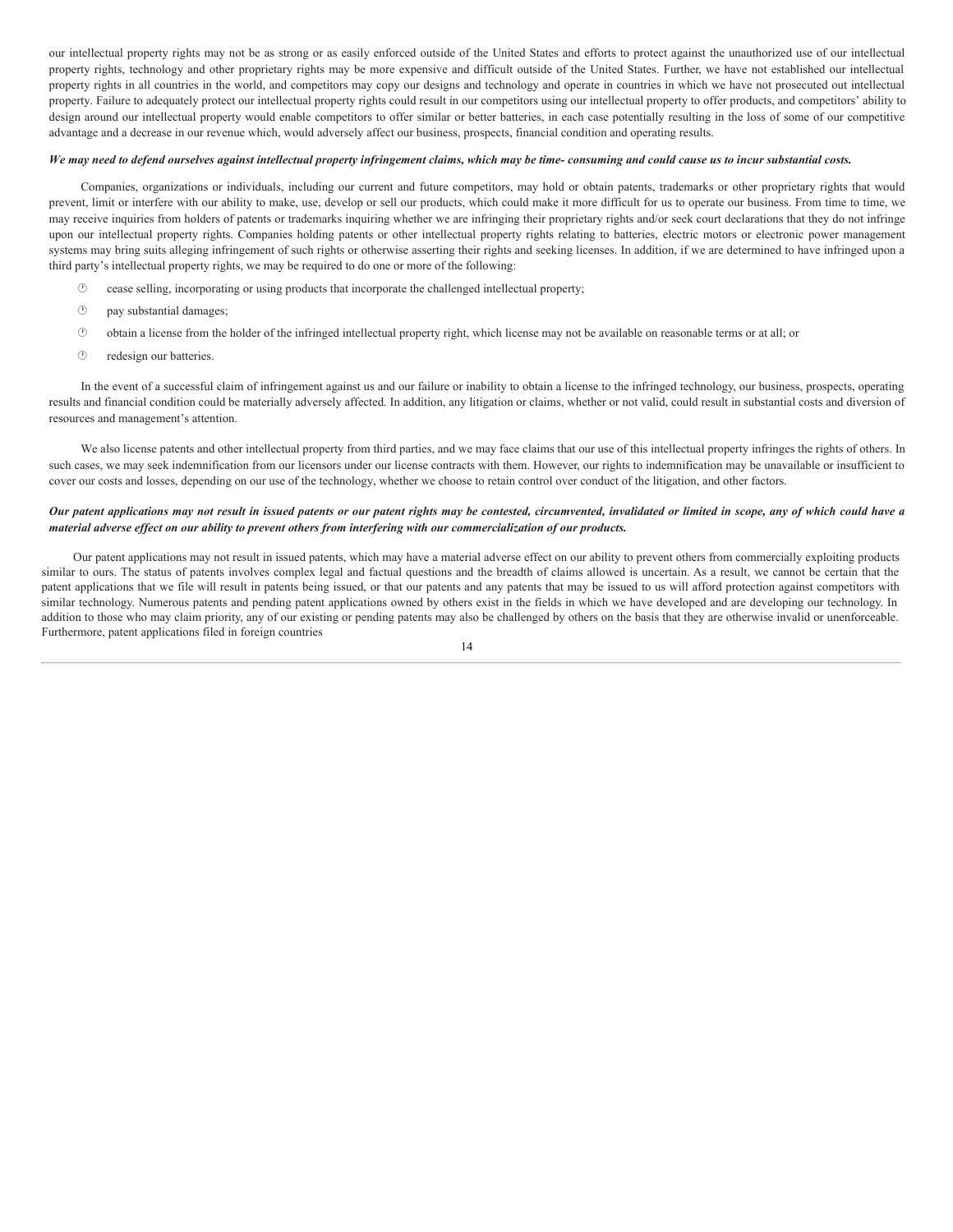are subject to laws, rules and procedures that differ from those of the United States, and thus we cannot be certain that foreign patent applications related to issued U.S. patents will be issued.

Even if our patent applications succeed and we are issued patents in accordance with them, it is still uncertain whether these patents will be contested, circumvented, invalidated or limited in scope in the future. The rights granted under any issued patents may not provide us with meaningful protection or competitive advantages, and some foreign countries provide significantly less effective patent enforcement than in the United States. In addition, the claims under any patents that issue from our patent applications may not be broad enough to prevent others from developing technologies that are similar or that achieve results similar to ours. The intellectual property rights of others could also bar us from licensing and exploiting any patents that issue from our pending applications. In addition, patents issued to us may be infringed upon or designed around by others and others may obtain patents that we need to license or design around, either of which would increase costs and may adversely affect our business, prospects, financial condition and operating results.

## **Our Regulatory Risks**

## We may encounter regulatory approval difficulties which could delay our ability to launch our lithium-ion battery cells, and compliance with regulatory laws may limit *their usefulness.*

Any delay in the development and manufacturing scale-up of our lithium-ion battery cells would negatively impact our business as it will delay time to revenue and negatively impact our customer relationships. For example, although we plan on passing all the required regulatory abuse testing, because our design is new and has very high energy density, there may be unanticipated failure modes that occur in the field which could delay or prevent us from launching our batteries. Further, there are current limits on the amount of energy that can be transported via different methods, particularly air travel. These limits have been historically based on the energy of batteries currently on the market. These limits may have to be increased in the future if they are not to limit the transportation of our batteries. If these limits are not increased, it could increase the costs and duration of shipping of our finished product and limit customer use of our batteries in certain cases. This could increase our inventory costs and limit sales of our batteries in some markets.

## We are subject to substantial regulation, and unfavorable changes to, or our failure to comply with, these regulations could substantially harm our business and operating *results.*

Our batteries are subject to substantial regulation under international, federal, state and local laws, including export control laws. We expect to incur significant costs in complying with these regulations. Regulations related to the battery and alternative energy are currently evolving and we face risks associated with changes to these regulations.

To the extent the laws change, our products may not comply with applicable international, federal, state or local laws, which would have an adverse effect on our business. Compliance with changing regulations could be burdensome, time consuming and expensive. To the extent compliance with new regulations is cost prohibitive, our business, prospects, financial condition and operating results would be adversely affected.

Internationally, there may be laws in jurisdictions we have not yet entered or laws we are unaware of in jurisdictions we have entered that may restrict our sales or other business practices. The laws in this area can be complex, difficult to interpret and may change over time. Continued regulatory limitations and other obstacles that may interfere with our ability to commercialize our products could have a negative and material impact on our business, prospects, financial condition and results of operations.

## We are subject to a variety of laws and regulations related to the safety and transportation of our batteries. Our failure to comply with these laws and regulations may have *a material adverse ef ect on our business and results of operations.*

Many federal, state and local authorities require certification by Underwriters Laboratory, Inc., an independent, not-for-profit corporation engaged in the testing of products for compliance with certain public safety standards, or other safety regulation certification prior to marketing battery cells. Foreign jurisdictions also have regulatory 15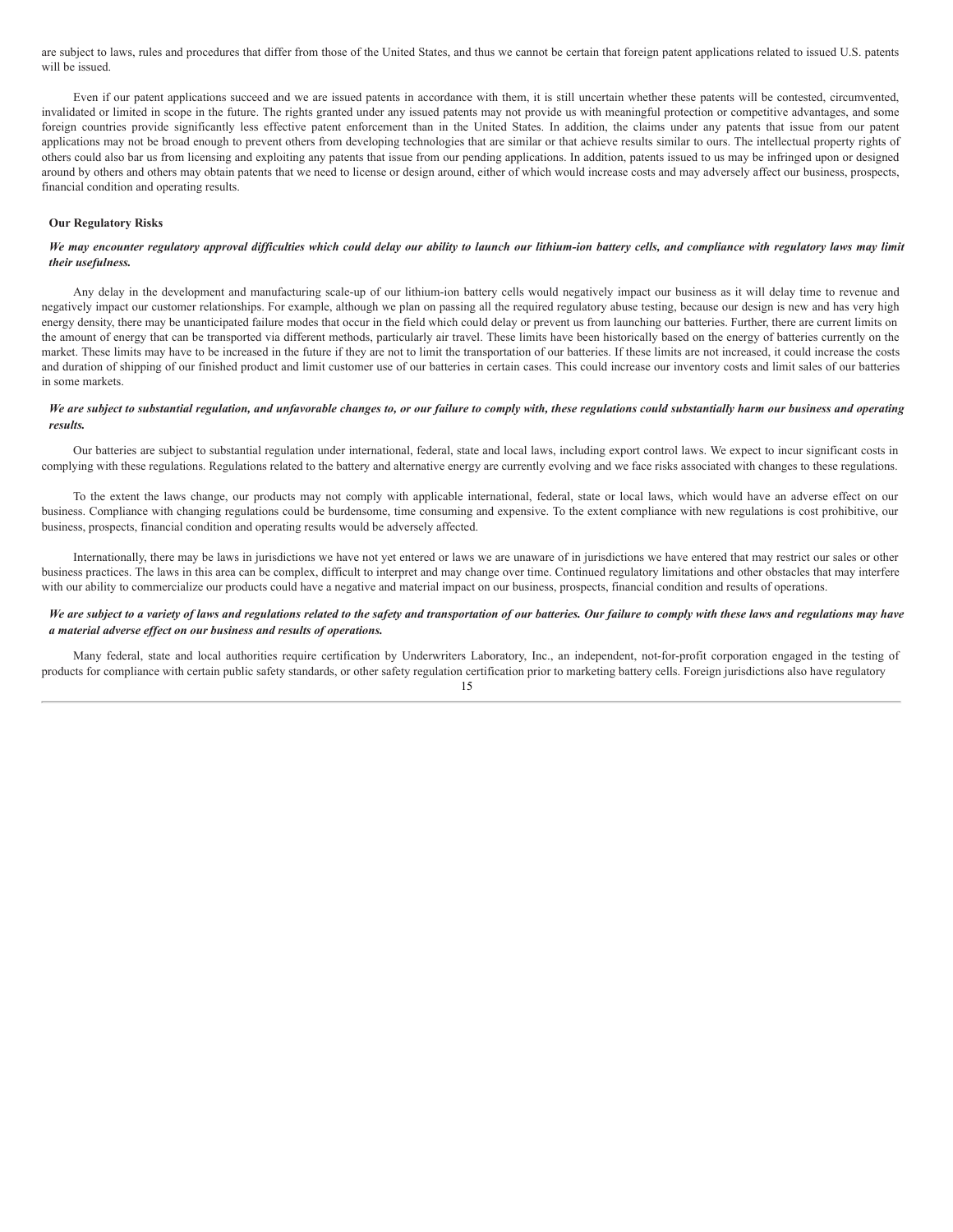authorities overseeing the safety of consumer products. Our products may not meet the specifications required by these authorities. A determination that any of our products are not in compliance with these rules and regulations could result in the imposition of fines or an award of damages to private litigants.

In addition, lithium batteries have been identified as a Class 9 dangerous good during transport. To be safely transported (by air, sea, rail or roadways), they must meet various international, national, state and local authorities, including, for example, the provisions laid out in United Nations standard UN 38.3. This standard applies to batteries transported either on their own or installed in a device. UN 38.3 has been adopted by regulators and competent authorities around the world, thus making it a requirement for global market access. The failure to manage the transportation of our products could subject us to increased costs or future liabilities.

## We are subject to requirements relating to environmental and safety regulations and environmental remediation matters which could adversely affect our business, results *of operation and reputation.*

We are subject to numerous federal, state and local environmental laws and regulations governing, among other things, solid and hazardous waste storage, treatment and disposal, and remediation of releases of hazardous materials. There are significant capital, operating and other costs associated with compliance with these environmental laws and regulations. Environmental laws and regulations may become more stringent in the future, which could increase costs of compliance or require us to manufacture with alternative technologies and materials.

Federal, state and local authorities also regulate a variety of matters, including, but not limited to, health, safety and permitting in addition to the environmental matters discussed above. New legislation and regulations may require us to make material changes to our operations, resulting in significant increases to the cost of production.

Our manufacturing process will have hazards such as, but not limited to, hazardous materials, machines with moving parts, and high voltage and/or high current electrical systems typical of large manufacturing equipment and related safety incidents. There may be safety incidents that damage machinery or product, slow or stop production, or harm employees. Consequences may include litigation, regulation, fines, increased insurance premiums, mandates to temporarily halt production, workers' compensation claims, or other actions that impact the company brand, finances or ability to operate.

## A failure to properly comply (or to comply properly) with foreign trade zone laws and regulations could increase the cost of our duties and tariffs.

Our manufacturing facility in Fremont, California has been established as a foreign trade zone through qualification with U.S. Customs. Materials received in a foreign trade zone are not subject to certain U.S. duties or tariffs until the material enters U.S. commerce. We benefit from the adoption of foreign trade zones by reduced duties, deferral of certain duties and tariffs, and reduced processing fees, which help us realize a reduction in duty and tariff costs. However, the operation of our foreign trade zone requires compliance with applicable regulations and continued support of U.S. Customs with respect to the foreign trade zone program. If we are unable to maintain the qualification of our foreign trade zones, or if foreign trade zones are limited or unavailable to us in the future, our duty and tariff costs would increase, which could have an adverse effect on our business and results of operations.

## **Risks Related to Ownership of Our Securities**

#### If the Business Combination's benefits do not meet the expectations of investors, stockholders or financial analysts, the market price of our securities may decline.

If the benefits of the Business Combination do not meet the expectations of investors or securities analysts, the market price of our securities may decline. The market values of our securities at the time of the consummation of the Business Combination may vary significantly from their prices on the date the Merger Agreement was executed, the date on which RSVAC's stockholders voted on the Business Combination or the date of this report.

In addition, fluctuations in the price of our securities could contribute to the loss of all or part of your investment. Prior to the Business Combination, there was no public market for Legacy Enovix's stock and trading in the shares of RSVAC Common Stock was not active. Accordingly, the valuation ascribed to Legacy Enovix and RSVAC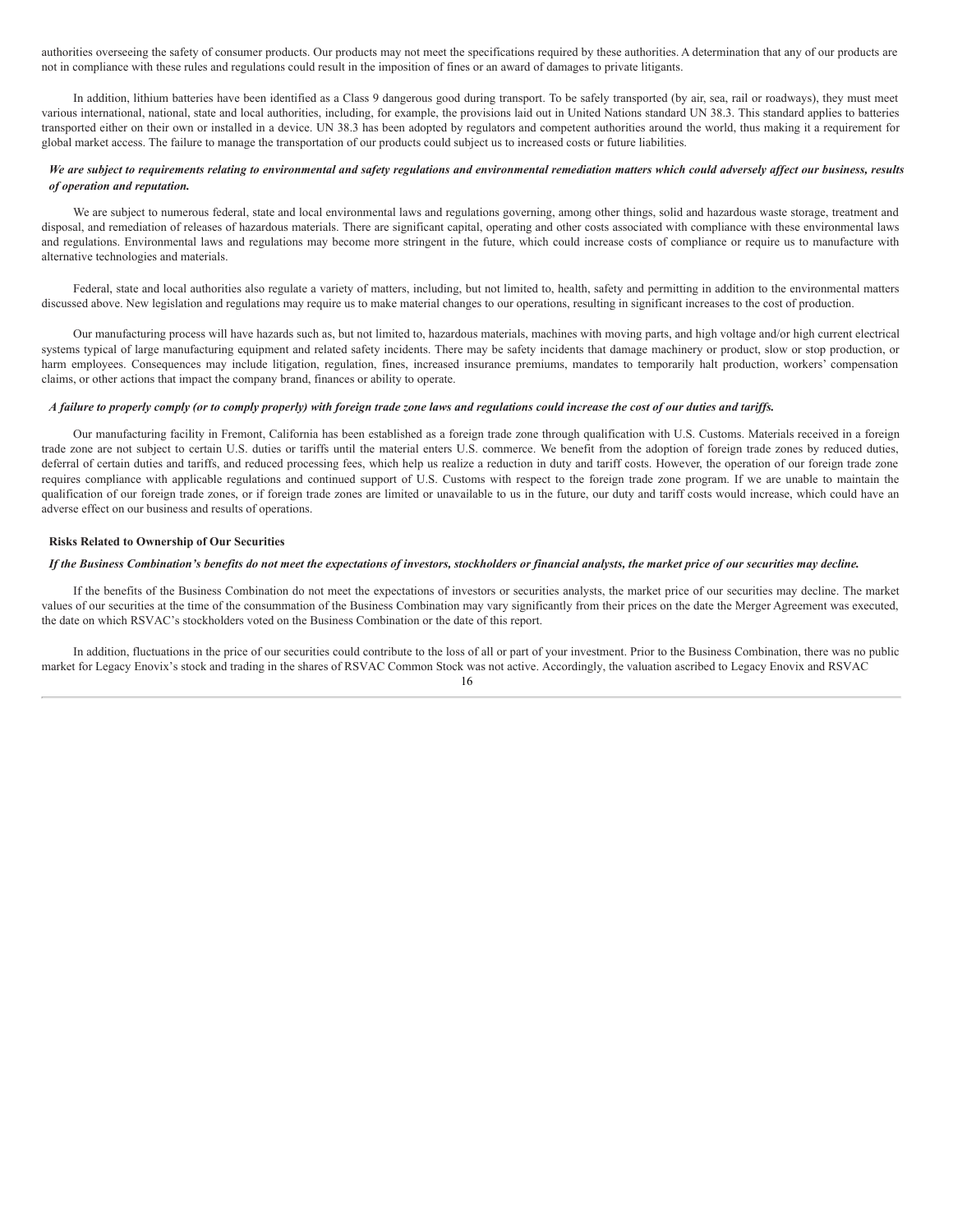Common Stock in the Business Combination may not have been indicative of the price that will prevail in the trading market following the Business Combination. If an active market for our securities develops and continues, the trading price of our securities could be volatile and subject to wide fluctuations in response to various factors, some of which are beyond our control. Any of the factors listed below could have a material adverse effect on your investment in our securities and our securities may trade at prices significantly below the price you paid for them. In such circumstances, the trading price of our securities may not recover and may experience a further decline.

Factors affecting the trading price of our securities:

- · actual or anticipated fluctuations in our quarterly financial results or the quarterly financial results of companies perceived to be similar to us;
- · changes in the market's expectations about our operating results;
- $\circled{v}$  success of competitors;
- · our operating results failing to meet the expectation of securities analysts or investors in a particular period;
- · changes in financial estimates and recommendations by securities analysts concerning us or the market in general;
- · operating and stock price performance of other companies that investors deem comparable to us;
- $\circled{0}$  our ability to develop product candidates;
- · changes in laws and regulations affecting our business;
- $\circled{r}$  commencement of, or involvement in, litigation involving us;
- · changes in our capital structure, such as future issuances of securities or the incurrence of additional debt;
- · the volume of shares of our securities available for public sale;
- · any major change in our board of directors or management;
- · sales of substantial amounts of Common Stock by our directors, executive officers or significant stockholders or the perception that such sales could occur; and
- · general economic and political conditions such as recessions, interest rates, fuel prices, international currency fluctuations and acts of war or terrorism.

Broad market and industry factors may materially harm the market price of our securities irrespective of our operating performance. The stock market in general and Nasdaq in particular have experienced price and volume fluctuations that have often been unrelated or disproportionate to the operating performance of the particular companies affected. The trading prices and valuations of these stocks, and of our securities, may not be predictable. A loss of investor confidence in the market for battery company stocks or the stocks of other companies which investors perceive to be similar to us could depress our stock price regardless of our business, prospects, financial conditions or results of operations. A decline in the market price of our securities also could adversely affect our ability to issue additional securities and our ability to obtain additional financing in the future.

## If securities or industry analysts do not publish or cease publishing research or reports about us, our business, or our market, or if they change their recommendations *regarding our securities adversely, the price and trading volume of our securities could decline.*

The trading market for our securities will be influenced by the research and reports that industry or securities analysts may publish about us, our business, our market, or our competitors. Securities and industry analysts do not currently, and may never, publish research on us. If no securities or industry analysts commence coverage of us, our stock price and trading volume would likely be negatively impacted. If any of the analysts who may cover us change their recommendation regarding our stock adversely, or provide more favorable relative recommendations about our competitors, the price of our securities would likely decline. If any analyst who may cover us were to cease coverage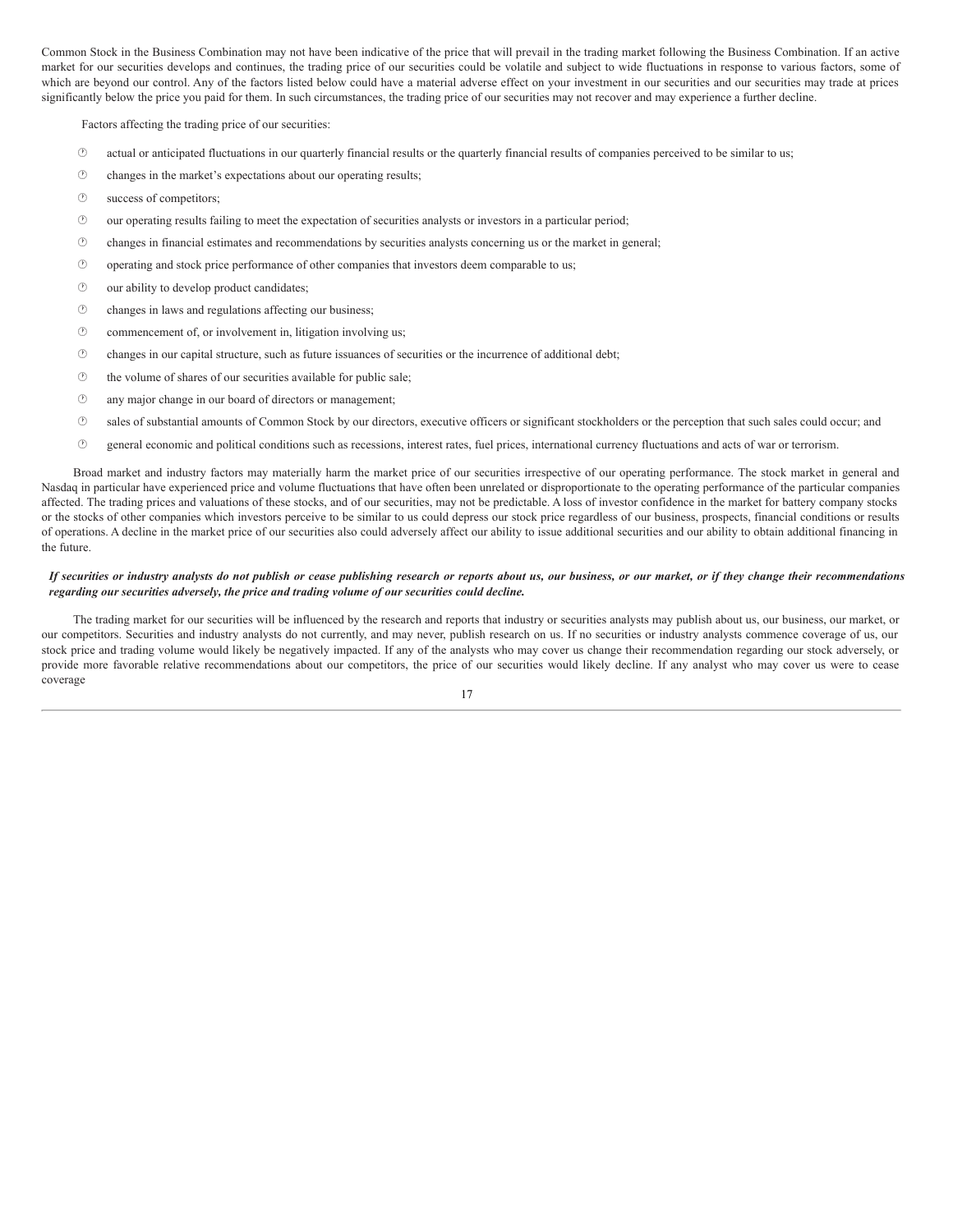of us or fail to regularly publish reports on us, we could lose visibility in the financial markets, which could cause our stock price or trading volume to decline.

#### The future sales of shares by existing stockholders and future exercise of registration rights may adversely affect the market price of our common stock.

Sales of a substantial number of shares of our common stock in the public market could occur at any time. If our stockholders sell, or the market perceives that our stockholders intend to sell, substantial amounts of our common stock in the public market, the market price of our common stock could decline.

The holders of the Founder Shares and Placement Warrants are entitled to registration rights pursuant to a registration rights agreement entered into in connection with the RSVAC IPO. The holders of the majority of these securities are entitled to make up to three demands that we register such securities. The holders of the majority of the Founder Shares can elect to exercise these registration rights at any time commencing three months prior to the date on which these shares of Common Stock are to be released from escrow. The holders of a majority of the Placement Warrants can elect to exercise these registration rights at any time after consummation of the Business Combination. In addition, the holders have certain "piggy-back" registration rights with respect to registration statements filed subsequent to consummation of the Business Combination. The presence of these additional shares of Common Stock trading in the public market may have an adverse effect on the market price of our securities.

## A significant portion of our total outstanding shares of Common Stock are restricted from immediate resale but may be sold into the market in the near future. This could *cause the market price of Common Stock to drop significantly, even if our business is doing well.*

Shares of our Common Stock that are currently restricted from immediate resale may be sold into the market in the near future. These sales, or the perception in the market that the holders of a large number of shares intend to sell shares, could reduce the market price of Common Stock. We are unable to predict the effect that sales may have on the prevailing market price of Common Stock and Public Warrants.

To the extent our Warrants are exercised, additional shares of Common Stock will be issued, which will result in dilution to the holders of Common Stock and increase the number of shares eligible for resale in the public market. Sales, or the potential sales, of substantial numbers of shares in the public market by the selling securityholders, subject to certain restrictions on transfer until the termination of applicable lock-up periods, could increase the volatility of the market price of Common Stock or adversely affect the market price of Common Stock.

#### A market for our securities may not continue, which would adversely affect the liquidity and price of our securities.

The price of our securities may fluctuate significantly due to the market's reaction to the Business Combination and general market and economic conditions. An active trading market for our securities may never develop or, if developed, it may not be sustained. In addition, the price of our securities can vary due to general economic conditions and forecasts, our general business condition and the release of our financial reports. Additionally, if our securities are not listed on, or become delisted from Nasdaq for any reason, and are quoted on the OTC Bulletin Board, an inter-dealer automated quotation system for equity securities that is not a national securities exchange, the liquidity and price of our securities may be more limited than if we were quoted or listed on Nasdaq or another national securities exchange. You may be unable to sell your securities unless a market can be established or sustained.

### There can be no assurance that we will be able to comply with the continued listing standards of Nasdaq.

If Nasdaq delists our securities from trading on its exchange for failure to meet the listing standards, we and our stockholders could face significant material adverse consequences including:

- · a limited availability of market quotations for our securities;
- · a determination that our Common Stock is a "penny stock" which will require brokers trading in our Common Stock to adhere to more stringent rules, possibly resulting in a reduced level of trading activity in the secondary trading market for our Common Stock;

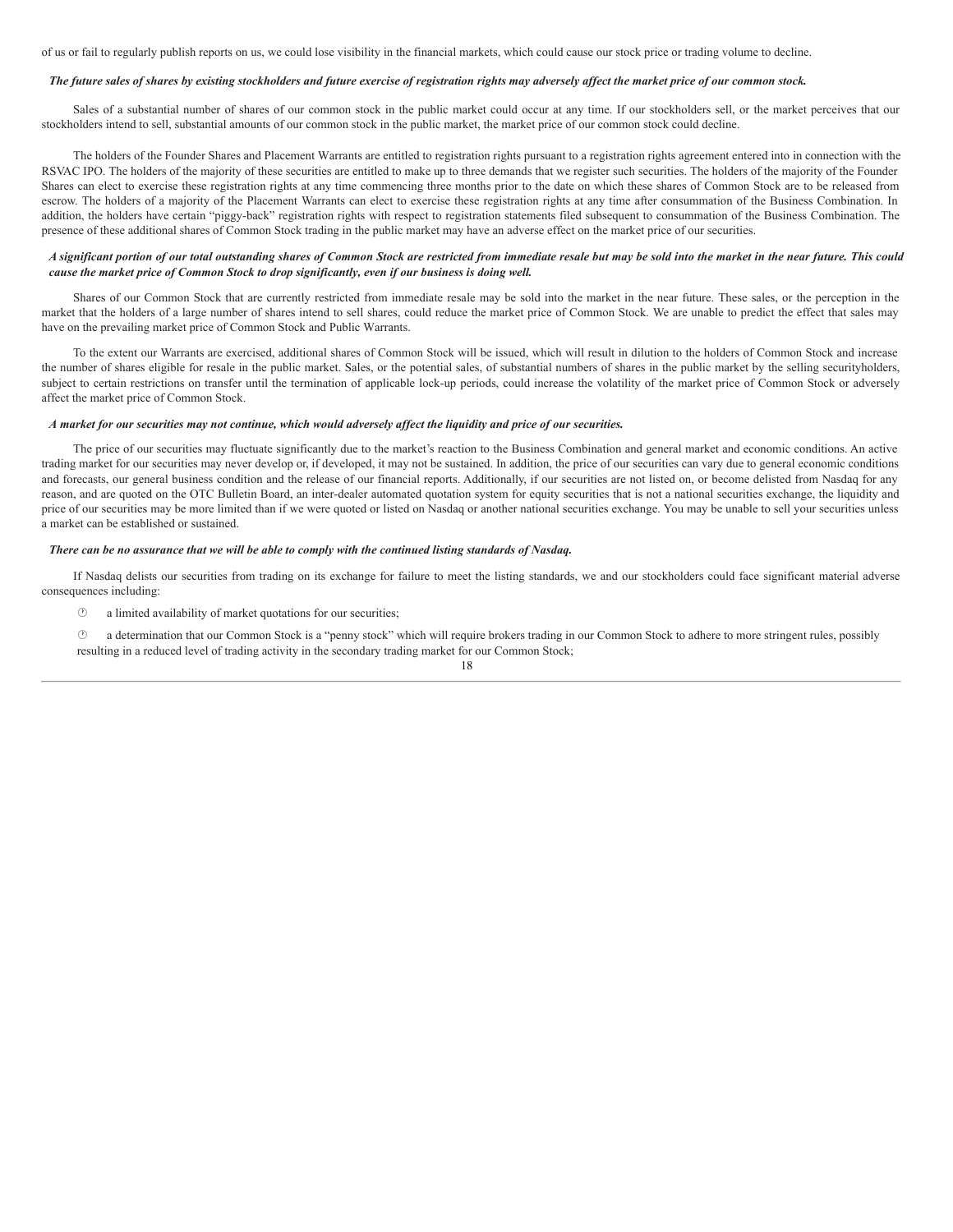- · a limited amount of analyst coverage; and
- $\circled{2}$  a decreased ability to issue additional securities or obtain additional financing in the future.

## If we do not maintain a current and effective prospectus relating to the Common Stock issuable upon exercise of the Public Warrants, holders will only be able to exercise *such Public Warrants on a "cashless basis."*

If we do not maintain a current and effective prospectus relating to the Common Stock issuable upon exercise of the Public Warrants at the time that holders wish to exercise such Public Warrants, they will only be able to exercise them on a "cashless basis" provided that an exemption from registration is available. As a result, the number of shares of Common Stock that holders will receive upon exercise of the Public Warrants will be fewer than it would have been had such holder exercised its Public Warrant for cash. Further, if an exemption from registration is not available, holders would not be able to exercise on a cashless basis and would only be able to exercise their Public Warrants for cash if a current and effective prospectus relating to the Common Stock issuable upon exercise of the Public Warrants is available.

Under the terms of the warrant agreement, we have agreed to use our best efforts to meet these conditions and to file and maintain a current and effective prospectus relating to the Common Stock issuable upon exercise of the Public Warrants until the expiration of the Public Warrants. However, we cannot assure you that we will be able to do so. If we are unable to do so, the potential "upside" of the holder's investment in us may be reduced or the Public Warrants may expire worthless.

## There is no guarantee that the Public Warrants will ever be in the money, and they may expire worthless and the terms of the Public Warrants may be amended.

The exercise price for the Public Warrants is \$11.50 per one whole share. There is no guarantee that the Public Warrants will ever be in the money prior to their expiration, and as such, the Public Warrants may expire worthless.

In addition, our Warrants were issued in registered form under a warrant agreement between Continental Stock Transfer & Trust Company, as warrant agent, and RSVAC, which was terminated and replaced by a warrant agreement between Computershare Trust Company, N.A., as warrant agent, and us. The warrant agreement provides that the terms of the Public Warrants may be amended without the consent of any holder to cure any ambiguity or correct any defective provision, but requires the approval by the holders of at least 50% of the then outstanding Public Warrants to make any other change. Accordingly, we may amend the terms of the Public Warrants in a manner adverse to a holder if holders of at least 50% of the then outstanding Public Warrants approve of such amendment. Although our ability to amend the terms of the Public Warrants with the consent of at least 50% of the then outstanding Public Warrants is unlimited, examples of such amendments could be amendments to, among other things, increase the exercise price of the Public Warrants, shorten the exercise period or decrease the number of shares and their respective affiliates and associates have of Common Stock purchasable upon exercise of a Public Warrant.

## *We have no obligation to net cash settle the Public Warrants.*

In no event will we have any obligation to net cash settle the Public Warrants. Furthermore, there are no contractual penalties for failure to deliver securities to the holders of the Public Warrants upon consummation of an initial business combination, including the Business Combination, or exercise of the Public Warrants. Accordingly, the Public Warrants may expire worthless.

## Public Warrants and Placement Warrants will become exercisable for our Common Stock, which would increase the number of shares eligible for future resale in the *public market and result in dilution to our stockholders.*

As part of the RSVAC IPO, RSVAC issued Public Warrants to purchase 11,500,000 shares of Common Stock. In connection with the RSVAC IPO, RSVAC issued to the Sponsor Placement Warrants to purchase 6,000,000 shares of Common Stock. Each Warrant is exercisable to purchase one share of Common Stock at \$11.50 per share. To the extent such warrants are exercised, additional shares of our Common Stock will be issued, which will result in dilution to the then existing holders of our Common Stock and increase the number of shares eligible for resale in the public market. Sales of substantial numbers of such shares in the public market could adversely affect the market price of

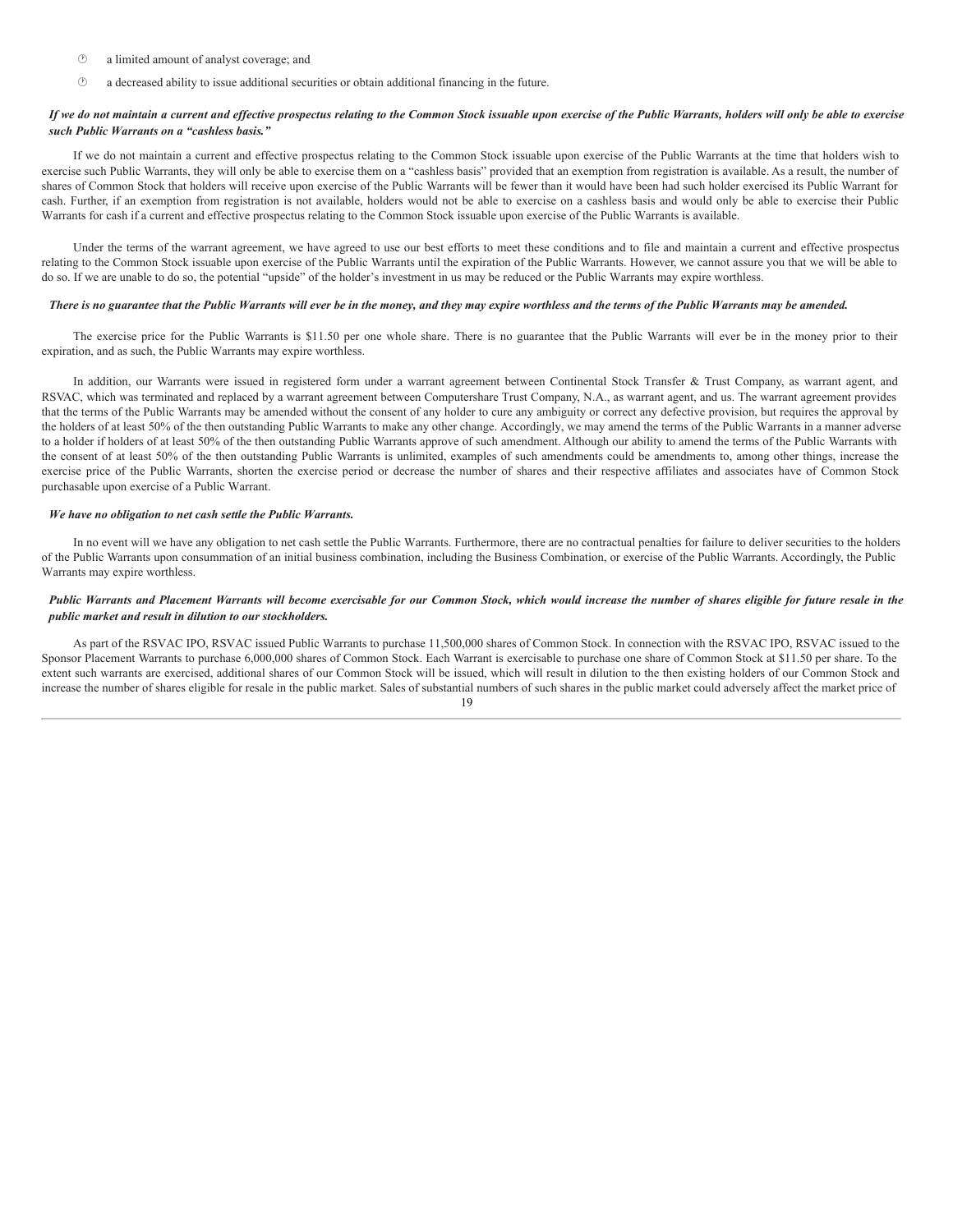our Common Stock. Additionally, our Sponsor and anchor investors have agreed not to transfer, assign, or sell any of the Placement Warrants or underlying securities (except in limited circumstances) until the date that is 30 days after the date we completed the Business Combination. The Warrants become exercisable on the later of 30 days after the completion of our initial business combination and 12 months from the closing of the RSVAC IPO, and they expire five years after the completion of the Business Combination or earlier upon redemption or liquidation, as described in our Registration Statement on Form S-1,filed with the SEC on August 2, 2021, as may be amended.

## We may redeem the unexpired Warrants prior to their exercise at a time that is disadvantageous to Warrant holders, thereby making their Warrants worthless.

We have the ability to redeem outstanding Warrants at any time after they become exercisable and prior to their expiration, at a price of \$0.01 per Warrant, provided that the last reported sales price of the Common Stock equals or exceeds \$18.00 per share for any 20 trading days within a 30 trading-day period ending on the third trading day prior to the date we send the notice of redemption to the Warrant holders if, and only if, there is a current registration statement in effect with respect to the shares of Common Stock underlying such Warrants at the time of redemption and for the entire 30-day trading period referred to above and continuing each day thereafter until the date of redemption. Redemption of the outstanding Warrants could force you (i) to exercise your Warrants and pay the exercise price therefor at a time when it may be disadvantageous for you to do so, (ii) to sell your Warrants at the then-current market price when you might otherwise wish to hold your Warrants or (iii) to accept the nominal redemption price which, at the time the outstanding Warrants are called for redemption, is likely to be substantially less than the market value of your Warrants. None of the Placement Warrants will be redeemable by us so long as they are held by their initial purchasers or their permitted transferees.

## We qualify as an "emerging growth company" within the meaning of the Securities Act, and if we take advantage of certain exemptions from disclosure requirements available to emerging growth companies, it could make our securities less attractive to investors and may make it more difficult to compare our performance to the *performance of other public companies.*

We qualify as an "emerging growth company" as defined in Section 2(a)(19) of the Securities Act, as modified by the JOBS Act. As such, we are eligible for and intend to take advantage of certain exemptions from various reporting requirements applicable to other public companies that are not emerging growth companies for as long as we continue to be an emerging growth company, including (a) the exemption from the auditor attestation requirements with respect to internal control over financial reporting under Section 404(b) of the Sarbanes-Oxley Act, (b) the exemptions from say-on-pay, say-on-frequency and say-on-golden parachute voting requirements and (c) reduced disclosure obligations regarding executive compensation in our periodic reports and proxy statements. We will remain an emerging growth company until the earliest of (i) the last day of the fiscal year in which the market value of our Common Stock that is held by non-affiliates exceeds \$700 million as of June 30 of that fiscal year, (ii) the last day of the fiscal year in which we have total annual gross revenue of \$1.07 billion or more during such fiscal year (as indexed for inflation), (iii) the date on which we have issued more than \$1 billion in non-convertible debt in the prior three-year period or (iv) the last day of the fiscal year following the fifth anniversary of the date of the first sale of RSVAC Common Stock in the IPO. In addition, Section 107 of the JOBS Act also provides that an emerging growth company can take advantage of the exemption from complying with new or revised accounting standards provided in Section 7(a)(2)(B) of the Securities Act as long as we are an emerging growth company. An emerging growth company can therefore delay the adoption of certain accounting standards until those standards would otherwise apply to private companies. We have elected not to opt out of such extended transition period and, therefore, we may not be subject to the same new or revised accounting standards as other public companies that are not emerging growth companies. Investors may find our Common Stock less attractive because we will rely on these exemptions, which may result in a less active trading market for our Common Stock and its price may be more volatile.

Our amended and restated certificate of incorporation provides that the Court of Chancery of the State of Delaware and the federal district courts of the United States of America will be the exclusive forums for certain disputes between us and our stockholders, which could limit our stockholders' ability to choose the judicial forum for *disputes with us or our directors, of icers or employees.*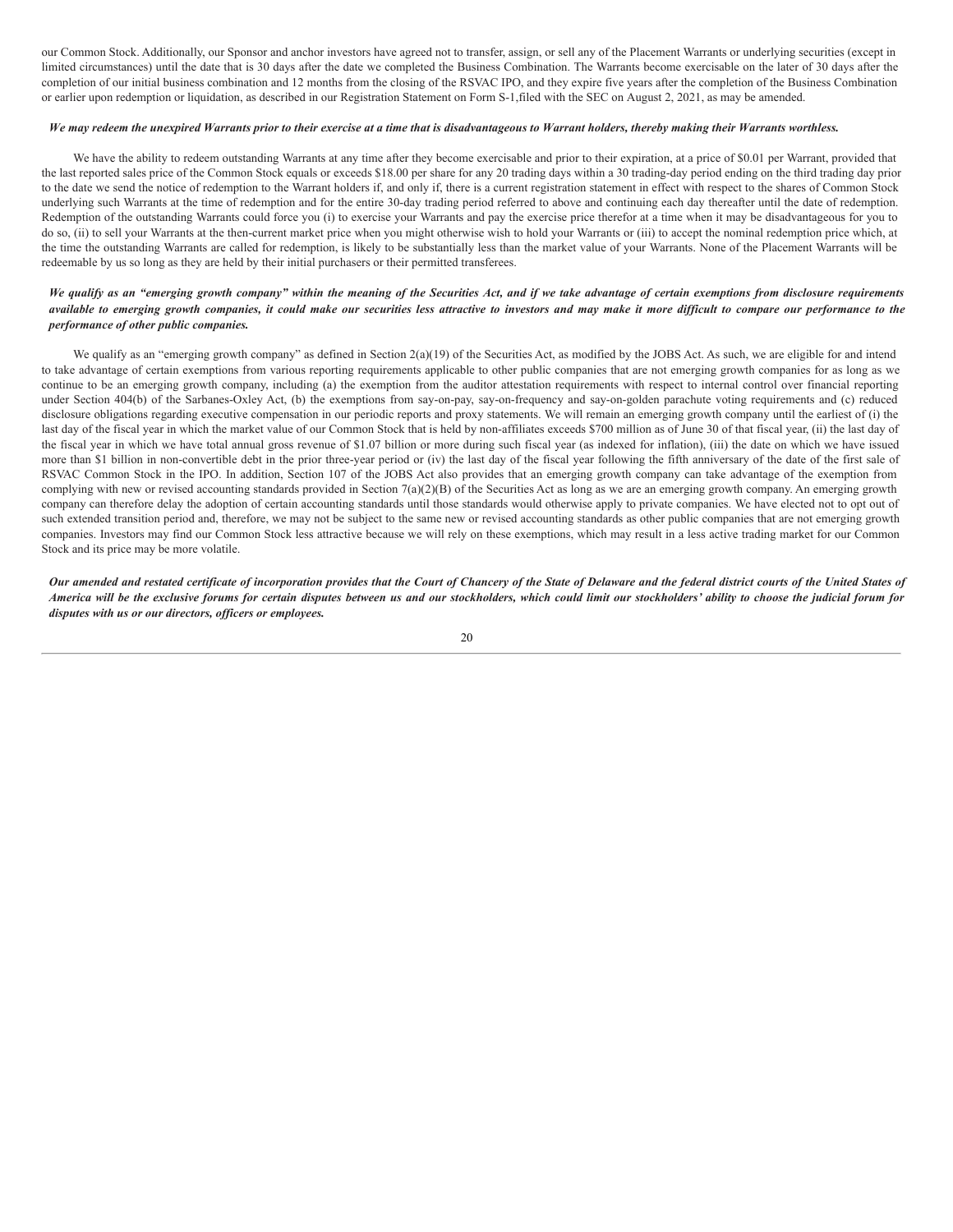Our amended and restated certificate of incorporation provides that the Court of Chancery of the State of Delaware (or, if and only if the Court of Chancery of the State of Delaware lacks subject matter jurisdiction, any state court located within the State of Delaware or, if and only if all such state courts lack subject matter jurisdiction, the federal district court for the District of Delaware) is the exclusive forum for:

- · any derivative action or proceeding brought on our behalf;
- · any action asserting a claim of breach of fiduciary duty owed by any of our current or former directors, officers or other employees to us or our stockholders;

· any action asserting a claim against us by any of our current or former directors, officers or other employees to us or our stockholders arising under the Delaware General Corporation Law, our amended and restated certificate of incorporation or our amended and restated bylaws;

any action or proceeding to interpret, apply, enforce or determine the validity of the amended and restated certificate of incorporation or the amended or restated bylaws (including any right, obligation or remedy thereunder);

- · any action or proceeding as to which the General Corporation Law of the State of Delaware (the
- · "**DGCL**") confers jurisdiction to the Court of Chancery of the State of Delaware; and

· any action asserting a claim against us or any of our current or former directors, officers or other employees that is governed by the internal affairs doctrine, in all cases to the fullest extent permitted by law and subject to the court's having personal jurisdiction over the indispensable parties named as defendants.

This exclusive-forum provision would not apply to suits brought to enforce a duty or liability created by the Exchange Act or any other claim for which the federal courts have exclusive jurisdiction, or the Securities Act. In addition, to prevent having to litigate claims in multiple jurisdictions and the threat of inconsistent or contrary rulings by different courts, among other considerations, the Amended Charter provides that, unless we consent in writing to the selection of an alternative forum, to the fullest extent permitted by law, the federal district courts of the United States of America will be the exclusive forum for resolving any complaint asserting a cause of action arising under the Securities Act. However, Section 22 of the Securities Act creates concurrent jurisdiction for federal and state courts over all suits brought to enforce any duty or liability created by the Securities Act or the rules and regulations thereunder. Accordingly, both state and federal courts have jurisdiction to entertain such claims. As noted above, our amended and restated certificate of incorporation provides that the federal district courts of the United States will be the exclusive forum for the resolution of any complaint asserting a cause of action under the Securities Act. Due to the concurrent jurisdiction for federal and state courts created by Section 22 of the Securities Act over all suits brought to enforce any duty or liability created by the Securities Act or the rules and regulations thereunder, there is uncertainty as to whether a court would enforce the exclusive form provision. Our amended and restated certificate of incorporation further provides that any person or entity holding, owning or otherwise acquiring any interest in any of our securities shall be deemed to have notice of and consented to these provisions. Investors also cannot waive compliance with the federal securities laws and the rules and regulations thereunder.

These exclusive-forum provisions may limit a stockholder's ability to bring a claim in a judicial forum that it finds favorable for disputes with us or our directors, officers or other employees. While the Delaware courts have determined that such choice of forum provisions are facially valid, a stockholder may nevertheless seek to bring such a claim arising under the Securities Act against us or our directors, officers or other employees in a venue other than in the federal district courts of the United States of America. In such instance, we would expect to vigorously assert the validity and enforceability of the exclusive forum provisions of our amended and restated certificate of incorporation. This may require significant additional costs associated with resolving such action in other jurisdictions and we cannot assure you that the provisions will be enforced by a court in those other jurisdictions. If a court were to find either exclusive-forum provision in our amended and restated certificate of incorporation to be inapplicable or unenforceable in an action, we may incur further significant additional costs associated with resolving the dispute in other jurisdictions, all of which could harm our business.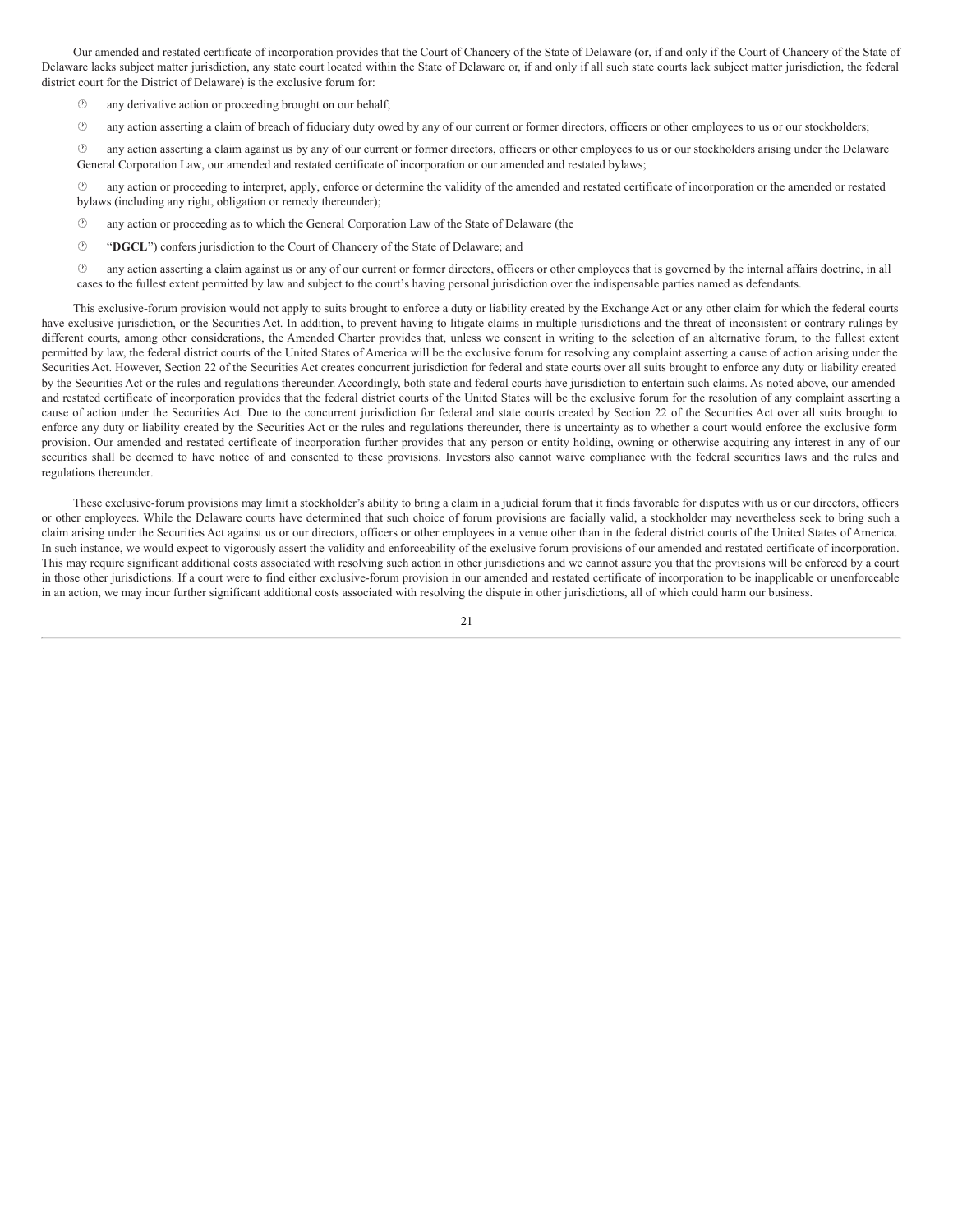## *General Risk Factors*

## From time to time, we may be involved in legal proceedings and commercial or contractual disputes, which could have an adverse impact on our profitability and *consolidated financial position.*

We may be involved in legal proceedings and commercial or contractual disputes that, from time to time, are significant. These are typically claims that arise in the normal course of business including, without limitation, commercial or contractual disputes, including warranty claims and other disputes with potential customers and suppliers, intellectual property matters, personal injury claims, environmental issues, tax matters and employment matters.

It is difficult to predict the outcome or ultimate financial exposure, if any, represented by these matters, and there can be no assurance that any such exposure will not be material. Such claims may also negatively affect our reputation.

## We may become subject to product liability claims, which could harm our financial condition and liquidity if we are not able to successfully defend or insure against such *claims.*

Highly publicized incidents of laptop computers and cell phones bursting into flames have focused attention on the safety of lithium-ion batteries. If one of our products were to cause injury to someone or cause property damage, including as a result of product malfunctions, defects, or improper installation leading to a fire or other hazardous condition, we may become subject to product liability claims, even those without merit, which could harm our business, prospects, operating results and financial condition. We face inherent risk of exposure to claims in the event our batteries do not perform as expected or malfunction resulting in personal injury or death. Our risks in this area are particularly pronounced given our batteries have not yet been commercially tested or mass produced. A successful product liability claim against us could require us to pay a substantial monetary award. Moreover, a product liability claim could generate substantial negative publicity about our batteries and business and inhibit or prevent commercialization of other future battery candidates, which would have material adverse effect on our brand, business, prospects and operating results. Any insurance coverage might not be sufficient to cover all potential product liability claims. Any lawsuit seeking significant monetary damages either in excess of our coverage, or outside of our coverage, may have a material adverse effect on our reputation, business and financial condition. We may not be able to secure additional product liability insurance coverage on commercially acceptable terms or at reasonable costs when needed, particularly if we do face liability for our products and are forced to make a claim under our policy.

## Our batteries and our website, systems and data we maintain may be subject to intentional disruption, other security incidents, or alleged violations of laws, regulations or other obligations relating to data handling that could result in liability and adversely impact our reputation and future sales.

We expect to face significant challenges with respect to information security and maintaining the security and integrity of our systems and other systems used in our business, as well as with respect to the data stored on or processed by these systems. Advances in technology, an increased level of sophistication, and an increased level of expertise of hackers, new discoveries in the field of cryptography or others can result in a compromise or breach of the systems used in our business or of security measures used in our business to protect confidential information, personal information and other data. There can be no guarantee that our efforts to secure our computer systems against intrusion or exfiltration will be successful.

The availability and effectiveness of our batteries, and our ability to conduct our business and operations, depend on the continued operation of information technology and communications systems, some of which we have yet to develop or otherwise obtain the ability to use. Systems used in our business, including data centers and other information technology systems, will be vulnerable to damage or interruption. Such systems could also be subject to break-ins, sabotage and intentional acts of vandalism, as well as disruptions and security incidents as a result of non-technical issues, including intentional or inadvertent acts or omissions by employees, service providers or others. We anticipate using outsourced service providers to help provide certain services, and any such outsourced service providers face similar security and system disruption risks as us. Some of the systems used in our business will not be fully redundant, and our disaster recovery planning cannot account for all eventualities. Any data security incidents

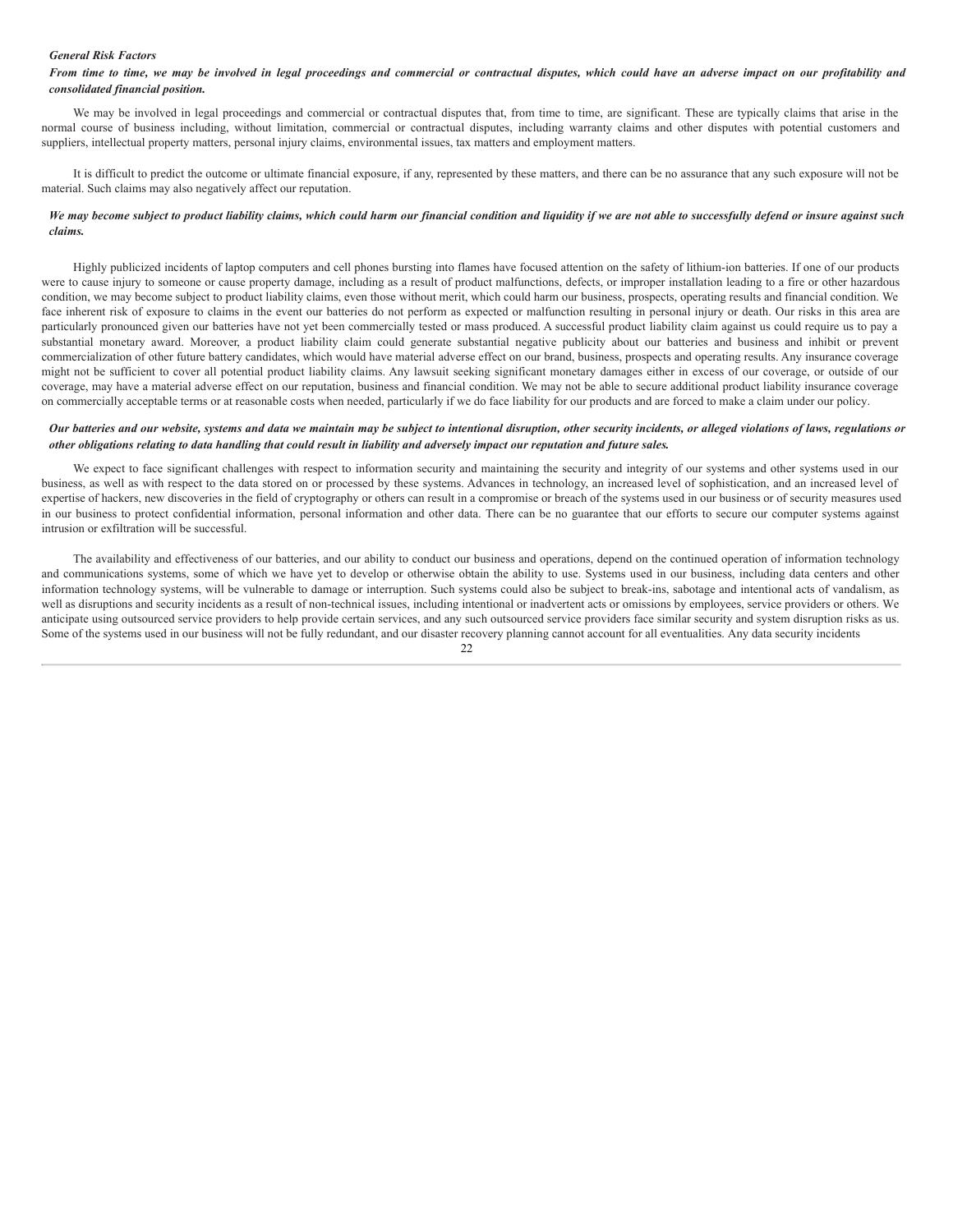or other disruptions to any data centers or other systems used in our business could result in lengthy interruptions in our service.

## Our facilities or operations could be damaged or adversely affected as a result of natural disasters and other catastrophic events.

Our facilities or operations could be adversely affected by events outside of our control, such as natural disasters, wars, health epidemics such as the ongoing COVID-19 pandemic, and other calamities. Our headquarters and initial manufacturing facilities are located in Fremont, California, which is prone to earthquakes. We cannot assure you that any backup systems will be adequate to protect us from the effects of fire, floods, typhoons, earthquakes, power loss, telecommunications failures, break-ins, war, riots, terrorist attacks or similar events. Any of the foregoing events may give rise to interruptions, breakdowns, system failures, technology platform failures or internet failures, which could cause the loss or corruption of data or malfunctions of software or hardware as well as adversely affect our ability to provide services.

## Any financial or economic crisis, or perceived threat of such a crisis, including a significant decrease in consumer confidence, may materially and adversely affect our *business, financial condition and results of operations.*

In recent years, the United States and global economies suffered dramatic downturns as the result of the COVID-19 pandemic, a deterioration in the credit markets and related financial crisis as well as a variety of other factors including, among other things, extreme volatility in security prices, severely diminished liquidity and credit availability, ratings downgrades of certain investments and declining valuations of others. The United States and certain foreign governments have taken unprecedented actions in an attempt to address and rectify these extreme market and economic conditions by providing liquidity and stability to the financial markets. If the actions taken by these governments are not successful, the return of adverse economic conditions may negatively impact the demand for our lithium-ion battery cells and may negatively impact our ability to raise capital, if needed, on a timely basis and on acceptable terms or at all.

## Our ability to utilize our net operating losses and certain other tax attributes to offset future taxable income and taxes may be subject to certain limitations.

In general, under Sections 382 and 383 of the Code, a corporation that undergoes an "ownership change" is subject to limitations on its ability to use its pre-change net operating loss carryforwards ("NOLs") to offset future taxable income and certain other pre-change tax attributes. The limitations apply if a corporation undergoes an "ownership change," which is generally defined as a greater than 50 percentage point change (by value) in its equity ownership by certain stockholders over a three-year period. If Legacy Enovix has experienced an ownership change at any time since its incorporation, we may already be subject to limitations on our ability to utilize Legacy Enovix's existing NOLs and other tax attributes to offset taxable income or tax liability. In addition, the Business Combination and future changes in the our stock ownership, which may be outside of the our control, may have triggered or may trigger an ownership change. Similar provisions of state tax law may also apply to limit our use of accumulated state tax attributes. As a result, even if we earn net taxable income in the future, our ability to use our or Legacy Enovix's NOL carryforwards and other tax attributes to offset such taxable income or tax liability may be subject to limitations, which could potentially result in increased future income tax liability to us.

There is also a risk that changes in law or regulatory changes made in response to the need for some jurisdictions to raise additional revenue to help counter the fiscal impact from the COVID-19 pandemic or for other unforeseen reasons, including suspensions on the use of net operating losses or tax credits, possibly with retroactive effect, may result in our and Legacy Enovix's existing net operating losses or tax credits expiring or otherwise being unavailable to offset future income tax liabilities. A temporary suspension of the use of certain net operating losses and tax credits has been enacted in California, and other states may enact suspensions as well.

## We are or will be subject to anti-corruption, anti-bribery, anti-money laundering, financial and economic sanctions and similar laws, and non-compliance with such laws *can subject us to administrative, civil and*